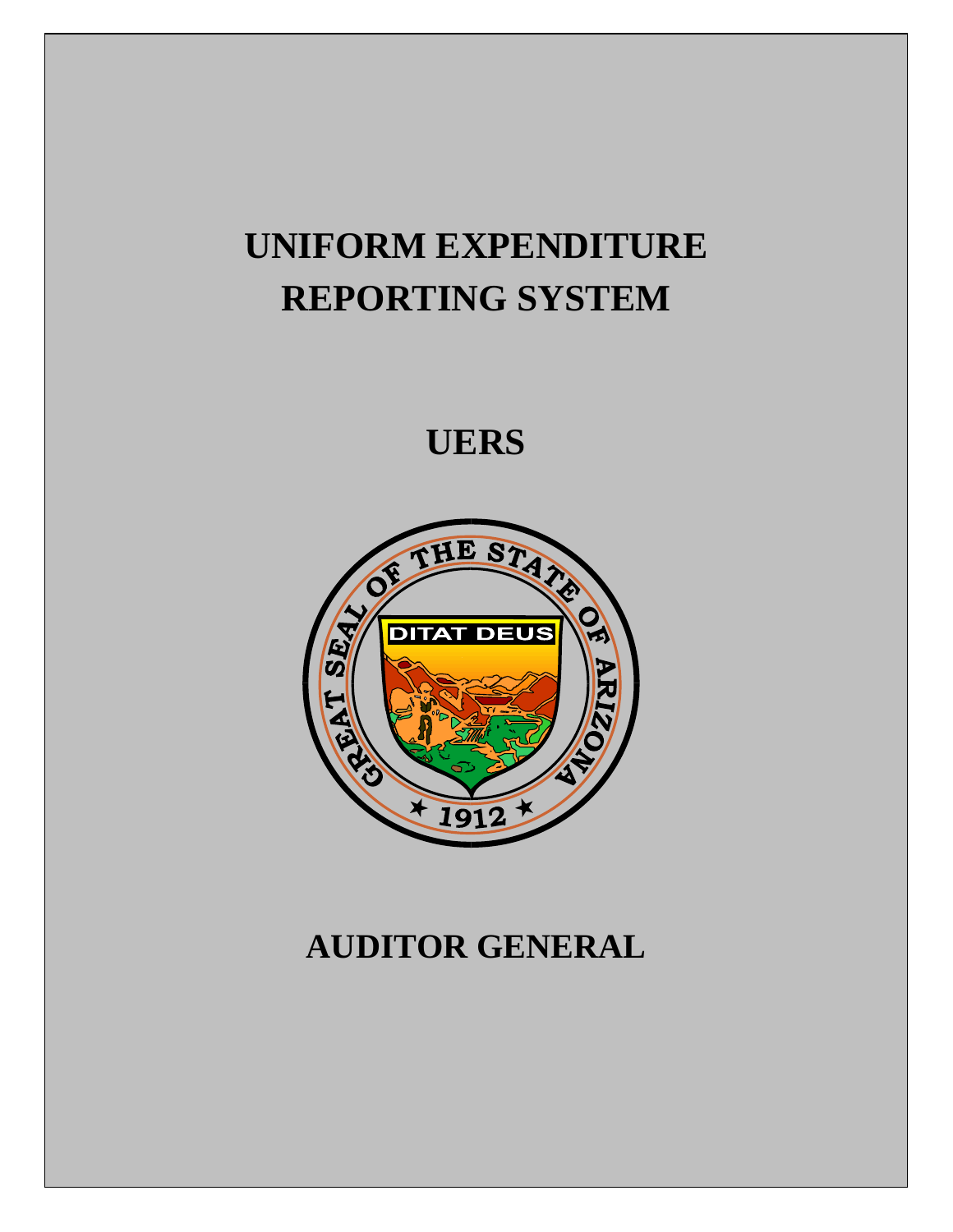# **UNIFORM EXPENDITURE REPORTING SYSTEM MANUAL TABLE OF CONTENTS**

- **I. [INTRODUCTION](#page-2-0)**
- **II. [CALENDAR OF EVENTS](#page-3-0)**
- **III. [SANCTIONS AND PENALTIES](#page-4-0)**
- **IV. [PERMANENT ADJUSTMENTS OF THE BASE LIMIT AND ONE-TIME OVERRIDES](#page-6-0)**
- **V. [VOTER-APPROVED EXPENDITURE LIMITATIONS](#page-10-0)  [ALTERNATIVE EXPENDITURE LIMITATIONS](#page-10-0)  [MODIFIED EXPENDITURE LIMITATIONS](#page-12-0)**
- **VI. [REPORTING INSTRUCTIONS—COUNTIES](#page-14-0)**
- **VII. [REPORTING INSTRUCTIONS—CITIES & TOWNS](#page-34-0)**
- **VIII. [REPORTING INSTRUCTIONS—COMMUNITY COLLEGE DISTRICTS](#page-52-0)**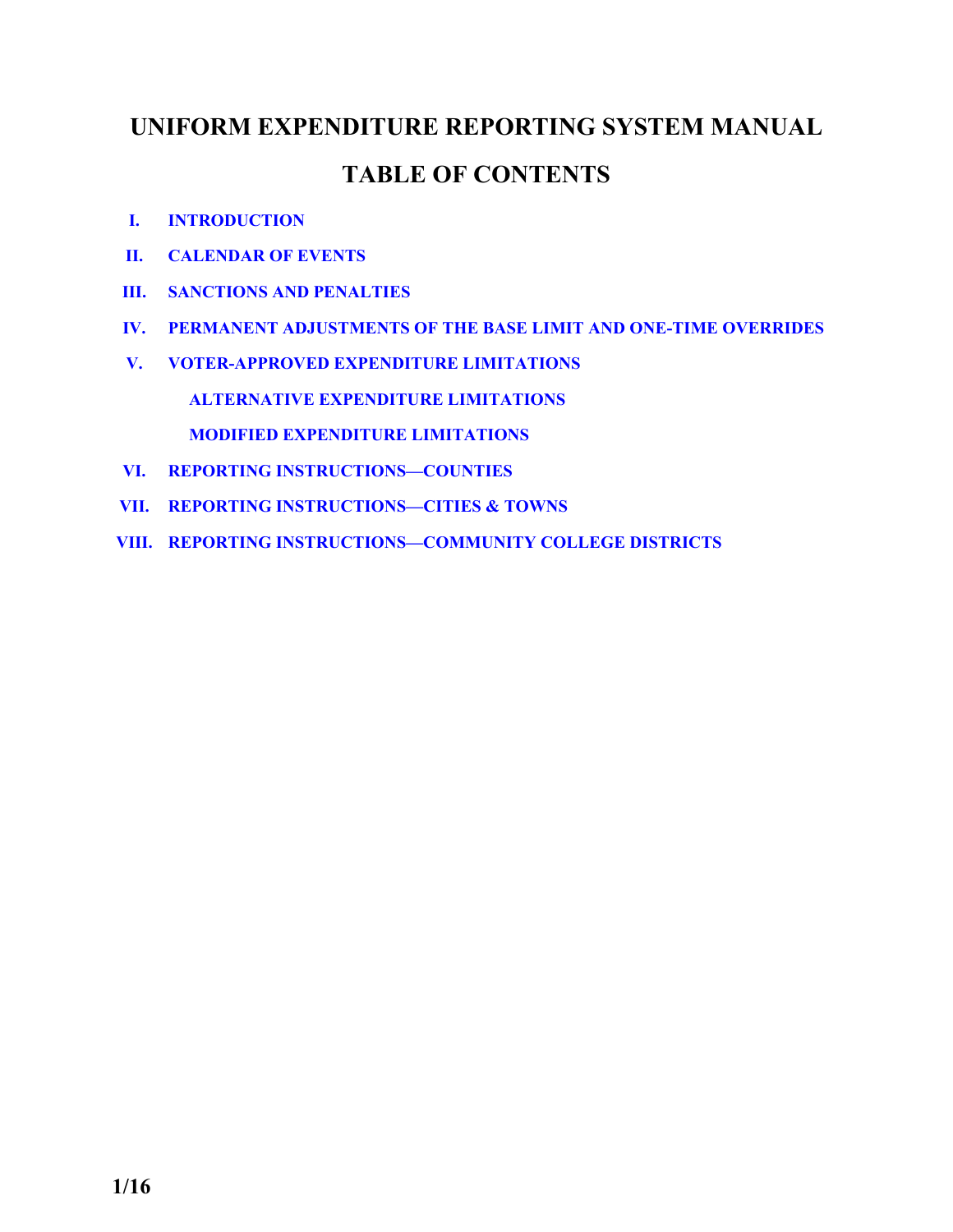## **INTRODUCTION**

### **BACKGROUND**

<span id="page-2-0"></span>On June 3, 1980, Arizona voters approved **[Arizona Constitution, Article IX, §§20](http://www.azleg.gov/FormatDocument.asp?inDoc=/const/9/20.htm)** and **[21](http://www.azleg.gov/FormatDocument.asp?inDoc=/const/9/21.htm)**, prescribing an expenditure limitation for each county, city, town, and community college district. The purpose of the expenditure limitation is to control expenditures of local revenues and limit future increases in spending to adjustments for inflation; deflation; population growth of counties, cities, and towns; and student population growth of community college districts. Counties, cities, and towns were subject to the expenditure limitation effective in the fiscal year following the first regularly scheduled election of governing board members after July 1, 1980. Community college districts became subject to the expenditure limitation on July 1, 1981.

**[Arizona Revised Statutes \(A.R.S.\) §41-1279.07](http://www.azleg.gov/FormatDocument.asp?inDoc=/ars/41/01279-07.htm&Title=41&DocType=ARS)** requires the Auditor General to prescribe a *Uniform Expenditure Reporting System* (UERS) for all political subdivisions subject to the constitutional expenditure limitations prescribed by **[Article IX, §§20](http://www.azleg.gov/FormatDocument.asp?inDoc=/const/9/20.htm)** and **[21](http://www.azleg.gov/FormatDocument.asp?inDoc=/const/9/21.htm)**. As required by A.R.S., this manual was developed to provide detailed instructions for completing and submitting the required reports. Detailed instructions and examples of the reports are presented in **[§§VI](#page-14-0)**, **[VII](#page-34-0)**, and **[VIII](#page-52-0)**.

### **CALCULATION OF THE EXPENDITURE LIMIT**

The Constitution required the Economic Estimates Commission (EEC) to establish for each political subdivision a base limit from actual expenditures of local revenues of fiscal year 1980.

Each year, the EEC develops an expenditure limitation for each county, city, and town by adjusting the base limit for population and inflation factors. In the case of community college districts, the base limit is adjusted for changes in student population and inflation factors. By February 1, the EEC must provide each political subdivision with an **estimated** expenditure limitation for the following fiscal year, and by April 1, must determine and report the **actual** expenditure limitation for the following fiscal year to each political subdivision.

Provisions are included that allow counties, cities, and towns to authorize expenditures in excess of the expenditure limitation for expenditures directly necessitated by a natural or manmade disaster or if approved by two-thirds of the governing board and a majority of the qualified voters. The Constitution also allows counties, cities, and towns to exceed the expenditure limit for 1 year or to permanently adjust the base limit subject to voter approval; allows cities and towns to establish a voter-approved alternative expenditure limitation; and allows community college districts to establish a voter-approved modified expenditure limitation. See **[§§IV](#page-6-0)** and **[V](#page-10-0)** for detailed information on these constitutional provisions.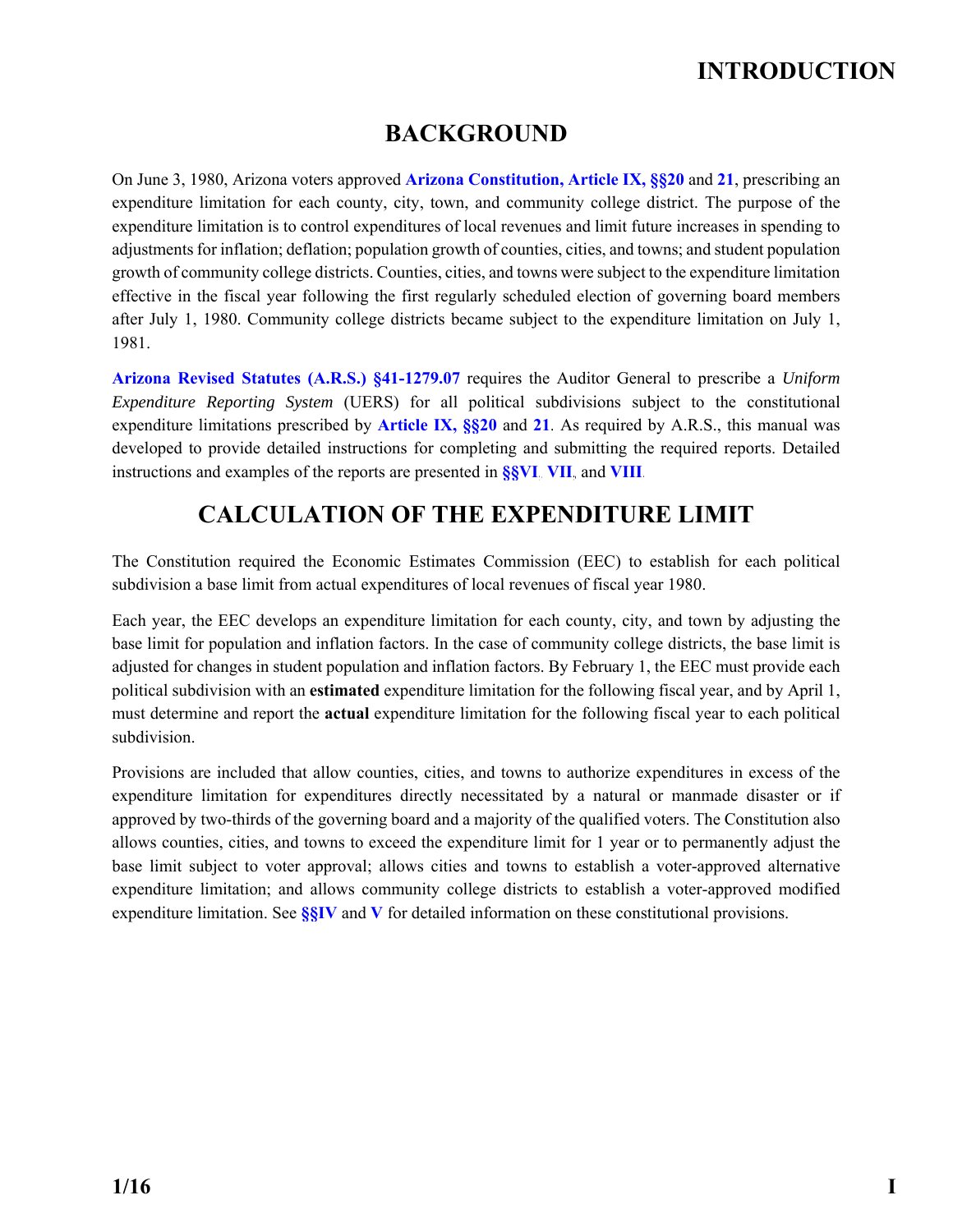## **CALENDAR OF EVENTS**

<span id="page-3-0"></span>The following is a list of significant events concerning expenditure limitation reports, permanent adjustments of the base limit, alternative expenditure limitations, and modified expenditure limitations as prescribed by the Arizona Constitution (AC) and Arizona Revised Statutes (A.R.S.). In order to meet the required dates, the governing board may specify additional interim dates for internal planning and control.

| Date                                    | <b>Event</b>                                                  | <b>Authority</b>          |  |  |  |  |
|-----------------------------------------|---------------------------------------------------------------|---------------------------|--|--|--|--|
| <b>EXPENDITURE LIMITATION REPORTS</b>   |                                                               |                           |  |  |  |  |
| Prior to February 1                     | The Economic Estimates Commission (EEC) notifies              | A.R.S. §41-563            |  |  |  |  |
|                                         | political subdivisions of the estimated expenditure           |                           |  |  |  |  |
|                                         | limitations for the following fiscal year.                    |                           |  |  |  |  |
| Prior to April 1                        | The EEC notifies political subdivisions of their actual       | AC IX §20(1)              |  |  |  |  |
|                                         | expenditure limitations for the following fiscal year.        | AC IX §21(1)              |  |  |  |  |
|                                         |                                                               | A.R.S. §41-563            |  |  |  |  |
| Prior to July 31                        | Political subdivisions provide to the Auditor General the     | <b>A.R.S.</b>             |  |  |  |  |
|                                         | names of the chief fiscal officers designated to submit the   | $§41-1279.07(E)$          |  |  |  |  |
|                                         | expenditure limitation reports for the current fiscal year.   |                           |  |  |  |  |
| Prior to March 31                       | Political subdivisions submit to the Auditor General the      | <b>A.R.S.</b>             |  |  |  |  |
|                                         | reports for the previous fiscal year required by the UERS.    | $§41-1279.07(C)$          |  |  |  |  |
| 7 business days after                   | Counties, cities, towns, and community college districts      | $A.R.S. §9-481(E)$        |  |  |  |  |
| the required reports are                | must post the financial statements required by the UERS in    | A.R.S. $$11-661(A)$       |  |  |  |  |
| submitted                               | a prominent location on their official Web site.              | $A.R.S. §15-1473(C)$      |  |  |  |  |
|                                         | PERMANENT BASE LIMIT ADJUSTMENTS AND                          |                           |  |  |  |  |
|                                         | <b>ALTERNATIVE EXPENDITURE LIMITATIONS</b>                    |                           |  |  |  |  |
| 60 days prior to the                    | Political subdivisions must submit the analyses required by   | A.R.S. §41-563.03(D)      |  |  |  |  |
| election                                | A.R.S. to the Auditor General.                                | $\&(E)$                   |  |  |  |  |
| 15 working days after                   | The Auditor General must complete a review of the             | <b>A.R.S.</b>             |  |  |  |  |
| the required documents                  | submitted analyses and return them to the political           | $\S41 - 563.03(D) \& (E)$ |  |  |  |  |
| are submitted                           | subdivisions.                                                 |                           |  |  |  |  |
| Prior to the election                   | A copy of the printed publicity pamphlet must be submitted    | <b>A.R.S.</b>             |  |  |  |  |
|                                         | to the Auditor General.                                       | $§41-563.03(D) \& (E)$    |  |  |  |  |
| Before the earliest date                | A copy of the publicity pamphlet must be mailed to each       | A.R.S. §19-141            |  |  |  |  |
| that registered voters                  | household containing a registered voter.                      |                           |  |  |  |  |
| can receive early                       | If publicity pamphlets are not mailed before the earliest     |                           |  |  |  |  |
| ballots, but not less                   | date that registered voters can receive early ballots, voters |                           |  |  |  |  |
| than 10 days prior to                   | must be provided a notice with early ballots that states      |                           |  |  |  |  |
| the election                            | when the pamphlets will be mailed and when and where          |                           |  |  |  |  |
|                                         | pamphlets may be accessed or viewed.                          |                           |  |  |  |  |
| After the election                      | The Auditor General and the EEC must receive a copy of        | <b>A.R.S.</b>             |  |  |  |  |
|                                         | the certified election results.                               | $§41-563.03(F)$           |  |  |  |  |
| <b>MODIFIED EXPENDITURE LIMITATIONS</b> |                                                               |                           |  |  |  |  |
| Before the earliest date                | A copy of the publicity pamphlet must be mailed to each       | A.R.S. §19-141            |  |  |  |  |
| that registered voters                  | household containing a registered voter.                      |                           |  |  |  |  |
| can receive early                       | If publicity pamphlets are not mailed before the earliest     |                           |  |  |  |  |
| ballots, but not less                   | date that registered voters can receive early ballots, voters |                           |  |  |  |  |
| than 10 days prior to                   | must be provided a notice with early ballots that states      |                           |  |  |  |  |
| the election                            | when the pamphlets will be mailed and when and where          |                           |  |  |  |  |
|                                         | pamphlets may be accessed or viewed.                          |                           |  |  |  |  |
| After the election                      | A copy of the certified election results should be provided   |                           |  |  |  |  |
|                                         | to the Auditor General and the EEC.                           |                           |  |  |  |  |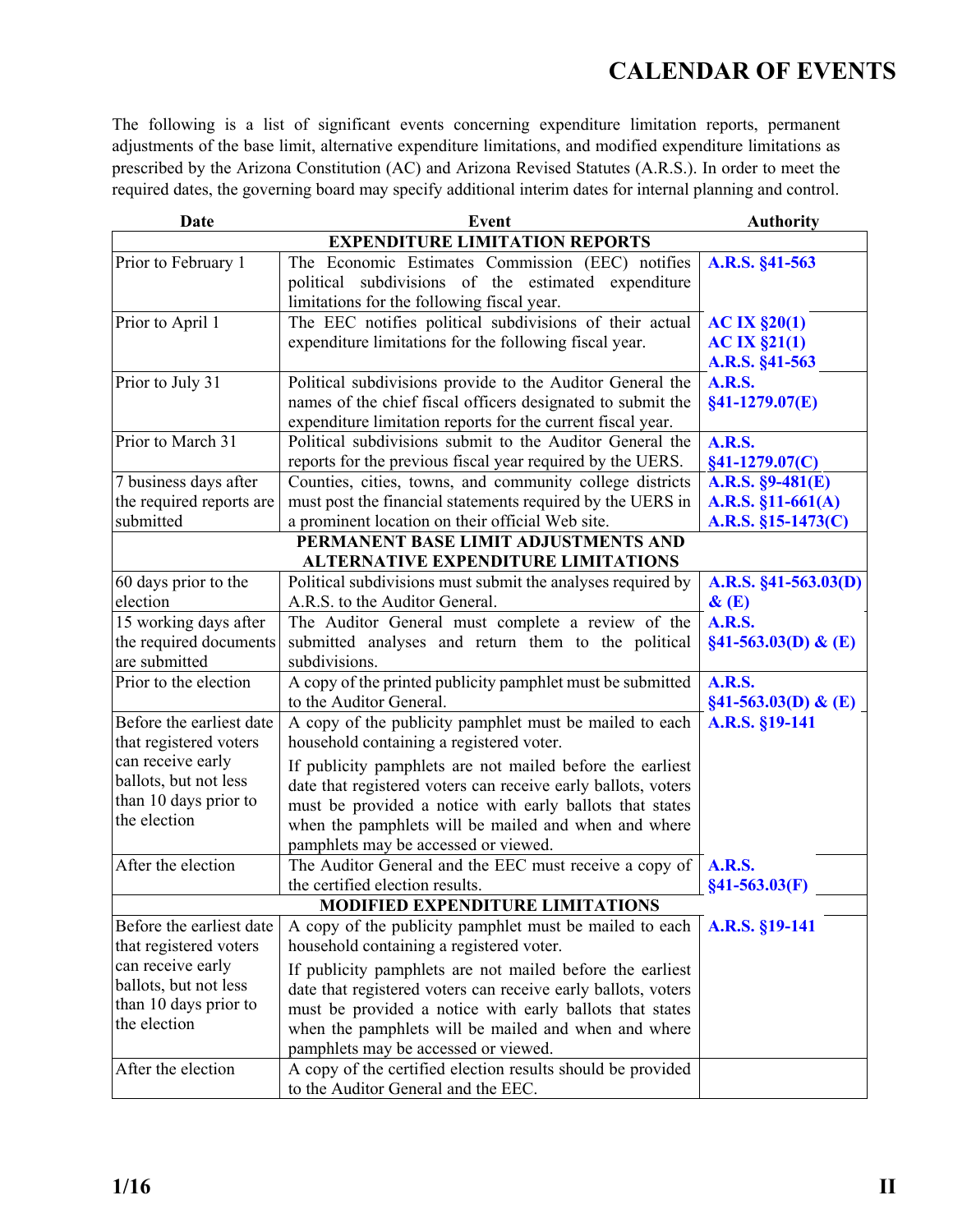### **SANCTIONS AND PENALTIES**

### **EXCESS EXPENDITURES**

<span id="page-4-0"></span>As provided in **[Arizona Revised Statutes \(A.R.S.\) §41-1279.07\(G\)](http://www.azleg.gov/FormatDocument.asp?inDoc=/ars/41/01279-07.htm&Title=41&DocType=ARS)**, a statutorily prescribed amount of state income tax will be withheld from cities and towns, and the amount of state aid specified by statute will be withheld from community college districts that exceed their expenditure limitations without authorization. **[A.R.S. §41-1279.07\(H\)](http://www.azleg.gov/FormatDocument.asp?inDoc=/ars/41/01279-07.htm&Title=41&DocType=ARS)** requires a county that exceeds the expenditure limitation without authorization to reduce its maximum allowable levy of primary property taxes.

Before state monies are withheld from cities, towns, or community college districts or the maximum allowable levy of primary property taxes is reduced for counties, the Auditor General must hold a hearing to determine if the political subdivision has exceeded the expenditure limitation without authorization. To ensure due process, representatives of the political subdivision are invited to attend and participate in this hearing.

If it has been determined that a city, town, or community college district has exceeded the expenditure limitation without authorization, the Auditor General must notify the State Treasurer to withhold a portion of the political subdivision's allocations of the above revenues for the fiscal year subsequent to the Auditor General's hearing in the following amounts:

- 1. If the excess expenditures are less than 5 percent of the limitation, an amount equal to the excess expenditures.
- 2. If the excess expenditures are equal to or greater than 5 percent but less than 10 percent of the limitation, or are less than 5 percent of the limitation but the entity has exceeded the limitation for at least the second consecutive time, an amount equal to triple the excess expenditures.
- 3. If the excess expenditures are equal to or greater than 10 percent of the limitation, an amount equal to five times the excess expenditures or one-third of the allocation of the revenues, whichever is less.

When it has been determined that a county has exceeded the expenditure limitation without authorization, the maximum allowable primary property tax levy must be reduced in the fiscal year subsequent to the Auditor General's hearing by the amount of expenditures in excess of the county's expenditure limitation. The calculation of the allowable levy for the fiscal year after the fiscal year of reduction, and future years, should be calculated without regard to the reduction.

### **FAILURE TO FILE REPORTS**

As prescribed in **[A.R.S. §41-1279.07\(G\)](http://www.azleg.gov/FormatDocument.asp?inDoc=/ars/41/01279-07.htm&Title=41&DocType=ARS)**, a chief fiscal officer, designated by the governing board of the political subdivision, who refuses to make a timely filing of the required reports or intentionally files erroneous reports is guilty of a Class 1 misdemeanor. An erroneous report is one that contains a material misstatement. If either of these situations occur, the Auditor General may request that the county attorney take appropriate action.

As prescribed by **[A.R.S. §§9-481](http://www.azleg.gov/FormatDocument.asp?inDoc=/ars/9/00481.htm&Title=9&DocType=ARS)**, **[11-661](http://www.azleg.gov/FormatDocument.asp?inDoc=/ars/11/00661.htm&Title=11&DocType=ARS)**, and **[15-1473](http://www.azleg.gov/FormatDocument.asp?inDoc=/ars/15/01473.htm&Title=15&DocType=ARS)**, counties, cities, towns, and community college districts that have not completed and filed the financial statements required pursuant to **[A.R.S. §41-1279.07](http://www.azleg.gov/FormatDocument.asp?inDoc=/ars/41/01279-07.htm&Title=41&DocType=ARS)**  with the Auditor General by March 31 must post a form, developed by the Auditor General, on its Web site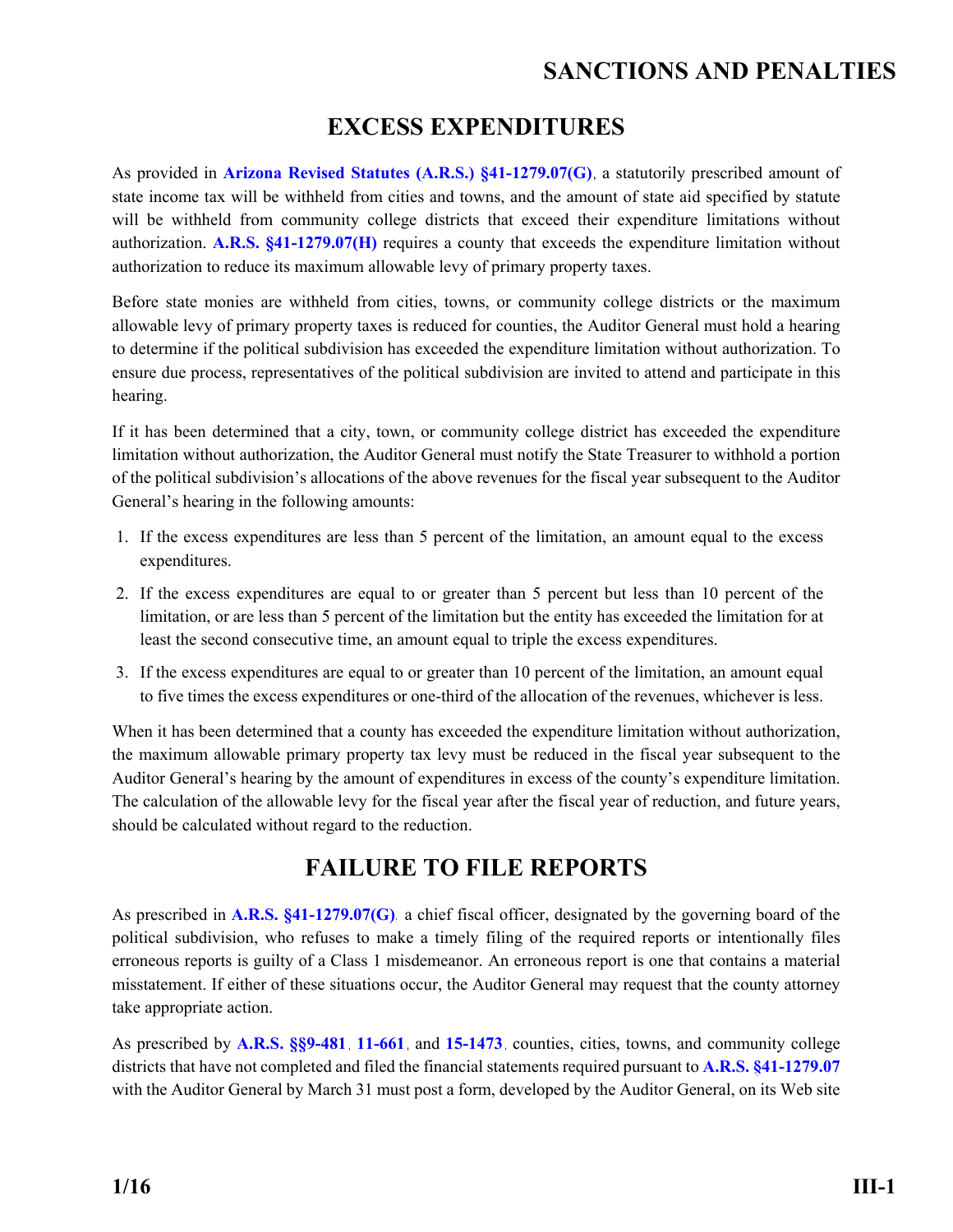## **SANCTIONS AND PENALTIES**

until the reports are complete. Further, if the reports are not completed and filed before the adoption of the budget in the subsequent fiscal year, the form must be included in the published budget. Any entity that is required to complete the late reports form must also send a copy of the form to the Auditor General, the Speaker of the House, and the President of the Senate.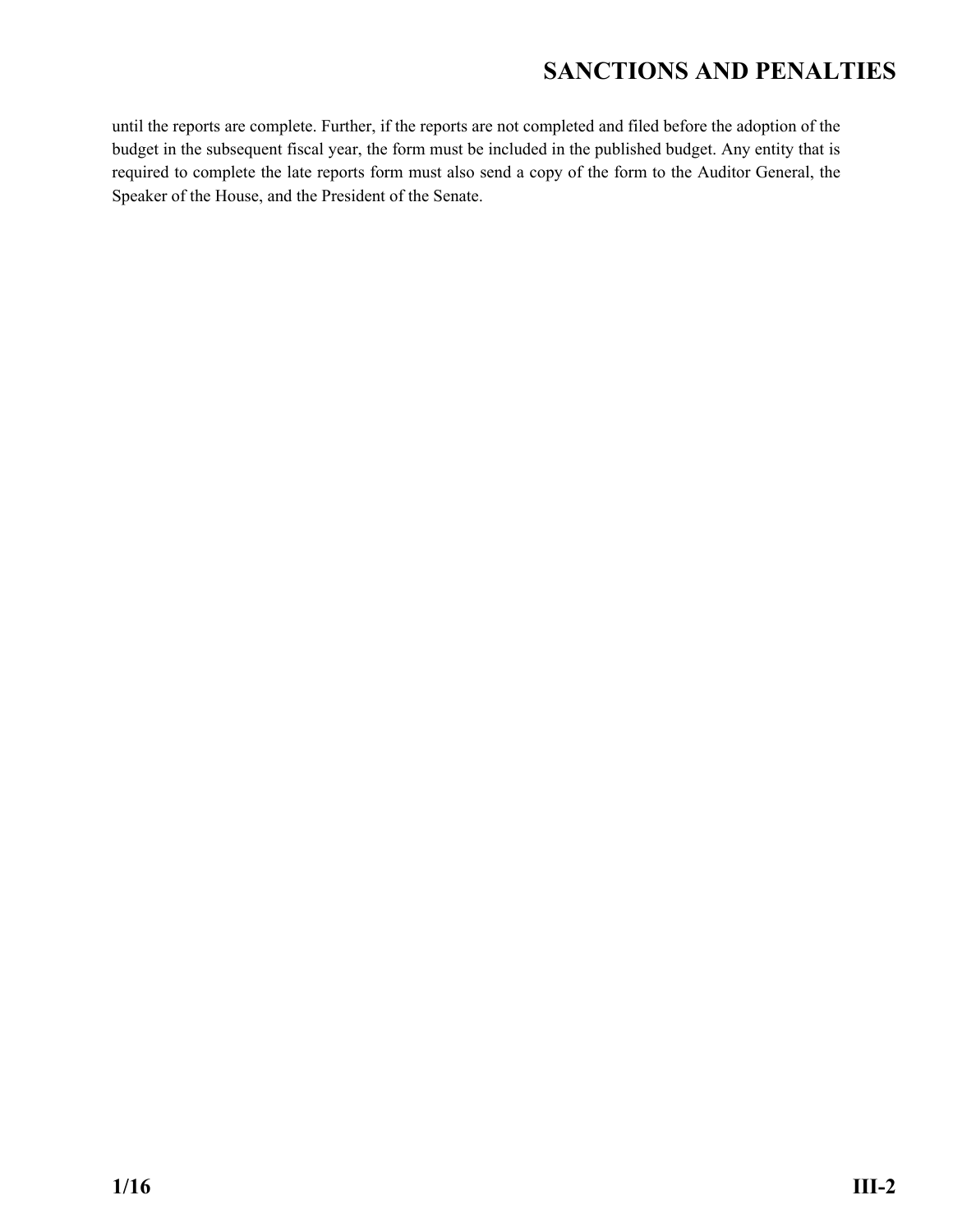## <span id="page-6-0"></span>**PERMANENT ADJUSTMENTS OF THE BASE LIMIT AND ONE-TIME OVERRIDES PERMANENT ADJUSTMENTS OF THE BASE LIMIT**

**[Arizona Constitution, Article IX, §20\(6\)](http://www.azleg.gov/FormatDocument.asp?inDoc=/const/9/20.htm)**, allows each county, city, or town to permanently adjust its base limit with the approval of a majority of the qualified electors. The adjustment should be used to determine the expenditure limitation beginning with the fiscal year immediately following the fiscal year the permanent adjustment is approved. If the permanent adjustment of the base limit is not adopted by a majority of the qualified voters, the state-imposed base limit would apply.

### **Auditor General Review**

As required by **[Arizona Revised Statutes \(A.R.S.\) §41-563.03](http://www.azleg.gov/FormatDocument.asp?inDoc=/ars/41/00563-03.htm&Title=41&DocType=ARS)**, at least 60 days before the election and before printing the publicity pamphlet, the following documents must be submitted to the Auditor General by the person, group, organization, or governing board proposing the adjustment:

- 1. A detailed analysis that contains the following information:
	- a. The amount of the proposed adjustment to the base limit
	- b. The specific area or areas in which expenditures are to be adjusted
	- c. Specific amounts of estimated revenue from each and any source to be used for financing the upward adjustment to the base limit, or the source or sources of estimated revenues to be reduced as a result of a downward adjustment of the base limit and any assumptions used in estimating such revenue
- 2. A summary analysis that contains the following information:
	- a. The amount of the proposed adjustment to the base limit
	- b. The effect of the adjustment on the expenditure limitation
	- c. The source or sources of estimated revenues to be used for financing the upward adjustment to the base limit, or the source or sources of estimated revenues to be reduced as a result of a downward adjustment of the base limit
	- d. A statement of the purpose or purposes for which the additional spending capacity will be used

Once the Auditor General receives the detailed and summary analyses, they must be reviewed within 15 working days. The Auditor General may request additional information to clarify or correct the analyses. The reviewed analyses are then returned to the county, city, or town. No revision may be made to the documents after the Auditor General's review.

The clerk of the board of supervisors or the city or town clerk must retain the reviewed analyses and make copies available to any registered voter.

### **Publicity Pamphlets**

**[A.R.S. §41-563.03](http://www.azleg.gov/FormatDocument.asp?inDoc=/ars/41/00563-03.htm&Title=41&DocType=ARS)** requires a county, city, or town to prepare and print publicity pamphlets presenting the proposed permanent adjustment of the base limit to be voted upon and related information according to the requirements of **[A.R.S. §§19-123](http://www.azleg.gov/FormatDocument.asp?inDoc=/ars/19/00123.htm&Title=19&DocType=ARS)** and **[19-141](http://www.azleg.gov/FormatDocument.asp?inDoc=/ars/19/00141.htm&Title=19&DocType=ARS)**. The governing board must submit a copy of the publicity pamphlet to the Auditor General before the election. One copy of the publicity pamphlet must be mailed to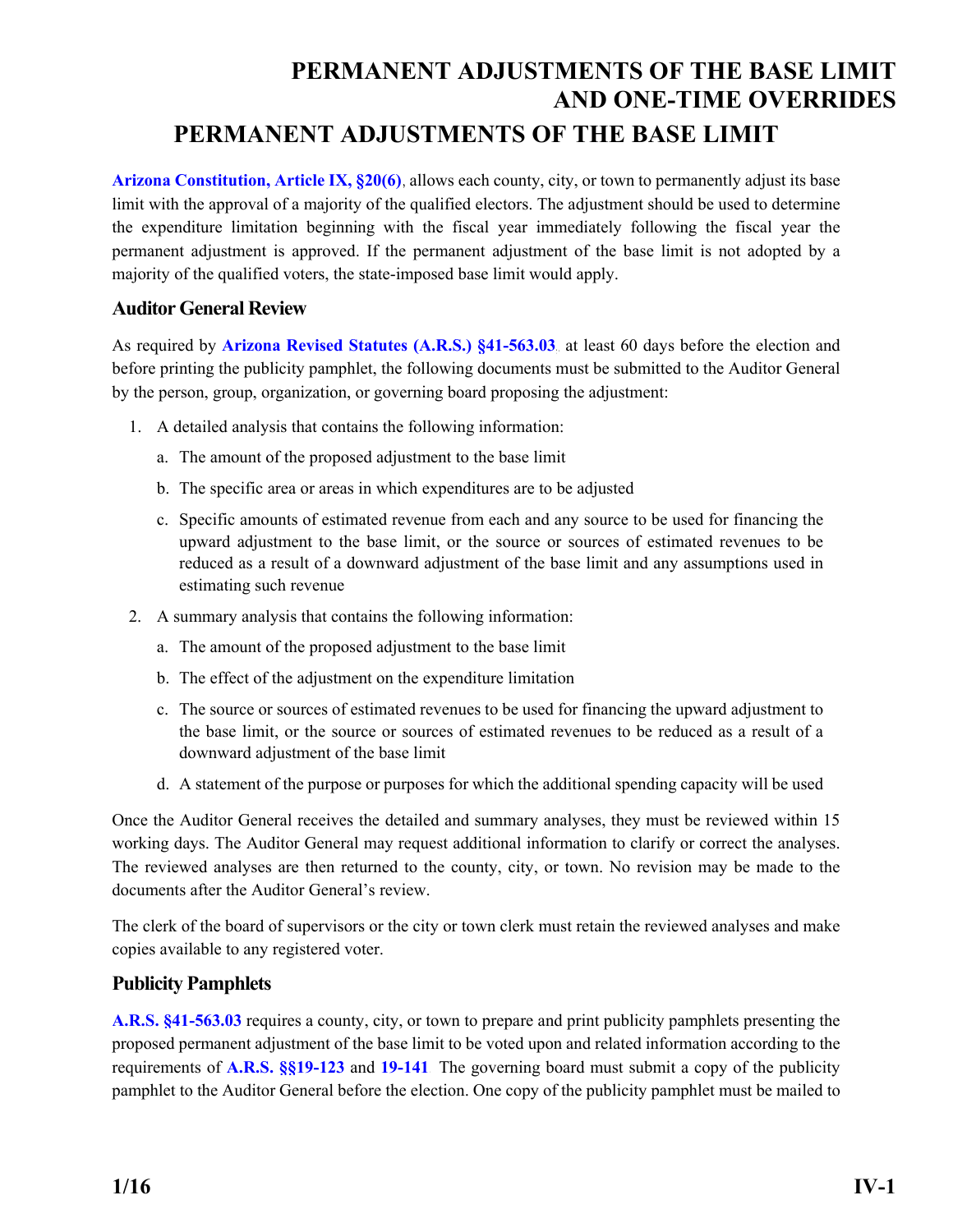### **PERMANENT ADJUSTMENTS OF THE BASE LIMIT AND ONE-TIME OVERRIDES**

each household containing a registered voter before the earliest date registered voters can receive early ballots. If pamphlets are not mailed by that date, voters must be provided a notice with early ballots that states when the pamphlets will be mailed and when and where pamphlets may be accessed or viewed. Pamphlets must be mailed not less than 10 days before the election. In order to comply with this requirement, the governing board may need to submit the detailed and summary analyses described above to the Auditor General earlier than 60 days before the election date.

The publicity pamphlets must contain the following information:

- 1. The date of the election
- 2. The names and locations of polling places and the times they are open
- 3. A true and complete copy of the title and text of the proposed permanent adjustment of the base limit
- 4. The form in which the proposed permanent adjustment will appear on the ballot, the official title, a descriptive title prepared by the clerk of the board of supervisors or the city or town clerk, and the number by which the proposed adjustment will be designated
- 5. A statement of the purpose or purposes for which the additional spending capacity will be used, as reviewed by the Auditor General
- 6. A summary of the amount of the proposed adjustment to the base limit, as reviewed by the Auditor General
- 7. A summary of the effect of the adjustment on the expenditure limitation, as reviewed by the Auditor General
- 8. A summary of the source or sources of estimated revenues to be used for financing the upward adjustment of the base limit, or the source or sources of the estimated revenues to be reduced as a result of a downward adjustment of the base limit, as reviewed by the Auditor General
- 9. Arguments for and against the proposed adjustment, or an indication that no arguments for/against were received

### **Official Ballot**

The ballot must be in the form prescribed by **[A.R.S. §19-125](http://www.azleg.gov/FormatDocument.asp?inDoc=/ars/19/00125.htm&Title=19&DocType=ARS)**, unless more than one adjustment to the base limit is to be voted upon. In that case, the ballot must be in a format that enables voters to vote separately on each adjustment. The official ballot must include the following information:

- 1. The official title and number of the proposed permanent adjustment of the base limit
- 2. A statement disclosing whether the adjustment to be voted upon was referred by a person, group, organization, or the governing board
- 3. A descriptive title not to exceed 50 words that includes a summary of the principal provisions of the measure to be voted upon, which shall be prepared by the clerk of the board of supervisors or the city or town clerk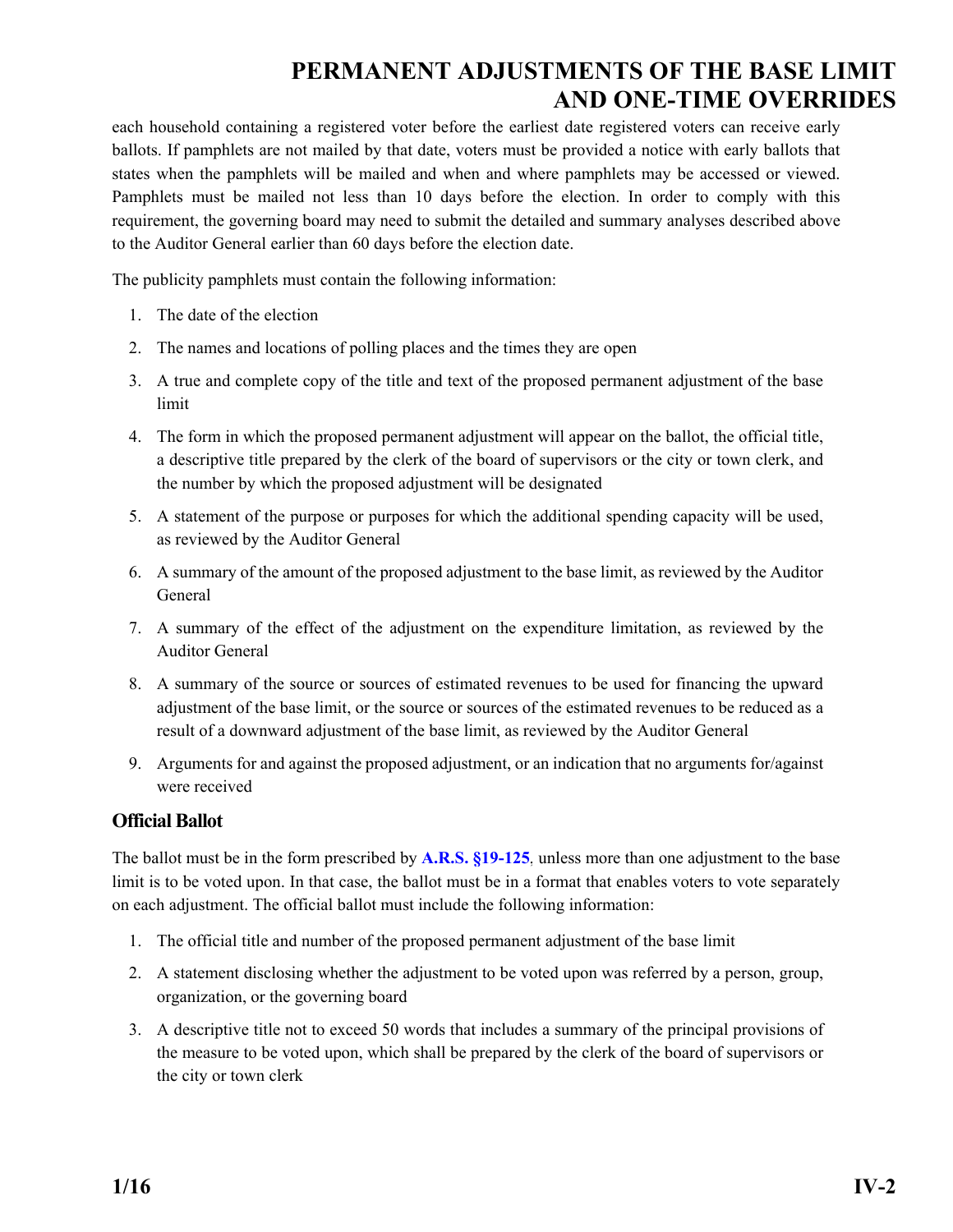### **PERMANENT ADJUSTMENTS OF THE BASE LIMIT AND ONE-TIME OVERRIDES**

After the election, the clerk of the board of supervisors or the city or town clerk must notify the Auditor General and the Economic Estimates Commission of the election results as soon as the official canvass is completed.

### **ONE-TIME OVERRIDES**

**[Arizona Constitution, Article IX §20\(2\)\(c\)](http://www.azleg.gov/FormatDocument.asp?inDoc=/const/9/20.htm)** allows a county, city, or town to exceed its constitutional expenditure limitation with voter approval in the fiscal year after the election is held. A one-time override does NOT allow an entity to establish an alternative expenditure limitation for 1 year. Instead, a one-time override allows an entity to exceed its constitutional expenditure limitation by a specific amount.

The Office of the Auditor General is not required to review one-time override documentation before the election occurs. However, there are statutory rules that entities must follow.

### **Publicity Pamphlet**

**[A.R.S. §41-563.02](http://www.azleg.gov/FormatDocument.asp?inDoc=/ars/41/00563-02.htm&Title=41&DocType=ARS)** requires a county, city, or town to prepare and print publicity pamphlets presenting the proposed one-time override to be voted upon and related information. One copy of the publicity pamphlet must be mailed to each household containing a registered voter not less than 10 days and not more than 30 days before the election.

The publicity pamphlets must contain the following information:

- 1. The date of the election
- 2. The names and locations of polling places and the times they are open
- 3. A true and complete copy of the title and text of the one-time override of the state-imposed expenditure limitation
- 4. The form in which the proposed one-time override will appear on the ballot, the official title, a descriptive title prepared by the clerk of the board of supervisors or the city or town clerk, and the number by which the measure will be designated
- 5. The specific amount of expenditures that will exceed the state-imposed expenditure limitation
- 6. A statement of the purpose or purposes for which the excess expenditures will be used and the source of revenues that will be used to finance the excess expenditures
- 7. A statement that if the excess expenditures are not approved by a majority of the qualified electors voting at the election, the governing board shall for the following fiscal year reduce expenditures below the expenditure limitation by the excess amount
- 8. Arguments for and against the proposed excess expenditures, or an indication that no arguments for/against were received

#### **Official Ballot**

In addition to any other ballot requirements prescribed by law, the official ballot must include the following information: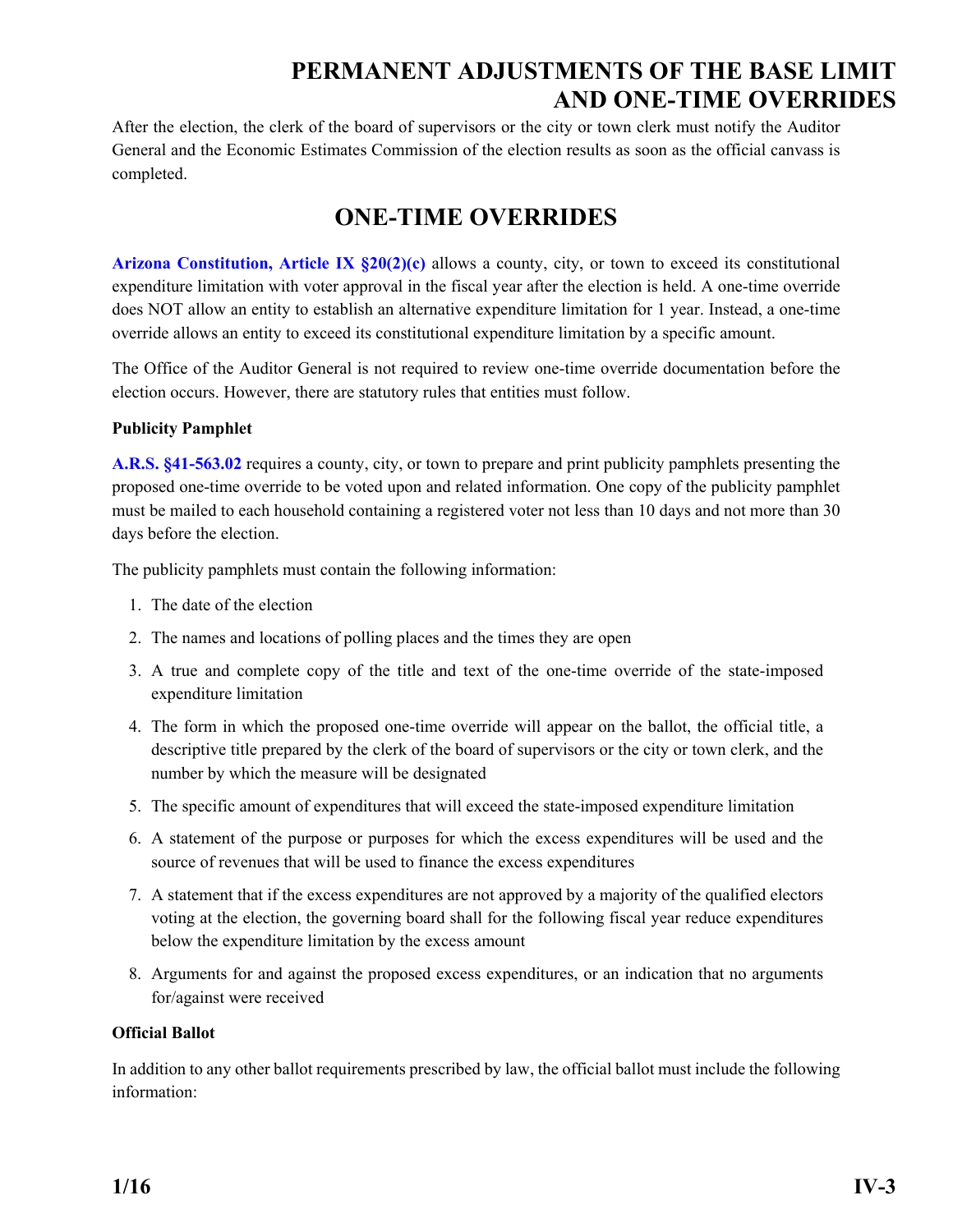### **PERMANENT ADJUSTMENTS OF THE BASE LIMIT AND ONE-TIME OVERRIDES**

- 1. The official title and number of the proposed one-time override
- 2. A statement that the one-time override to be voted on was referred by the governing board
- 3. A descriptive title not to exceed 50 words that includes a summary of the principal provisions of the measure to be voted upon, which shall be prepared by the clerk of the board of supervisors or the city or town clerk

After the election, if the one-time override is approved by a majority of the voters, the clerk of the board of supervisors or the city or town clerk should submit to the Auditor General a copy of the publicity pamphlet and the official canvass of the election results to support the Annual Expenditure Limitation Report (AELR).

#### **Resources**

Detailed instructions for a permanent adjustment of the base limit and sample forms may be obtained from the **[League of Arizona Cities and Towns'](http://www.azleague.org/index.aspx?NID=35)** Web site. In addition, the Office of the Auditor General's Web site includes a recorded webinar titled "**[Permanent Base Adjustments and One-Time Overrides](http://www.azauditor.gov/reports-publications/cities-and-towns/webinars)**" that addresses the requirements for preparing a permanent base adjustment proposal and includes information about one-time overrides.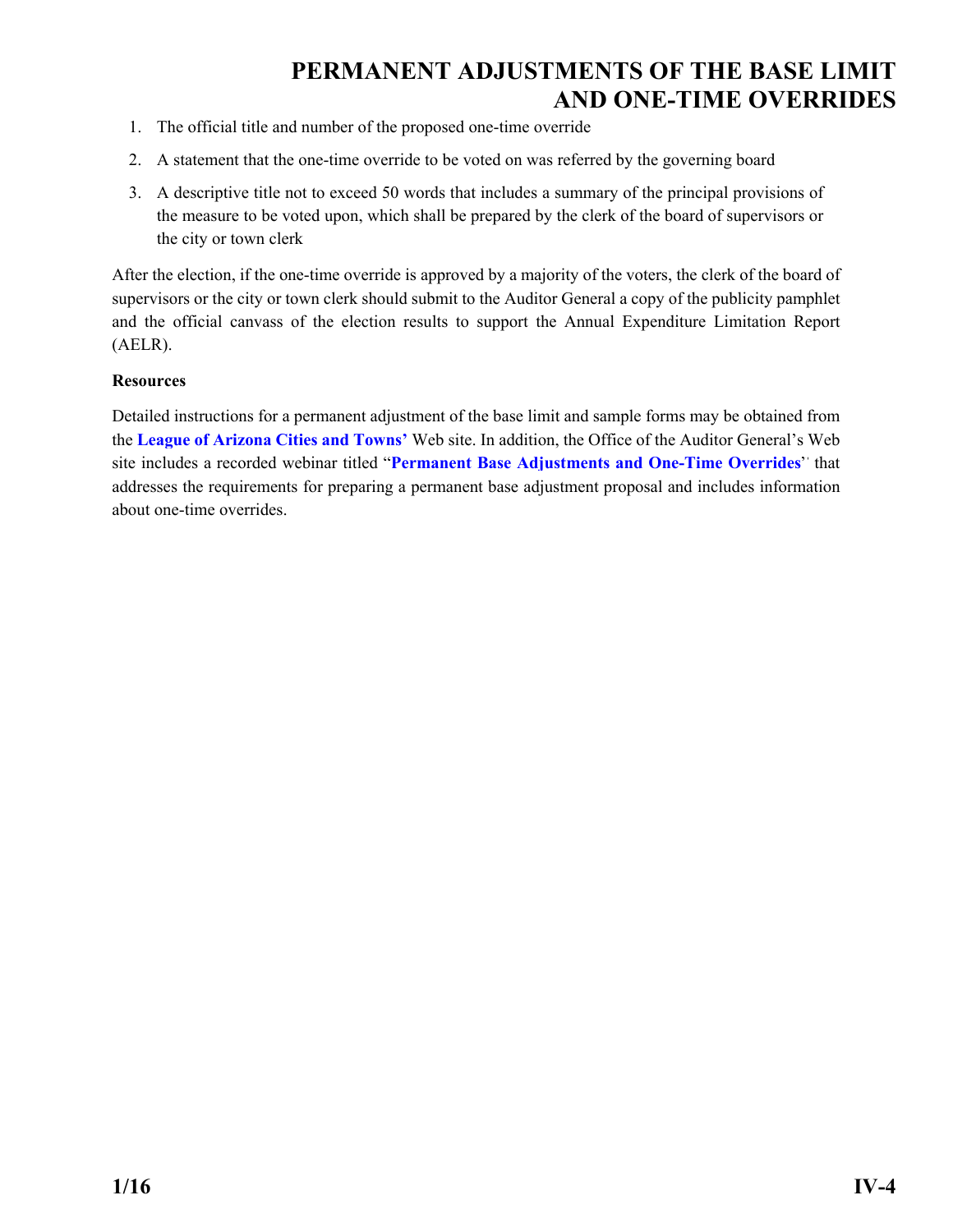### **ALTERNATIVE EXPENDITURE LIMITATIONS**

<span id="page-10-0"></span>**[Arizona Constitution, Article IX, §20\(9\)](http://www.azleg.gov/FormatDocument.asp?inDoc=/const/9/20.htm)**, allows a city or town to adopt an alternative expenditure limitation with the approval of a majority of the qualified voters. Approval of an alternative expenditure limitation must occur prior to the first fiscal year in which it applies. Alternative expenditure limitations apply for 4 succeeding fiscal years, after which the state-imposed expenditure limitation becomes effective unless a new alternative expenditure limitation is adopted. If an alternative expenditure limitation is not adopted by a majority of the qualified voters, the state-imposed expenditure limitation applies, and no new alternative expenditure limitations may be submitted to the voters for at least 2 years.

Exclusions from local revenues, including those enumerated in the Constitution, may be taken against alternative expenditure limitations only if such exclusions are specifically identified in the resolution and the publicity pamphlet.

### **Auditor General Review**

As required by **[Arizona Revised Statutes \(A.R.S.\) §41-563.03](http://www.azleg.gov/FormatDocument.asp?inDoc=/ars/41/00563-03.htm&Title=41&DocType=ARS)**, at least 60 days before the election and before printing the publicity pamphlet, the following documents must be submitted to the Auditor General by the person, group, organization, or governing board proposing the alternative expenditure limitation:

- 1. A detailed analysis that contains the following information:
	- a. The specific amounts estimated to be expended in specific areas for a period of 4 consecutive fiscal years
	- b. Specific amounts of estimated revenue from all sources, and any assumptions used in estimating such revenue, for a period of 4 consecutive fiscal years
- 2. A summary analysis that contains the following information:
	- a. The total amount of estimated expenditures under the proposed alternative expenditure limitation for a period of 4 consecutive fiscal years
	- b. The total amount of estimated expenditures under the state-imposed expenditure limitation, considering constitutionally allowed exclusions, for a period of 4 consecutive fiscal years
	- c. Estimated revenues from all sources from which any expenditure limitation shall be funded for a period of 4 consecutive fiscal years
	- d. A statement that if the proposed alternative expenditure limitation is not approved by a majority of the qualified voters, the state-imposed expenditure limitation will apply to the city or town

Once the Auditor General receives the detailed and summary analyses, they must be reviewed within 15 working days. The Auditor General may request additional information necessary to clarify or correct the analyses. The reviewed analyses are then returned to the city or town. No revision may be made to the documents after the Auditor General's review.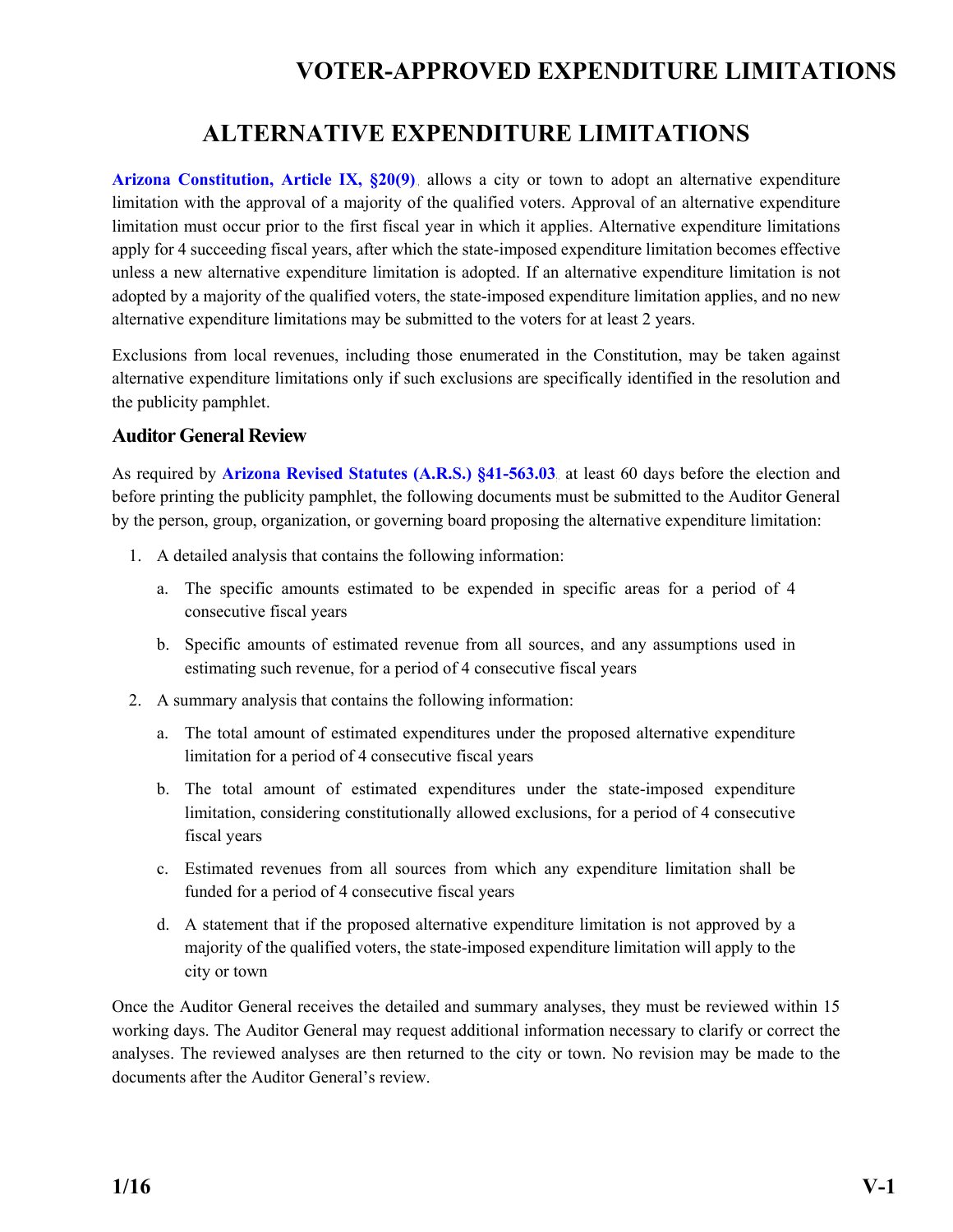The city or town clerk must retain the reviewed analyses and make copies available to any registered voter.

### **Publicity Pamphlets**

**[A.R.S. §41-563.03](http://www.azleg.gov/FormatDocument.asp?inDoc=/ars/41/00563-03.htm&Title=41&DocType=ARS)** requires a city or town to prepare and print publicity pamphlets presenting the proposed alternative expenditure limitation to be voted upon and related information according to the requirements of **[A.R.S. §§19-123](http://www.azleg.gov/FormatDocument.asp?inDoc=/ars/19/00123.htm&Title=19&DocType=ARS)** and **[19-141](http://www.azleg.gov/FormatDocument.asp?inDoc=/ars/19/00141.htm&Title=19&DocType=ARS)**. The city or town council must transmit a copy of the publicity pamphlet to the Auditor General before the election. One copy of the publicity pamphlet must be mailed to each household containing a registered voter before the earliest date that registered voters can receive early ballots. If pamphlets are not mailed by that date, voters must be provided a notice with early ballots that states when the pamphlets will be mailed and when and where pamphlets may be accessed or viewed. Pamphlets must be mailed not less than 10 days before the election. In order to comply with this requirement, the governing board may need to submit the detailed and summary analyses described above to the Auditor General earlier than 60 days before the election date.

The publicity pamphlets must include the following information:

- 1. The date of the election
- 2. The names and locations of polling places and the times they are open
- 3. A true and complete copy of the title and text of the proposed alternative expenditure limitation
- 4. The form in which the proposed alternative expenditure limitation will appear on the ballot, the official title, a descriptive title prepared by the city or town clerk, and the number by which the alternative expenditure limitation will be designated
- 5. A summary of estimated total expenditures under the proposed alternative expenditure limitation for a period of 4 consecutive fiscal years, as reviewed by the Auditor General
- 6. Any exclusions under the proposed alternative expenditure limitation
- 7. A summary of the estimated total expenditures under the state-imposed expenditure limitation, considering constitutionally allowed exclusions, for a period of 4 consecutive fiscal years, as reviewed by the Auditor General
- 8. A summary of estimated revenue from all sources from which any expenditure limitation shall be funded, for a period of 4 consecutive fiscal years, as reviewed by the Auditor General
- 9. A statement that if the proposed alternative expenditure limitation is not approved by a majority of the qualified voters, the state-imposed expenditure limitation will apply to the city or town
- 10. Arguments for and against the proposed alternative expenditure limitation, or an indication that no arguments for/against were received

### **Official Ballot**

The ballot must be in the form prescribed by **[A.R.S. §19-125](http://www.azleg.gov/FormatDocument.asp?inDoc=/ars/19/00125.htm&Title=19&DocType=ARS)**, unless more than one alternative expenditure limitation is to be voted upon. In that case, the ballot must be in a format that enables voters to vote separately on each proposed alternative expenditure limitation. The official ballot must include the following information: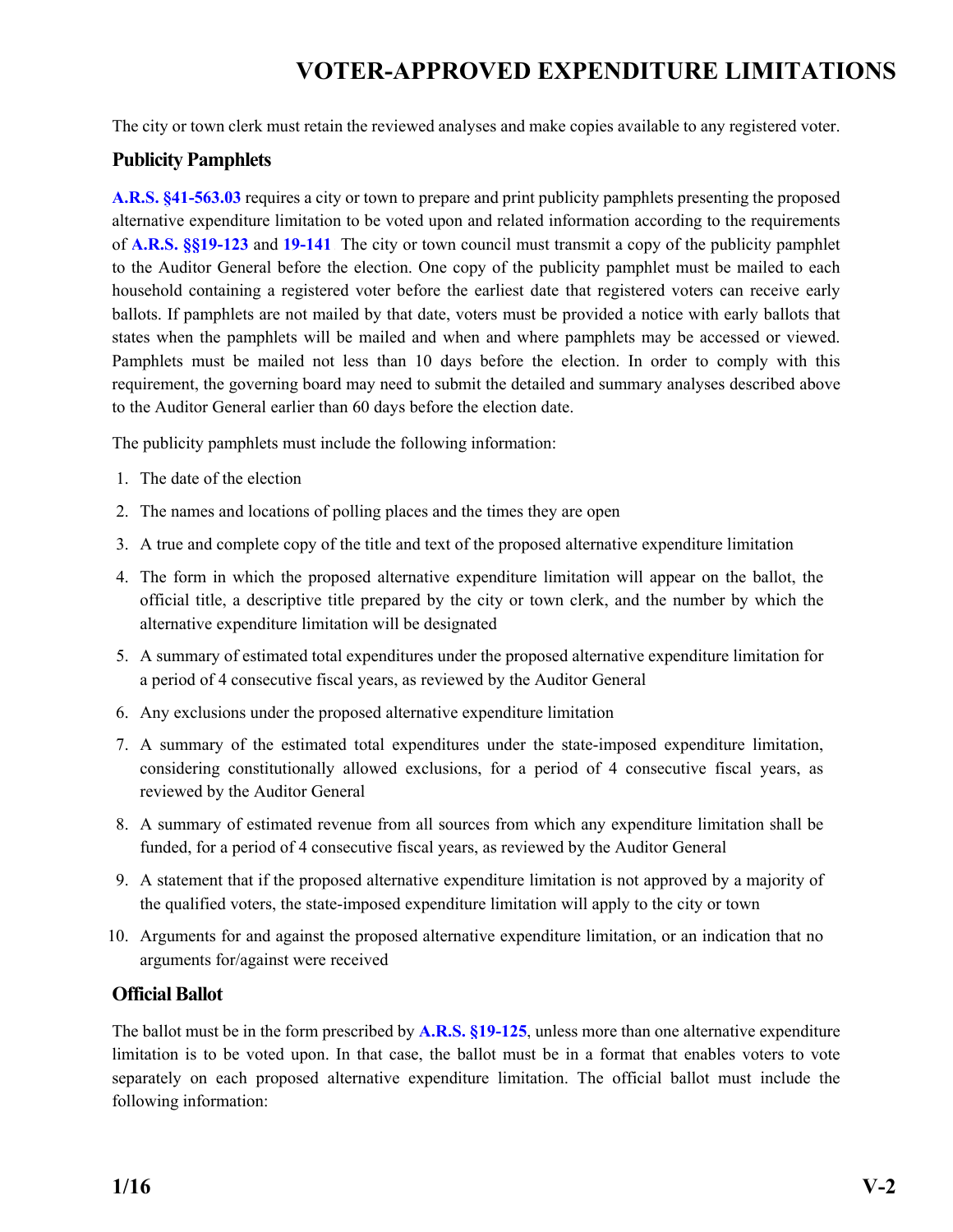- <span id="page-12-0"></span>1. The official title and number of the proposed alternative expenditure limitation
- 2. A statement disclosing whether the proposed alternative expenditure limitation to be voted upon was referred by a person, group, organization, or the city or town council
- 3. A descriptive title not to exceed 50 words that includes a summary of the principal provisions of the proposed alternative expenditure limitation, which shall be prepared by the city or town clerk

After the election, the city or town clerk must notify the Auditor General and the Economic Estimates Commission of the election results as soon as the official canvass is completed.

Detailed instructions for adopting or renewing an alternative expenditure limitation and sample forms may be obtained from the **[League of Arizona Cities and Towns'](http://www.azleague.org/index.aspx?NID=35)** Web site. In addition, the Office of the Auditor General's Web site includes a recorded webinar titled "**[Alternative Expenditure Limitations \(Home](http://www.azauditor.gov/reports-publications/cities-and-towns/webinars)  [Rules\)](http://www.azauditor.gov/reports-publications/cities-and-towns/webinars)**" that addresses the requirements for preparing the proposal.

### **MODIFIED EXPENDITURE LIMITATIONS**

**[A.R.S. §15-1471](http://www.azleg.gov/FormatDocument.asp?inDoc=/ars/15/01471.htm&Title=15&DocType=ARS)** allows a community college district to adopt a modified expenditure limitation with the approval of a majority of the qualified voters in the district. The excess expenditures must be a specified percentage of the constitutional expenditure limitation. The modified expenditure limitation becomes effective beginning in the fiscal year immediately following approval and applies for a period of not less than 2 years, but no more than 7 years. After that time, the constitutional expenditure limitation becomes effective unless a new modified expenditure limitation is approved. The district board may not authorize expenditures in excess of the modified expenditure limitation without the approval of a majority of the qualified voters in the district.

### **Publicity Pamphlets**

**[A.R.S. §15-1471](http://www.azleg.gov/FormatDocument.asp?inDoc=/ars/15/01471.htm&Title=15&DocType=ARS)** requires a community college district to prepare and print publicity pamphlets presenting the proposed modified expenditure limitation to be voted upon and related information in the same manner as prescribed in **[A.R.S. §41-563.03](http://www.azleg.gov/FormatDocument.asp?inDoc=/ars/41/00563-03.htm&Title=41&DocType=ARS)**. The publicity pamphlets must include the following information:

- 1. The date of the election
- 2. The names and locations of polling places and the times they are open
- 3. A true and complete copy of the title and text of the proposed modified expenditure limitation
- 4. The form in which the proposed modified expenditure limitation will appear on the ballot, the official title, the descriptive title prepared by the district board, and the number by which the modified expenditure limitation will be designated
- 5. A summary of estimated total budgeted expenditures under the proposed modified expenditure limitation for each fiscal year subject to the modified expenditure limitation
- 6. A summary of estimated total budgeted expenditures under the state-imposed expenditure limitation, considering constitutionally allowed exclusions, for each fiscal year subject to the modified expenditure limitation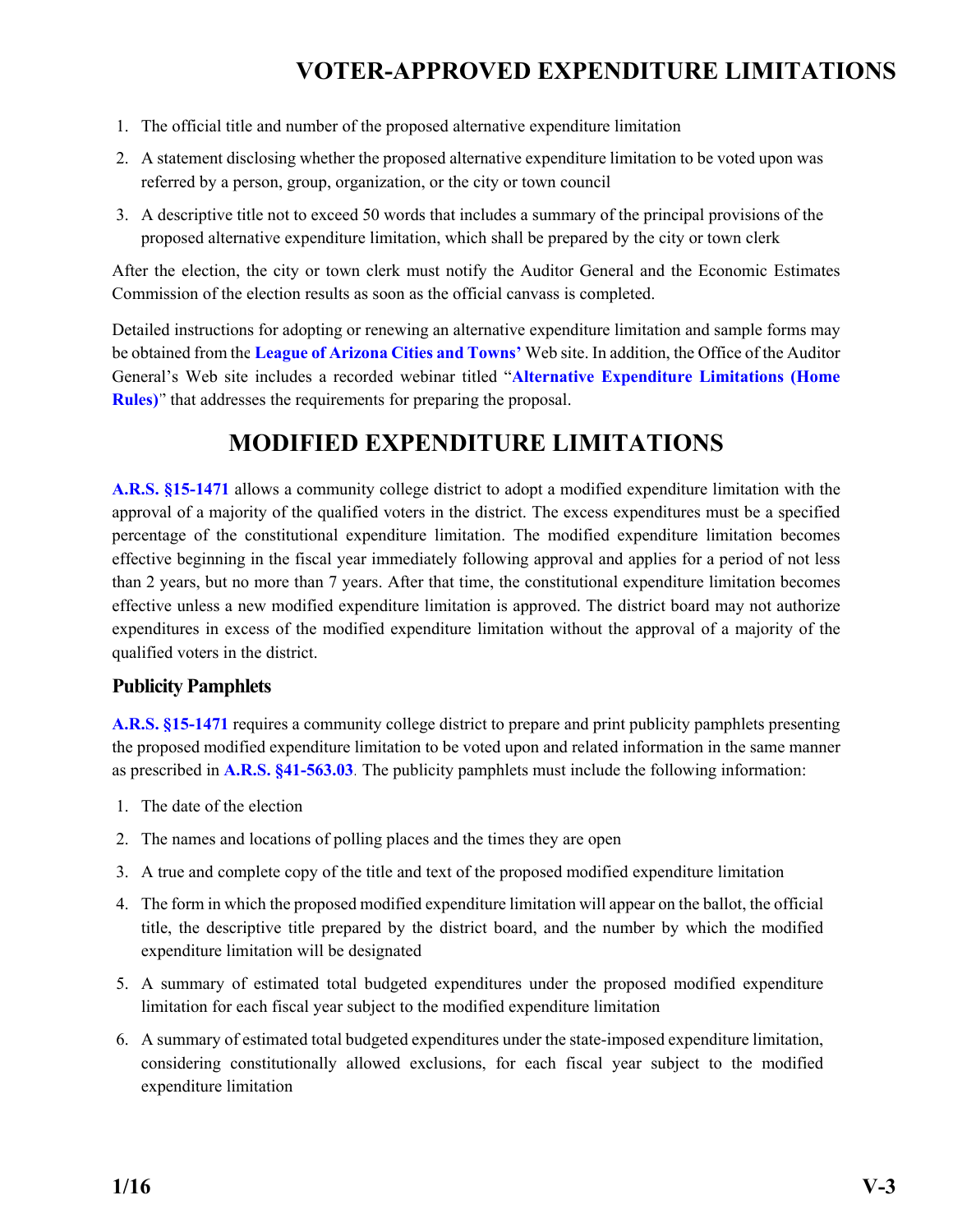- 7. A summary of estimated revenue from all sources from which any expenditure limitation shall be funded
- 8. A statement that if the proposed modified expenditure limitation is not approved by a majority of the qualified voters, the state-imposed expenditure limitation will apply to the community college district
- 9. Arguments for and against the proposed modified expenditure limitation, or an indication that no arguments for/against were received

One copy of the publicity pamphlet must be mailed to each household containing a registered voter before the earliest date that registered voters can receive early ballots. If pamphlets are not mailed by that date, voters must be provided a notice with early ballots that states when the pamphlets will be mailed and when and where pamphlets may be accessed or viewed. Pamphlets must be mailed not less than 10 days before the election.

### **Official Ballot**

The ballot must be in the form prescribed by **[A.R.S. §19-125](http://www.azleg.gov/FormatDocument.asp?inDoc=/ars/19/00125.htm&Title=19&DocType=ARS)**, unless more than one modified expenditure limitation is to be voted upon. In that case, the ballot must be in a format that enables voters to vote separately on each proposed modified expenditure limitation. The official ballot must include the following information:

- 1. The official title and number of the proposed modified expenditure limitation
- 2. A statement that the proposed modified expenditure limitation is being referred by the district board
- 3. A descriptive title not to exceed 50 words that includes a summary of the principal provisions of the modified expenditure limitation, which shall be prepared by the district board

A copy of the election results should be provided to the Auditor General and Economic Estimates Commission as soon as the official canvass is completed.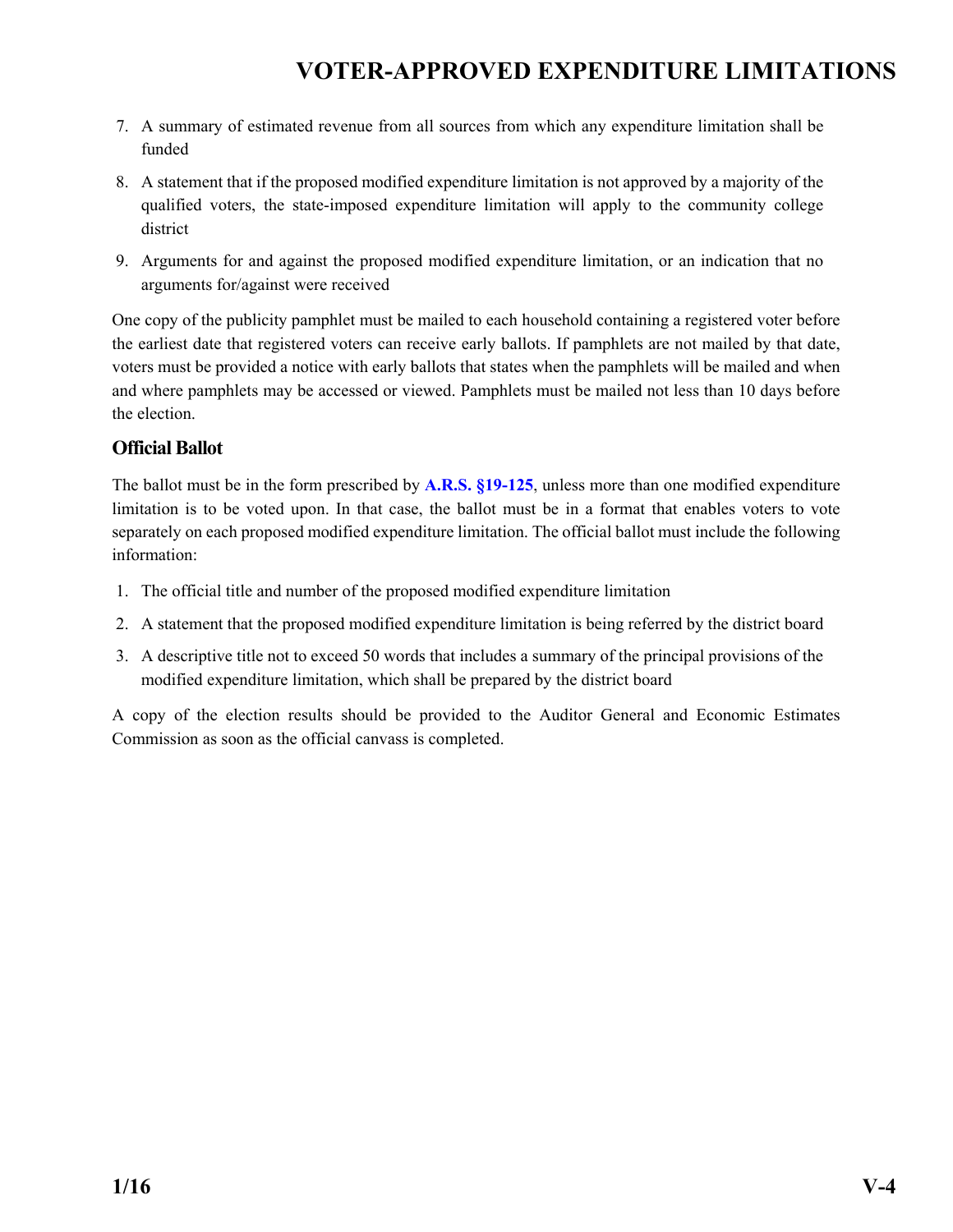### **CONTENTS**

<span id="page-14-0"></span>

| <b>Topic</b>                                                           | Page |
|------------------------------------------------------------------------|------|
|                                                                        |      |
| <b>ANNUAL EXPENDITURE LIMITATION REPORT (AELR)-RECONCILIATION VI-2</b> |      |
|                                                                        |      |
|                                                                        |      |
| <b>FORMS:</b>                                                          |      |
|                                                                        |      |
|                                                                        |      |
|                                                                        |      |
|                                                                        |      |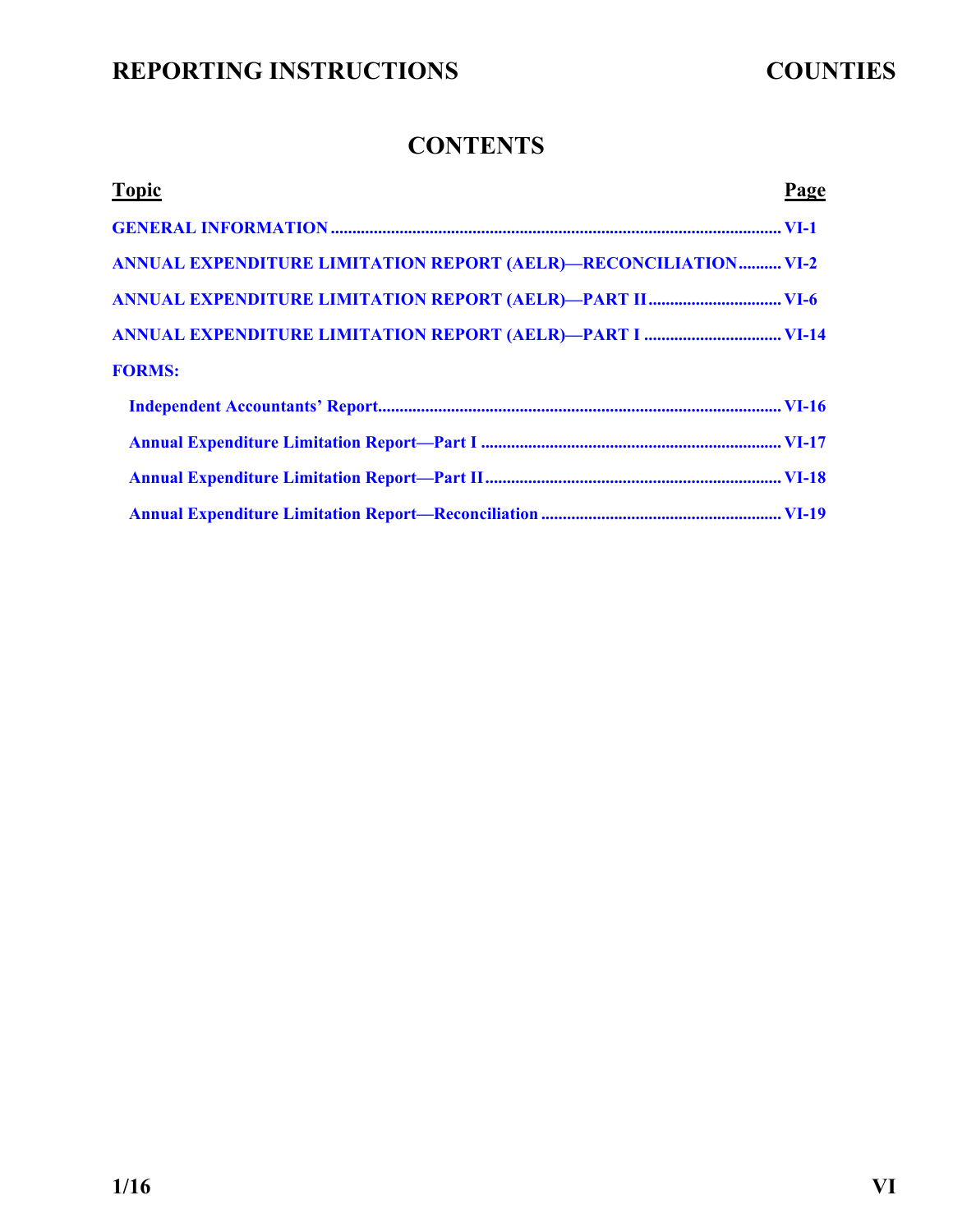### **GENERAL INFORMATION**

<span id="page-15-0"></span>**[Arizona Revised Statutes \(A.R.S.\) §41-1279.07](http://www.azleg.gov/FormatDocument.asp?inDoc=/ars/41/01279-07.htm&Title=41&DocType=ARS)** requires counties to prepare an Annual Expenditure Limitation Report (AELR). In addition, annual financial statements must be prepared in accordance with generally accepted accounting principles (GAAP). On the AELR, total expenditures/expenses/deductions and applicable other financing uses, special items, and extraordinary items reported in the fund financial statements, less expenditures/expenses/deductions made with constitutionally excludable revenues, is compared for compliance with the expenditure limitation.

Both the AELR and the financial statements must be filed with the Auditor General within 9 months after the close of each fiscal year.

The Auditor General, another certified public accountant, or a public accountant must render an opinion on whether the AELR presents, in all material respects, the information prescribed by the *Uniform Expenditure Reporting System* (UERS). Accountants should follow the American Institute of Certified Public Accountants' Statements on Standards for Attestation Engagements (SSAE) when examining and reporting on the AELR. The general, fieldwork, and reporting standards that must be followed are in SSAE AT §101. A sample of an independent accountants' report containing an unqualified opinion is provided on page **[VI-16](#page-30-0)**. If the accountant concludes that an unqualified opinion on the AELR cannot be expressed, the accountant should disclose all the substantive reasons for the conclusion in an explanatory paragraph in the accountants' report.

Further, the Auditor General, another certified public accountant, or a public accountant must render an opinion on whether the basic financial statements present fairly, in all material respects, the financial position and results of operations in conformity with GAAP.

Counties should refer to the Governmental Accounting Standards Board (GASB) *Codification of Governmental Accounting and Financial Reporting Standards* for authoritative accounting and financial reporting guidance. In addition, use the American Institute of Certified Public Accountants' Audit and Accounting Guide, *State and Local Governments*, as a source for illustrations of the accounting and reporting requirements set forth in the GASB Codification.

The Office of the Auditor General issues **[reporting guidelines](http://www.azauditor.gov/reporting-guidelines-0)** for financial statements and notes for counties annually. For further information on preparing financial statements, counties should refer to the **[Uniform Accounting Manual for Arizona Counties \(UAMAC\)](http://www.azauditor.gov/sites/default/files/UAMAC.pdf)** published by the Office of the Auditor General. Manuals and reporting guidelines are available on the Auditor General's Web site.

**[A.R.S. §41-1279.07](http://www.azleg.gov/FormatDocument.asp?inDoc=/ars/41/01279-07.htm&Title=41&DocType=ARS)** also requires counties to provide to the Auditor General by July 31 of each fiscal year the name of the chief fiscal officer (CFO) the board of supervisors designated to submit the AELR and certify its accuracy for that fiscal year. A CFO designation form is available on the Auditor General's Web site. A new notice does not need to be filed if the previously designated CFO has not changed. However, immediately report any replacement of the designated individual to the Auditor General.

Detailed instructions for preparing the AELR are contained on pages **[VI-2 through VI-15,](#page-16-0)** and sample forms are provided on pages **[VI-17 through VI-19.](#page-31-0)** In addition, fillable forms and notes are available in the **[county reporting guidelines](http://www.azauditor.gov/reporting-guidelines-0)** on the Auditor General's Web site.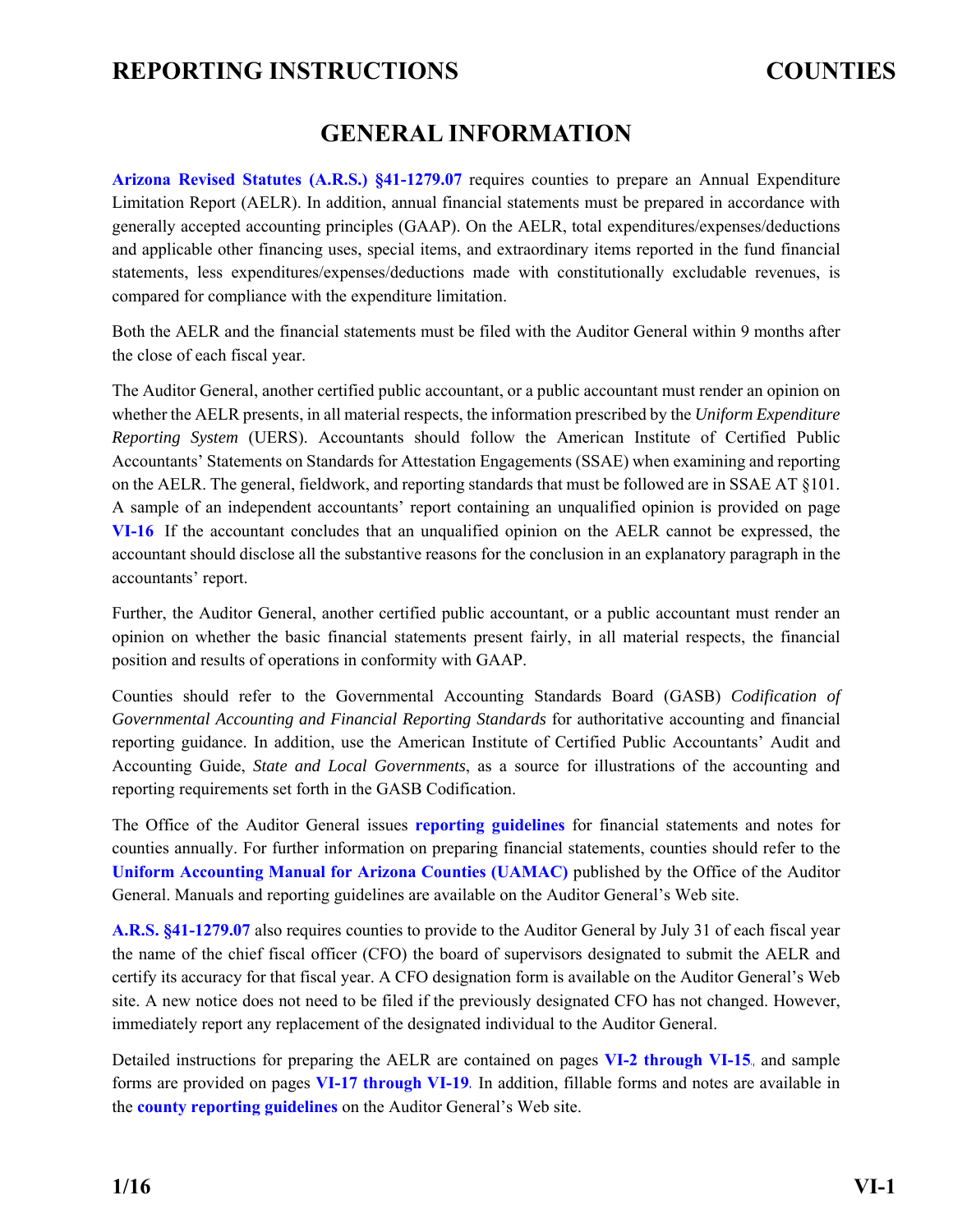### **AELR—RECONCILIATION**

<span id="page-16-0"></span>Expenditures, expenses, and deductions are reported in annual financial statements in accordance with GAAP. However, what is considered an expenditure in the financial statements in accordance with GAAP is not always subject to the expenditure limitation under the basis of accounting prescribed by the UERS, and vice versa. Therefore, a **[Reconciliation](#page-33-0)** must be prepared to arrive at the amounts to be reported on the **[AELR—Part II](#page-32-0)**. A copy of the form is provided on page **[VI-19](#page-33-0)**.

Detailed instructions for preparing the Reconciliation are as follows:

- Step 1. Enter the name of the county and the report's fiscal year.
- Step 2. On **[line A](#page-33-0)**, enter total expenditures, expenses (operating and nonoperating), and deductions reported within the fund financial statements for the fund categories/types listed. Also, include other financing uses, special items, and extraordinary items that represent an outlay of cash for each fund category/type. **(Note: transfers should not be included on line A.)** Obtain these amounts from the following sources:
	- Governmental Funds—from the Statement of Revenues, Expenditures, and Changes in Fund Balances.
	- Enterprise Funds—from the Enterprise Funds columns on the Statement of Revenues, Expenses, and Changes in Fund Net Position.
	- Internal Service Funds—from the Internal Service Funds column on the Statement of Revenues, Expenses, and Changes in Fund Net Position.
	- Fiduciary Funds—from the Statement of Changes in Fiduciary Net Position.

Agency funds are not listed as a fund type on the **[Reconciliation](#page-33-0)** or **[Part II](#page-32-0)**, because they are used to report resources held in a purely custodial capacity. They account for assets belonging to other governments, individuals, or private organizations and do not involve the measurement of additions or deductions.

Add fund category/type totals on **[line A](#page-33-0)** to calculate total expenditures/expenses/deductions.

- Step 3. Calculate total subtractions from expenditures/expenses/deductions reported within the fund financial statements. Subtractions are items included on **[line A](#page-33-0)** in accordance with GAAP that are not subject to the expenditure limitation.
	- Line **B.1** For enterprise, internal service, and fiduciary funds only, enter the amount of expenses/deductions that do not involve the use of current financial resources. Expenses that may be subtracted include the following:
		- Depreciation expense and the loss on disposal of capital assets—The full cost of assets are subject to the expenditure limitation in the year assets are purchased. Therefore, the yearly depreciation expense and any loss reported upon disposal of the assets are not subject to the expenditure limitation and should be subtracted.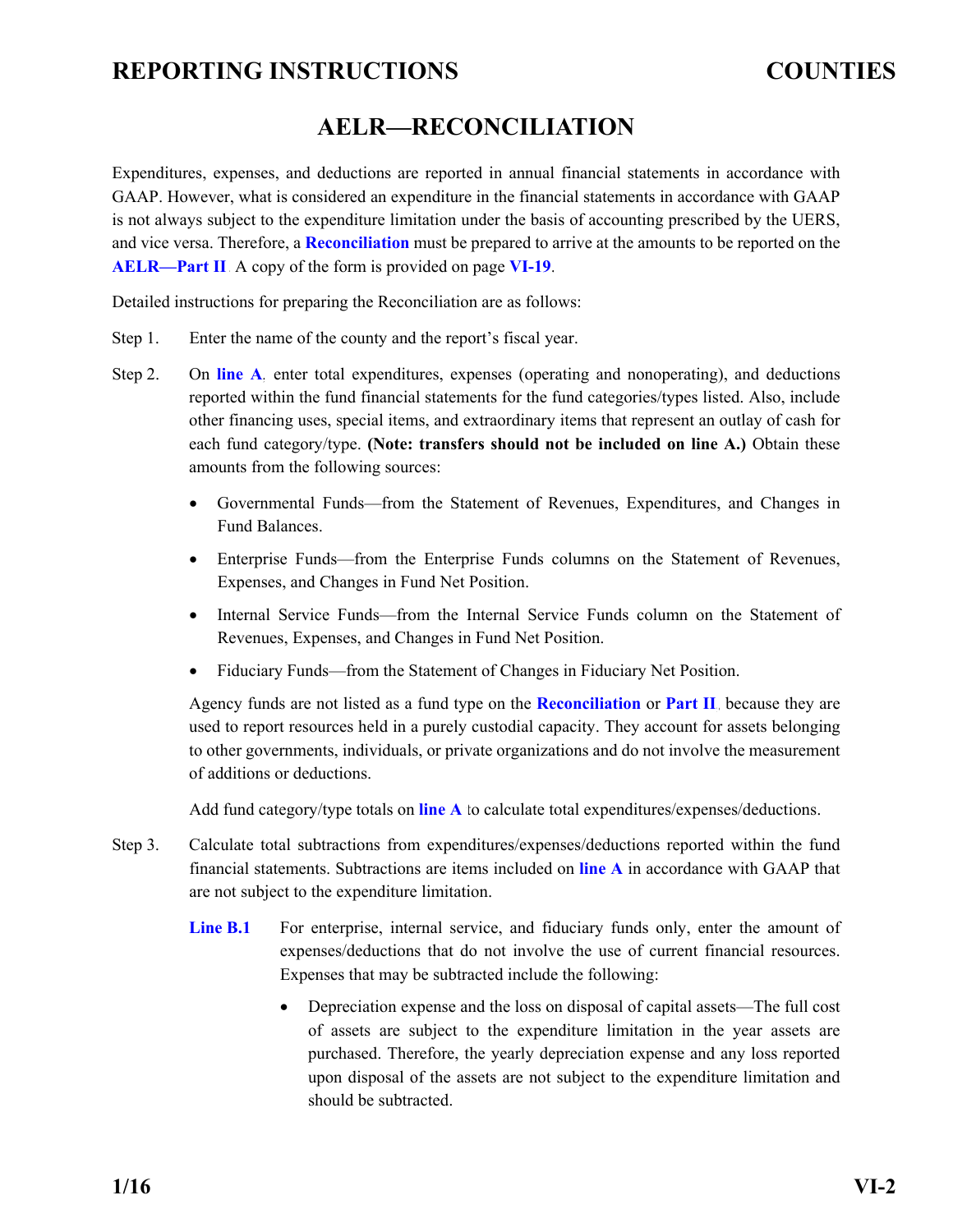- <span id="page-17-0"></span> Bad debt expense—This represents revenues the county won't receive, rather than an actual outlay of cash.
- Pension Expense—This represents the estimated pension expense reported in the current year.
- The estimated cost of other postemployment benefits (OPEB) recognized in the current period in excess of cash outlays, claims incurred but not reported (IBNR), and landfill closure and postclosure care costs—These items are related to the accrual of estimated future costs. They are not subject to the expenditure limitation until the cash outlay is made. There are two methods for calculating the subtraction for these items related to estimated future costs:
	- o Subtract the liability's increase, or
	- o Subtract the liability's ending balance.

Whichever method is selected for reporting these subtractions for estimated future costs will affect how the related additions are calculated to report the correct net effect. See **[line C.3](#page-19-0)**.

None of the subtractions described above apply to the Governmental Funds because those funds are reported using the modified accrual basis of accounting. Therefore, these expense types were not included in the total expenditures on **[line A](#page-16-0)** for the Governmental Funds and do not need to be subtracted.

**[Line B.2](#page-33-0)** Enter expenditures of separate legal entities established under Arizona Revised Statutes (e.g., special assessment districts that were not included in the base limit and municipal property corporations included within the reporting entity). If a separate legal entity and the reporting entity co-fund a project, only the revenues the separate legal entity contributes should be subtracted here. Expenditures of a county jail district or public health services district in excess of the county's maintenance of effort payments pursuant to **A.R.S. [§§48-4024](http://www.azleg.gov/FormatDocument.asp?inDoc=/ars/48/04024.htm&Title=48&DocType=ARS)** and **[48-5802](http://www.azleg.gov/FormatDocument.asp?inDoc=/ars/48/05802.htm&Title=48&DocType=ARS)**, respectively, may also be subtracted.

> Accommodation schools operated by the County School Superintendent (CSS) are part of the legal entity of the county in which they operate. Therefore, expenditures/expenses for these schools should not be subtracted here; however, they may be excluded on **[Part II, line B.12](#page-32-0)**.

- **[Line B.3](#page-33-0)** Enter the distribution of taxes levied by the county specifically for fire districts in accordance with **[A.R.S. §48-807](http://www.azleg.gov/FormatDocument.asp?inDoc=/ars/48/00807.htm&Title=48&DocType=ARS)**.
- **[Line B.4](#page-33-0)** Enter community college reimbursement payments the State made on the county's behalf. These payments are required by **[A.R.S. §15-1469.01](http://www.azleg.gov/FormatDocument.asp?inDoc=/ars/15/01469-01.htm&Title=15&DocType=ARS)** for those counties that are not part of an established community college district, and are paid to districts that admit pupils from those counties. The Joint Legislative Budget Committee calculates the payment amount as described in statute. The State Treasurer reduces the county's sales tax distribution and pays the amount to the district. These amounts may be subtracted only if the county reported revenues and offsetting expenditures in the fund financial statements.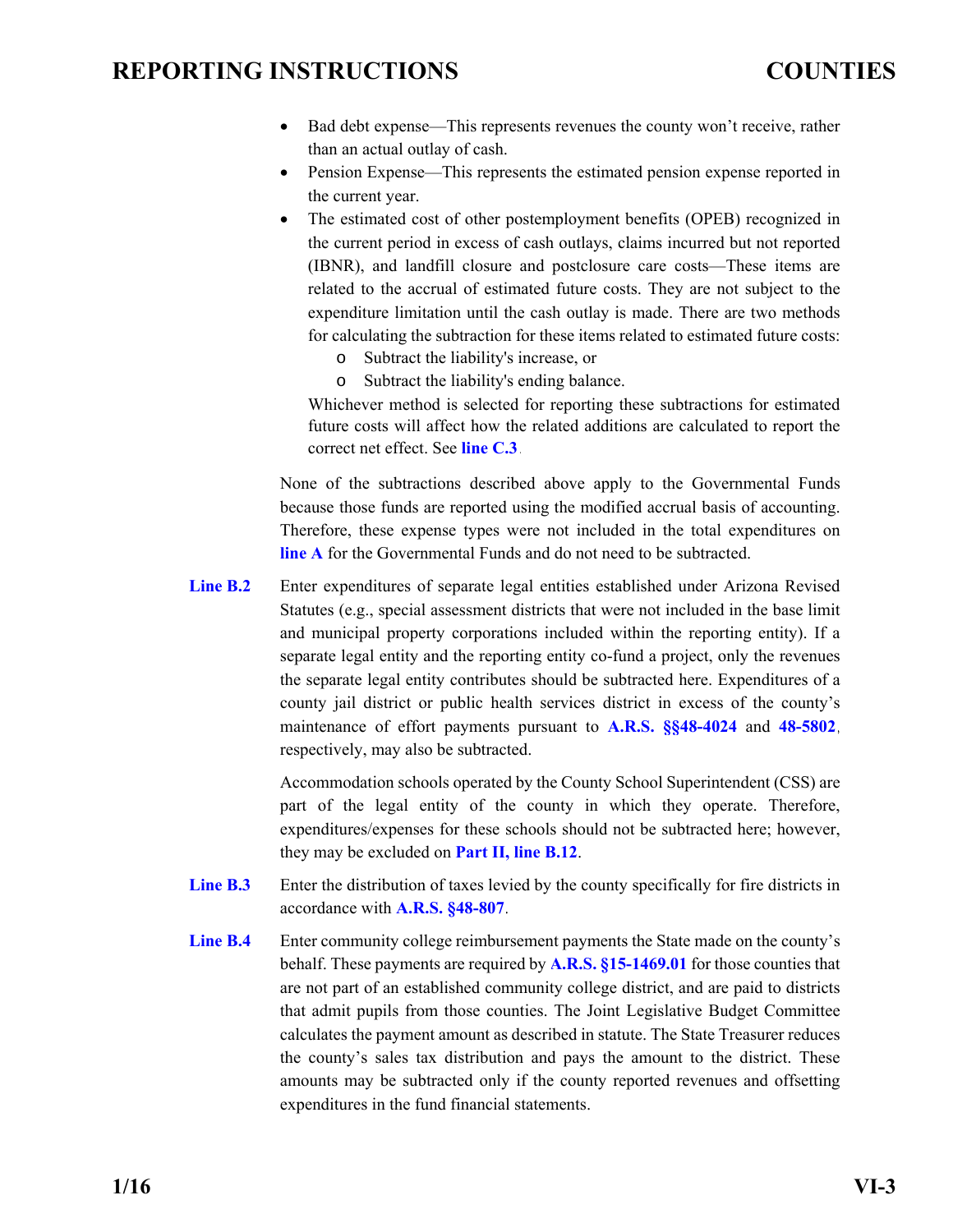- <span id="page-18-0"></span>Line **B.5** Enter long-term care contributions paid from transaction privilege taxes withheld by the State Treasurer for payment to the Arizona Long-Term Care System. Counties' base limits have been adjusted for this required payment. Therefore, a subtraction is provided on the Reconciliation to remove current expenditures from the amounts subject to the expenditure limitation. These amounts may only be subtracted if the county reported revenues and offsetting expenditures in the fund financial statements.
- Line **B.6** Enter the amount of the fees/reimbursements required by law to be paid to Arizona state agencies, including:
	- Reimbursements made to the Arizona Department of Health Services for part of the cost of the commitment of an individual the court determined to be sexually violent and the entire cost of inpatient competency restoration treatment. This subtraction is currently effective through fiscal year 2016; however, future laws may extend this date.
	- The committed youth confinement cost-sharing fee paid to the Arizona Department of Corrections pursuant to **[A.R.S. §41-2832](http://www.azleg.gov/FormatDocument.asp?inDoc=/ars/41/02832.htm&Title=41&DocType=ARS)**.
	- The fees the Arizona Department of Revenue assessed and collected pursuant to **[A.R.S. §42-5041](http://www.azleg.gov/FormatDocument.asp?inDoc=/ars/42/05041.htm&Title=42&DocType=ARS)** to recover a portion of administrative, program, and other operating costs the Department incurred in providing administrative and collection services to local governments.
- Line **B.7** For governmental funds only, enter the present value of net minimum capital lease and installment purchase contract payments recorded as expenditures at the agreements' inception.

This subtraction is available only in the year in which the county enters into a new lease agreement for a capital item (such as a vehicle) and if the county reports the present value of the lease payments as an expenditure and other financing source in the fund financial statements.

If the county received monies it could spend for assets to be covered by the lease, this subtraction does not apply to the expenditure of those monies. Those expenditures may be excluded on **[Part II, Line B.1](#page-20-0)** as proceeds from other longterm obligations.

**[Line B.8](#page-33-0)** Enter the amount of involuntary court judgments or involuntary settlements. If an expenditure is involuntary because it is a court judgment or settlement arising from a tortious act, it is not subject to the expenditure limitation and may be subtracted on the Reconciliation. However, court judgments or settlements arising from a contract are voluntary and, as such, are subject to the expenditure limitation and should not be subtracted. See Attorney General Opinion I86-031 for further information.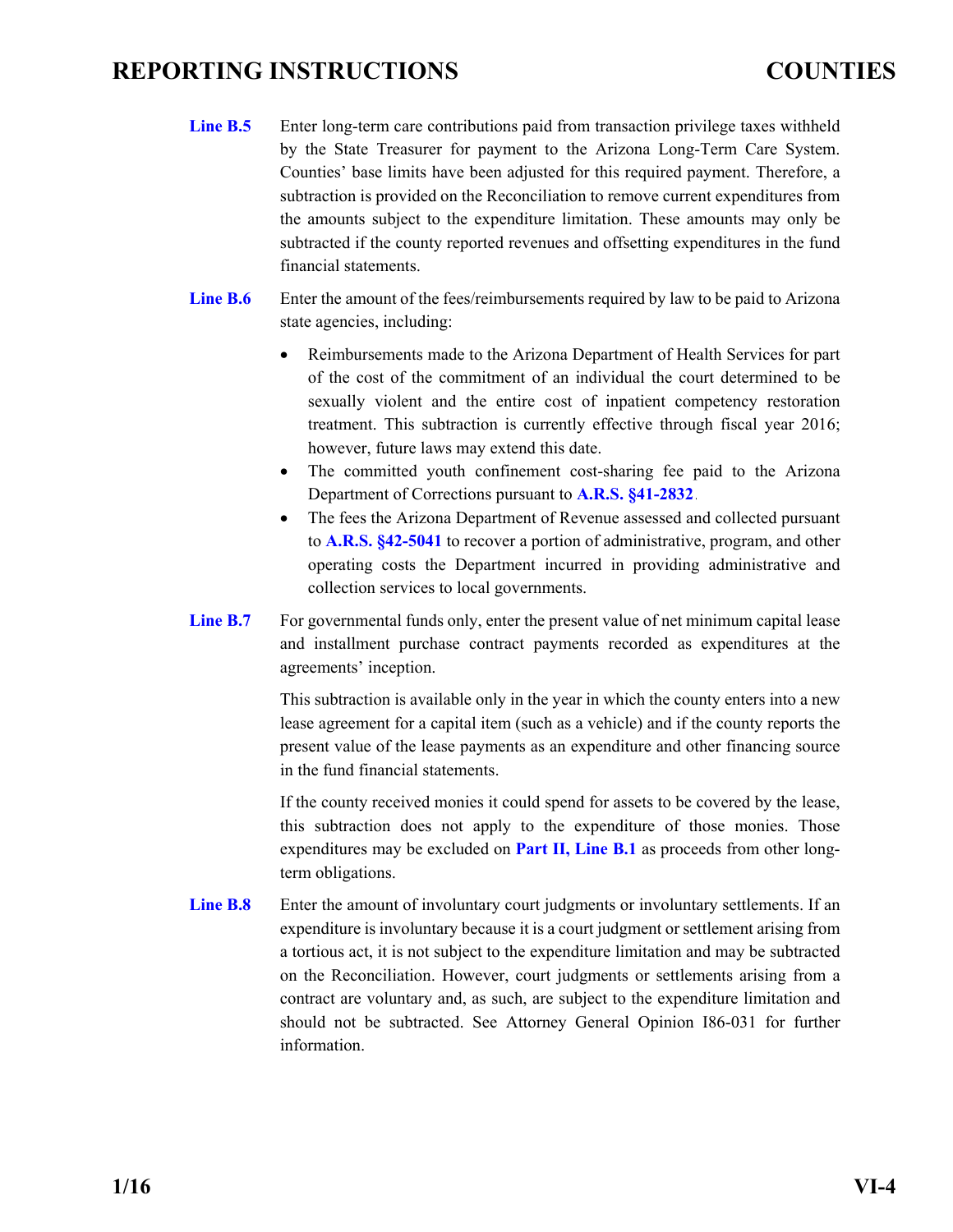- <span id="page-19-0"></span>**[Line B.9](#page-33-0)** Calculate total subtractions for each fund category/type by adding **[lines B.1](#page-33-0)  [through B.8](#page-33-0)**. Add fund category/type totals calculated on **[line B.9](#page-33-0)** to arrive at total subtractions.
- Step 4. Calculate total additions to expenditures/expenses/deductions reported within the fund financial statements. Additions are items that required the use of financial resources but were not recorded as expenses/deductions in the fund financial statements prepared in accordance with GAAP. **[Lines C.1 through C.4](#page-33-0)** apply only to enterprise, internal service, and fiduciary funds.
	- [Line C.1](#page-33-0) Enter principal payments on long-term debt. Payment of debt principal is recorded as a reduction of the liability rather than as an expense in the current year for funds that use full-accrual accounting. It must be added to total expenses as it represents an outlay of cash.
	- [Line C.2](#page-33-0) Enter amounts paid for the acquisition of capital assets. Capital acquisitions are recorded as assets in funds that use full-accrual accounting, rather than being fully expensed when purchased, like they are in the Governmental Funds. Therefore, the cost of the asset must be added to total expenses. Do not include assets acquired in noncash transactions, such as through a grant, trade, or donation.
	- [Lines C.3](#page-33-0) Enter the amount of cash outlays that were made in the current year but reported as expenses in previous years for OPEB, claims previously recognized as IBNR, and landfill closure and post-closure care costs.

These additions relate to subtractions reported in prior years for estimated future costs. When the actual cash outlay occurs it is recorded as a reduction of liabilities rather than as an expense. Cash outlays must be added to total expenses to the extent that they were recorded as expenses in previous years. The method that was used for calculating the related subtraction on **[line B.1](#page-17-0)** will determine the addition amount, if any:

- o If the liability's increase was subtracted on **[line B.1](#page-17-0)**, then add any decrease in the liability.
- o If the liability's ending balance was subtracted on **[line B.1](#page-17-0)**, then add the liability's beginning balance.

Whichever method is used should result in the same net effect as long as it is used consistently for both the subtraction and addition.

- **[Line C.4](#page-33-0)** Enter the amount of employer pension contributions made in the current year.
- **[Line C.5](#page-33-0)** Calculate total additions for each fund category/type by adding **[lines C.1 through](#page-33-0)  [C.4](#page-33-0)**. Add fund category/type totals calculated on **[line C.5](#page-33-0)** to arrive at total additions.
- Step 5. On **[line D](#page-33-0)**, calculate the amounts to be reported on **[Part II, line A,](#page-20-0)** by subtracting the amount on **[line B.9](#page-33-0)** from the amount on **[line A](#page-33-0)** and adding the amount on **[line C.5](#page-33-0)**.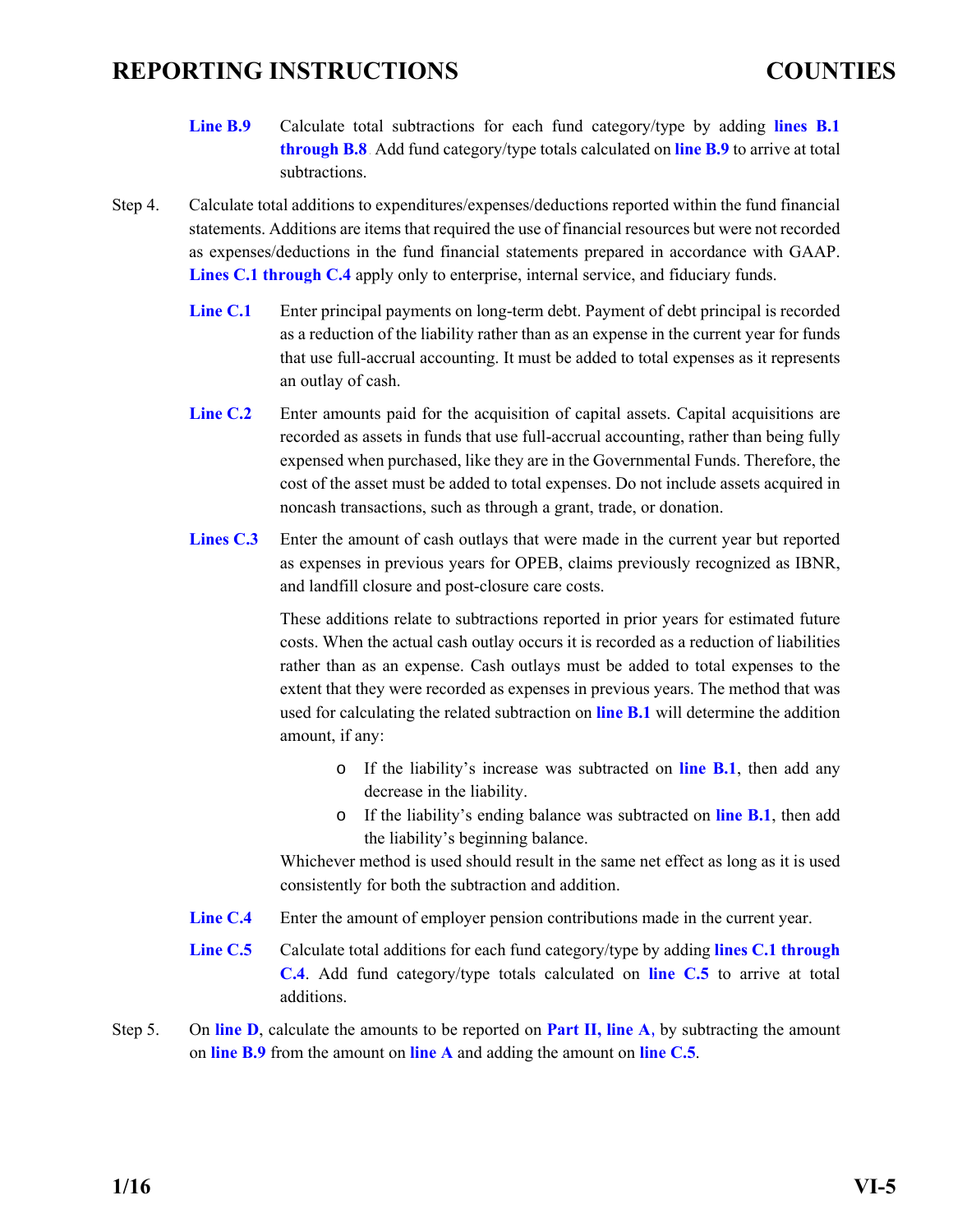<span id="page-20-0"></span>Include a note to the AELR for each subtraction or addition that cannot be agreed directly to an amount recorded in the fund financial statements. Each note must be in sufficient detail to properly disclose the nature of the subtraction or addition and reconcile the differences between the fund financial statements and the AELR. Include reference to the note in the Description column of the Reconciliation. Examples of frequently used notes are provided in the **[county reporting guidelines](http://www.azauditor.gov/reporting-guidelines-0)** on the Auditor General's Web site.

### **AELR—PART II**

**[Arizona Constitution, Article IX, §20](http://www.azleg.gov/FormatDocument.asp?inDoc=/const/9/20.htm)**, limits the spending of local revenues only, and specifically identifies revenues that are not subject to a county's expenditure limitation. **[AELR—Part II](#page-32-0)** calculates total expenditures/expenses reported within the fund financial statements that were made from nonlocal revenues (exclusions), to arrive at the total amount subject to the expenditure limitation to be reported on the **[AELR—Part I](#page-31-0)**. A copy of the form is provided on page **[VI-18](#page-32-0)**.

Detailed instructions for preparing **[Part II](#page-32-0)** are as follows:

- Step 1. Enter the name of the county and the fiscal year of the report.
- Step 2. On **[line A](#page-32-0)**, enter the amount for each fund category/type and the total for all funds from the **[Reconciliation,](#page-33-0) line D**.
- Step 3. Calculate total exclusions.

**[Lines B.1 through B.12](#page-32-0)** list constitutional exclusions that may be taken. **[Line B.13](#page-32-0)** lists an exclusion that may be taken as a result of an Attorney General opinion. Explanations and examples of the exclusions follow.

Line **B.1** "Any amounts or property received from the issuance or incurrence of bonds or other lawful long-term obligations issued or incurred for a specific purpose, or collected or segregated to make payments or deposits required by a contract concerning such bonds or obligations. For the purpose of this subdivision long-term obligations shall not include warrants issued in the ordinary course of operation or registered for payment, by a political subdivision."

> Bond proceeds—Exclude expenditures/expenses made from amounts received from the issuance of bonds (e.g., general obligation or revenue bonds), including payments to registrars and paying agents. Proceeds from bonds of special assessment districts may be excluded if expenditures from these proceeds have not already been subtracted on the Reconciliation. (See **[Reconciliation, line B.2](#page-17-0)**.)

> Debt service requirements on bonded indebtedness—Exclude expenditures/ expenses made to pay principal and interest on outstanding bonds. Amounts paid into sinking funds that are expenditures/expenses of the reporting fiscal year may also be excluded.

> Proceeds from other long-term obligations—Exclude expenditures/expenses made from amounts received from the issuance of lawful long-term obligations including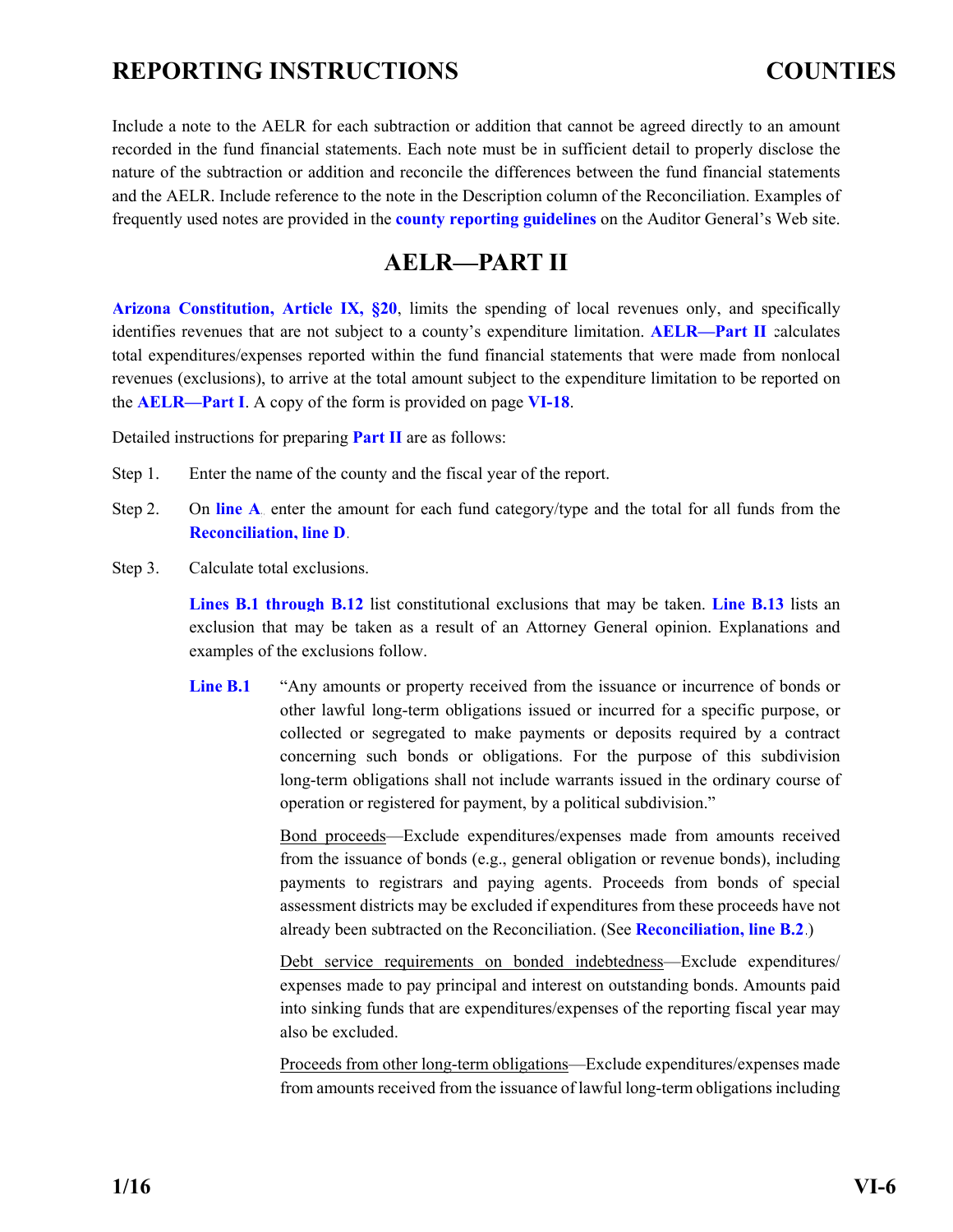<span id="page-21-0"></span>payments to registrars and paying agents. The long-term obligation must have a maturity date of more than 1 year and must be incurred for a specific purpose.

 Exclude expenditures/expenses from proceeds of certificates of participation (COPs) issued in the county's name. See **[Reconciliation, line B.2,](#page-17-0)** for treatment of expenditures/expenses from COP proceeds issued by a municipal property corporation included in the county reporting entity.

Debt service requirements on other long-term obligations—Exclude expenditures/expenses made for principal and interest on other long-term obligations (e.g., capital lease agreements, installment purchase agreements, and COPs).

There are four lines provided for this exclusion because each of the categories described above should be reported separately.

Exclusions for debt service payments made from the Enterprise and Internal Service Funds will consist of principal paid on long-term debt reported on the Statement of Cash Flows and interest and fiscal charges reported on the Statement of Revenues, Expenses and Changes in Fund Net Position.

Payments made pursuant to contracts, including operating leases, are not excludable under long-term obligations because the county has not incurred a long-term liability.

Revenues from the sale of capital assets purchased with the proceeds from bonds or other long-term obligations are not excludable revenues because the original proceeds used to purchase the assets were excluded in the fiscal years the assets were purchased.

Line **B.2** "Any amounts or property received as payment of dividends or interest, or any gain on the sale or redemption of investment securities, the purchase of which is authorized by law."

> Exclude expenditures/expenses made from amounts received as interest from investments or delinquent taxes, dividends, and gains on sales or redemptions of investment securities.

Line **B.3** "Any amounts or property received by a political subdivision in the capacity of trustee, custodian or agent."

> Expenditures/expenses/deductions made from amounts received in any fund in which the revenues are held and expended by the county for the benefit of other entities may be excluded here [e.g., the Special Services Fund, as provided in **[A.R.S. §31-131](http://www.azleg.gov/FormatDocument.asp?inDoc=/ars/31/00131.htm&Title=31&DocType=ARS)**; and amounts deposited in the County Anti-Racketeering Revolving Fund by other governmental entities pursuant to **[A.R.S. §13-2314.03\(C\)](http://www.azleg.gov/FormatDocument.asp?inDoc=/ars/13/02314-03.htm&Title=13&DocType=ARS)**, as provided in Attorney General Opinion I91-013].

> Expenditures of monies received from federal, state, and private sources in a custodial capacity for the operation of charter schools that **are** separate legal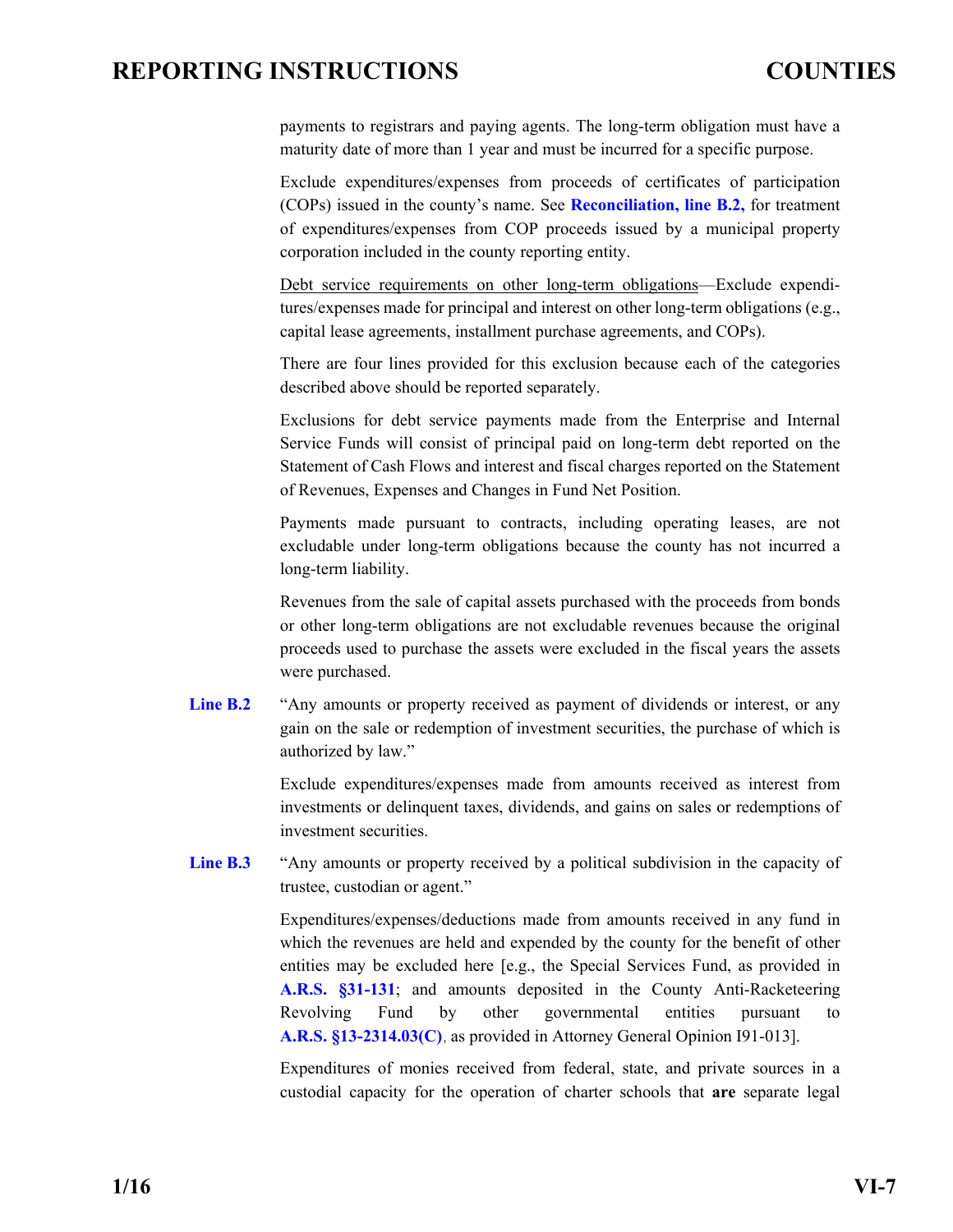<span id="page-22-0"></span>entities included within the reporting entity may be excluded here. (See **lines B.4**, **[B.5](#page-23-0)**, and **[B.10](#page-25-0)** for information on exclusions for charter schools that **are not**  separate legal entities.)

Contributions made to the Arizona Health Care Cost Containment System (AHCCCS) pursuant to  $A.R.S. \$ §11-292( $A$ ) and (O) (i.e., acute care and administrative costs) may also be excluded. Contributions made to AHCCCS for hospitalization and medical care under the uncompensated care program may be excluded through fiscal year 2016 (future laws may extend this date). Contributions to the Arizona Long-Term Care System (ALTCS) may not be excluded. However, contributions to ALTCS may be subtracted on the **[Reconciliation,](#page-18-0) line B.5**.

Agency funds are custodial in nature and do not involve the measurement of additions or deductions. For this reason, agency funds are not reported in the Statement of Changes in Fiduciary Net Position, and disbursements from agency funds are not excludable.

Line **B.4** "Any amounts received as grants and aid of any type received from the federal government or any of its agencies."

> Exclude expenditures/expenses made from amounts received as grants, cooperative agreements, entitlements, contracts, payments in lieu of taxes, or assetsharing from the federal government [e.g., expenditures from reimbursements received from Medicare].

> In addition to being consistent with what is reported in the audited financial statements, exclusions of federal grants expended, should also be consistent with amounts reported in the Schedule of Expenditures of Federal Awards (SEFA). The county should report federal grant expenditures in the AELR in the same period they are reported on the SEFA. Although federal money is most often paid on a reimbursement basis, the reimbursement is dependent on having spent revenues in accordance with a federal program. Therefore, the money that is spent contingent on federal grant monies being received is a federal expenditure, which is disclosed on the SEFA. Money that is received in advance of the expenditure and spent in a subsequent year should be excluded as prior years' carryforward. However, not all expenditures of federal awards are required to be included in the SEFA, such as revenues from contracts where the county is providing services to the federal government. These amounts would be included as intergovernmental revenues on the county's financial statements and can also be excluded when expended.

> Expenditures from federal revenues for the operation of charter schools that **are not** separate legal entities are excludable here. (See **[line B.3](#page-21-0)** for the exclusion for charter schools that **are** separate legal entities.)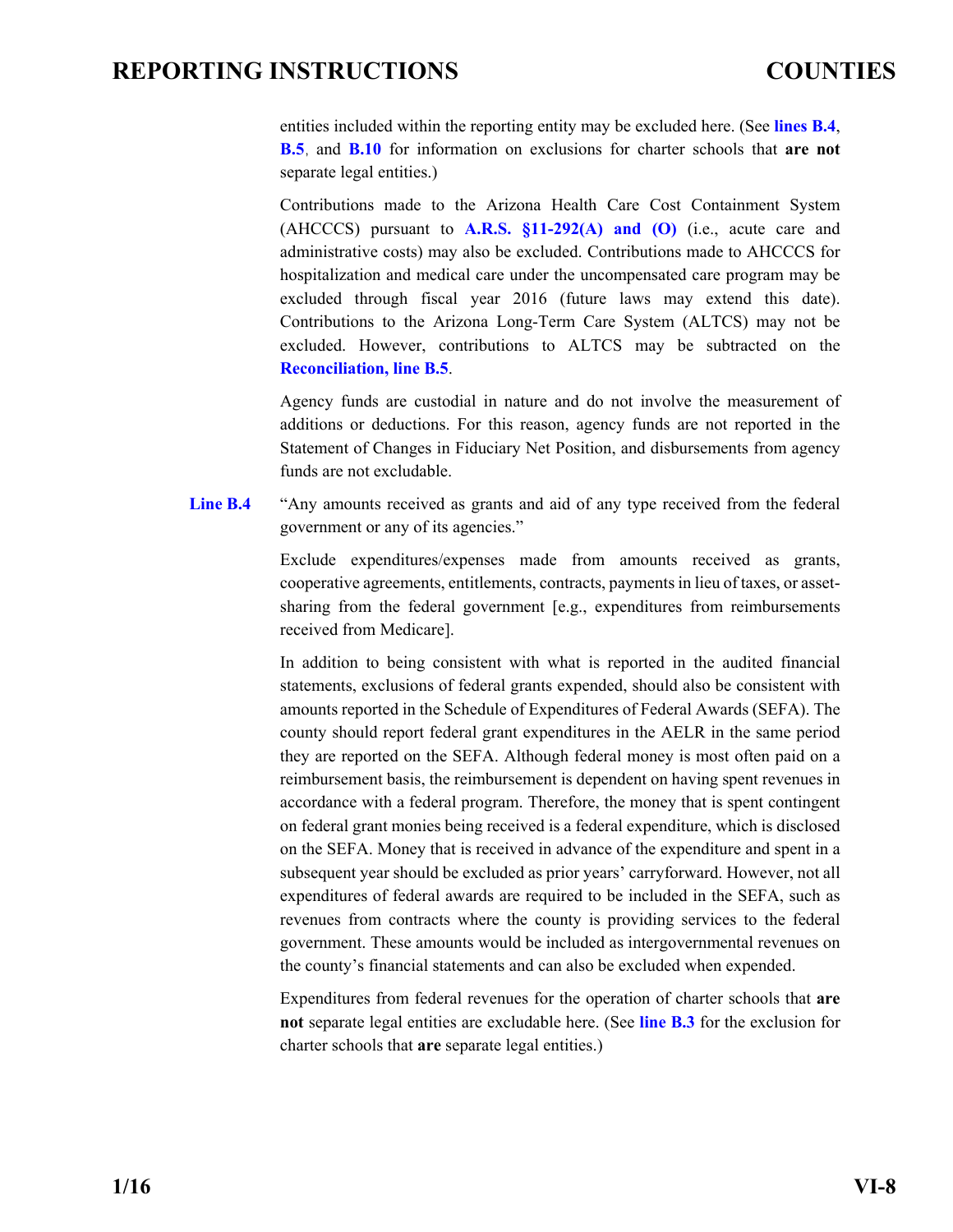<span id="page-23-0"></span>Line **B.5** "Any amounts received as grants, aid, contributions or gifts of any type except amounts received directly or indirectly in lieu of taxes received directly or indirectly from any private agency or organization or any individual."

> Expenditures/expenses made from amounts received as grants, aid, contributions, donations, or gifts from private donors may be excluded. Amounts received in lieu of taxes are not excludable.

> Expenditures from private donations or gifts for the operation of charter schools that **are not** separate legal entities are also excludable here. (See **[line B.3](#page-21-0)** for the exclusion for charter schools that **are** separate legal entities.)

Line **B.6** "Any amounts received from the state which are included within the appropriation limitation prescribed in §17 of this article."

> Generally, the county may exclude expenditures/expenses made from any amounts received from the State or collected by or for the State and shared with the county that were restricted as to the purpose for which they may be expended [e.g., expenditures/expenses of restricted state grants; expenditures of Judicial Collection Enhancement Fund monies received from the State Treasurer pursuant to **[A.R.S. §12-113](http://www.azleg.gov/FormatDocument.asp?inDoc=/ars/12/00113.htm&Title=12&DocType=ARS)**; expenditures of Criminal Justice Enhancement Fund monies received from the Department of Corrections for the enhancements of jail facilities and operations pursuant to **[A.R.S. §41-2401\(D\)\(9\)](http://www.azleg.gov/FormatDocument.asp?inDoc=/ars/41/02401.htm&Title=41&DocType=ARS)**; expenditures of Juvenile Crime Reduction Fund monies received from the Arizona Supreme Court pursuant to Administrative Order No. 97-58; expenditures of State Aid to Detention Fund monies received from the Arizona Supreme Court pursuant to **[A.R.S. §41-2417](http://www.azleg.gov/FormatDocument.asp?inDoc=/ars/41/02417.htm&Title=41&DocType=ARS)**; expenditures of the portion of motor vehicle registration fees deposited in the County Assessors Special Registration Fund pursuant to **[A.R.S. §28-2005](http://www.azleg.gov/FormatDocument.asp?inDoc=/ars/28/02005.htm&Title=28&DocType=ARS)**; expenditures of the portion of vehicle license tax monies received from the State Treasurer pursuant to **[A.R.S. §28-5808\(A\)\(2\)\(b\)](http://www.azleg.gov/FormatDocument.asp?inDoc=/ars/28/05808.htm&Title=28&DocType=ARS)**; expenditures of hotel excise taxes pursuant to **[A.R.S. §42-6108](http://www.azleg.gov/FormatDocument.asp?inDoc=/ars/42/06108.htm&Title=42&DocType=ARS)**; expenditures of appropriations received from the Street Gang Enforcement Revolving Fund pursuant to **[A.R.S. §41-191.07](http://www.azleg.gov/FormatDocument.asp?inDoc=/ars/41/00191-07.htm&Title=41&DocType=ARS)**; and expenditures of appropriations received from the State General Fund for juvenile detention center and county jail education programs operated through county education funds pursuant to **[A.R.S. §§15-913](http://www.azleg.gov/FormatDocument.asp?inDoc=/ars/15/00913.htm&Title=15&DocType=ARS)** and **[15-913.01](http://www.azleg.gov/FormatDocument.asp?inDoc=/ars/15/00913-01.htm&Title=15&DocType=ARS)**.]

> Exclusions should not include expenditures from monies received from the State or collected by or for the State and shared with the county that do not have restricted uses [e.g., liquor license fees, state transaction privilege tax (sales tax), severance tax, the portion of motor vehicle license tax deposited in the county general fund pursuant to **[A.R.S. §28-5808\(A\)\(2\)\(a\)](http://www.azleg.gov/FormatDocument.asp?inDoc=/ars/28/05808.htm&Title=28&DocType=ARS)**, and the portion of the time payment fee retained by the local court pursuant to **[A.R.S. §12-116](http://www.azleg.gov/FormatDocument.asp?inDoc=/ars/12/00116.htm&Title=12&DocType=ARS)**].

> Revenues from the Highway User Revenue Fund are not included in the definition of amounts received from the State, as provided in **[Arizona Constitution,](http://www.azleg.gov/FormatDocument.asp?inDoc=/const/9/17.htm)  [Article IX, §17](http://www.azleg.gov/FormatDocument.asp?inDoc=/const/9/17.htm)**. However, **[Arizona Constitution, Article IX, §20,](http://www.azleg.gov/FormatDocument.asp?inDoc=/const/9/20.htm)**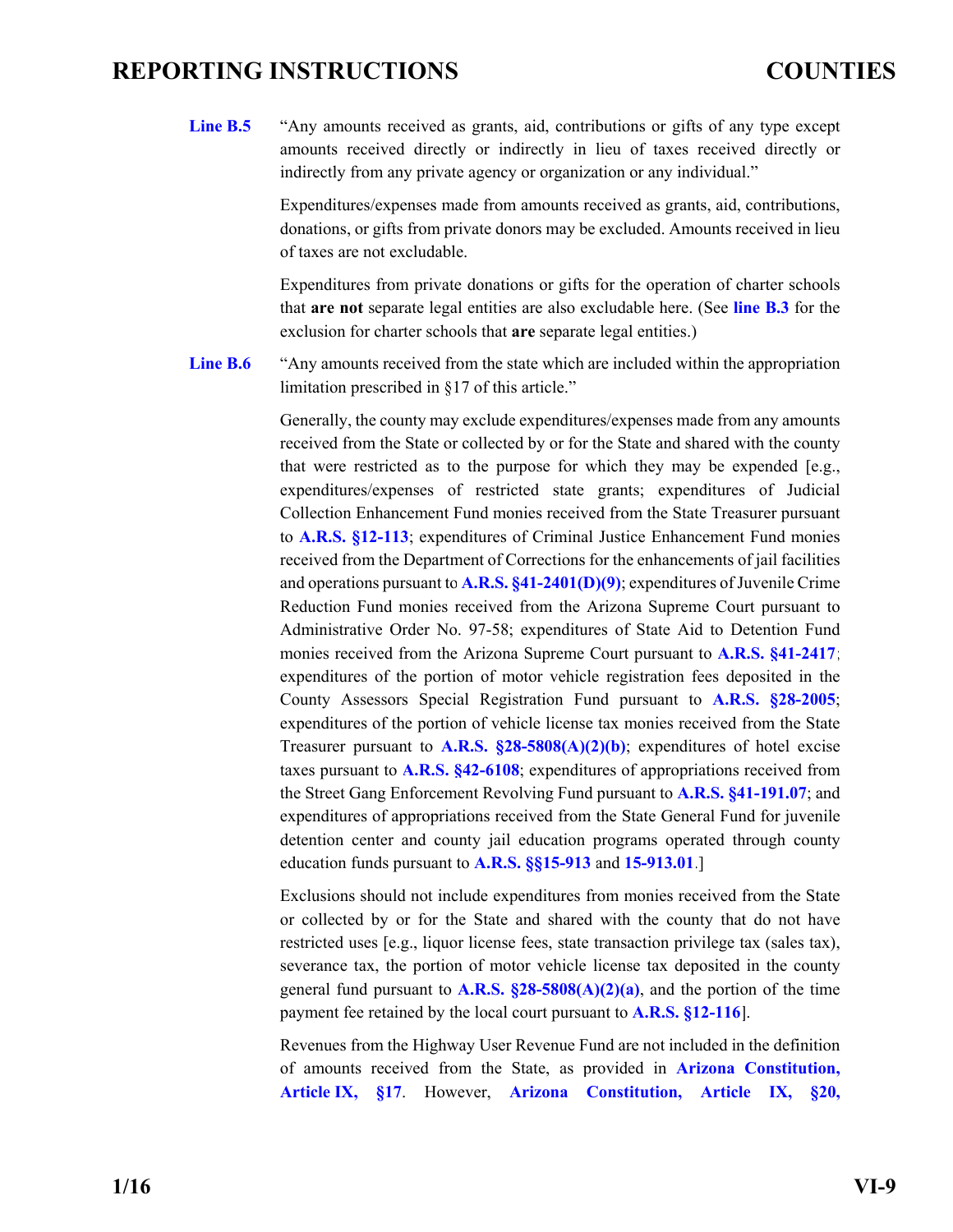**[subsection 3\(d\)\(ix\),](http://www.azleg.gov/FormatDocument.asp?inDoc=/const/9/20.htm)** provides an exclusion for expenditures of highway user revenues. See **line B.9** for instructions concerning this exclusion.

<span id="page-24-0"></span>[Line B.7](#page-32-0) "Any amounts received pursuant to a transfer during a fiscal year from another agency, department, office, board, commission, authority, council or institution of the same political subdivision which were included as local revenues for such fiscal year or which are excluded from local revenue under other provisions of this section."

> Exclude expenditures/expenses made from revenues received because of quasi-external interfund transactions recorded in the fund financial statements, including internal service fund transactions. Quasi-external interfund transactions are transactions between county funds that are recorded as if the transaction was with an entity external to the county. [See Governmental Accounting Standards Board (GASB) *Codification of Governmental Accounting and Financial Reporting Standards*, §1800, for further information on recording quasi-external interfund transactions.] This exclusion may be taken only in the fund in which the revenue is recorded, when the revenues are expended. An example of such a transaction is payments made from the enterprise fund to the general fund in lieu of taxes. Revenue is reported in the general fund to record the transaction, and an exclusion may be claimed in the governmental funds once those revenues are spent. Because the original payment transaction from the enterprise fund is recorded as an expenditure and subject to the county's expenditure limitation, the second transaction would be double-counting the expenditure of a single outside revenue source if it were not excluded.

> Interfund transfers are not excludable because they do not represent county revenues and expenditures.

Line **B.8** "Any amounts or property accumulated for the purpose of purchasing land, buildings or improvements or constructing buildings or improvements, if such accumulation and purpose have been approved by the voters of the political subdivision."

> Exclude expenditures/expenses made from amounts accumulated if voter approval was obtained to accumulate the amounts and make the expenditures for the purposes listed. Expenditures of county transportation excise tax monies collected pursuant to **[A.R.S. §§42-6105](http://www.azleg.gov/FormatDocument.asp?inDoc=/ars/42/06105.htm&Title=42&DocType=ARS)** or **[42-6107](http://www.azleg.gov/FormatDocument.asp?inDoc=/ars/42/06107.htm&Title=42&DocType=ARS)** may be excludable here. Expenditures/expenses made from amounts accumulated with voter approval for other purposes, such as equipment or operating costs, are not excludable.

> Revenues from the sale of capital assets purchased with amounts accumulated for such items are not excludable revenues, because the original amounts used to purchase the assets were excluded in the fiscal years the assets were purchased.

Line **B.9** "Any amounts received pursuant to §14 of this article which are greater than the amount received in fiscal year 1979-1980."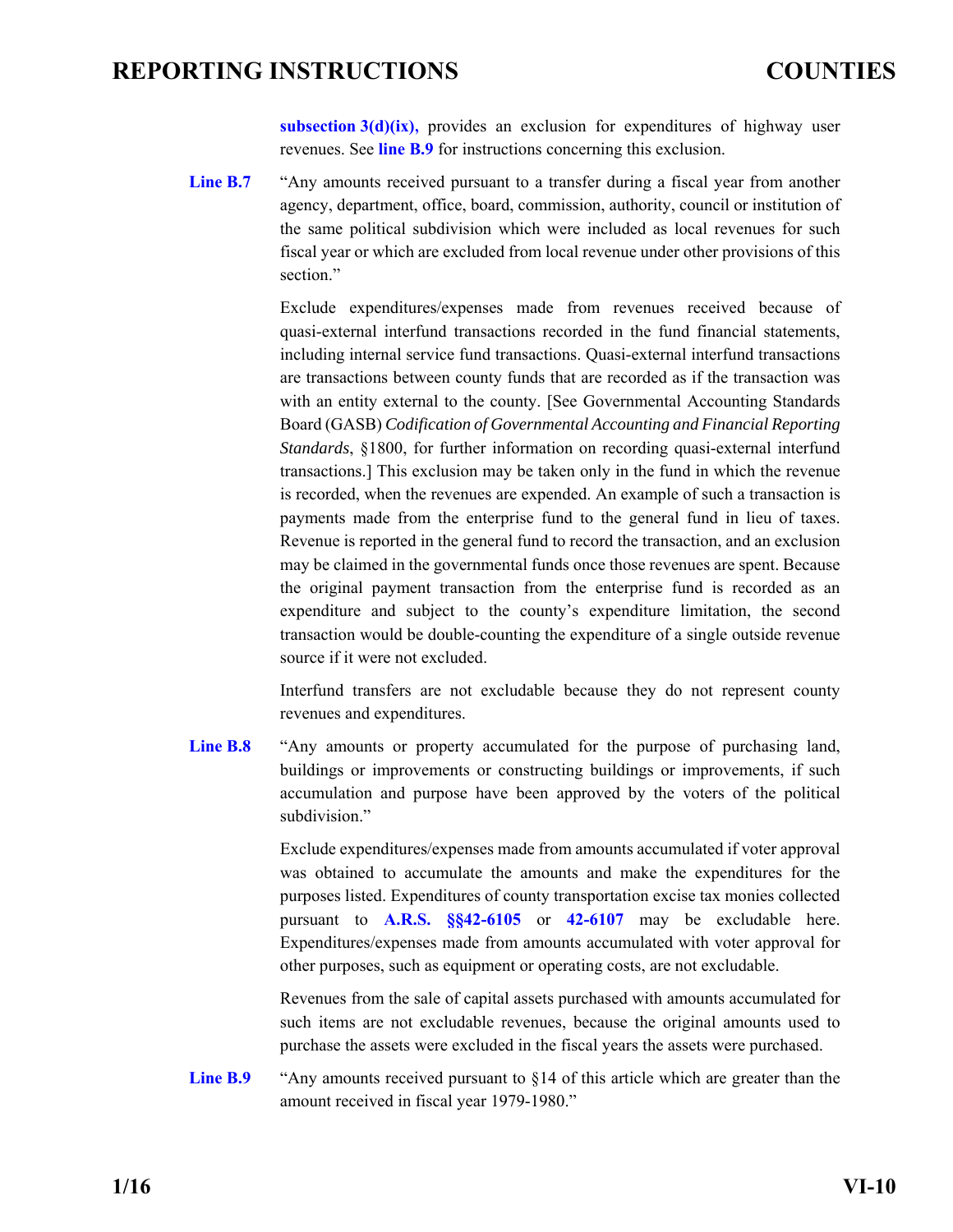<span id="page-25-0"></span>Exclude expenditures from highway user revenues received in the reporting fiscal year in excess of amounts actually received in fiscal year 1980 (base year). Counties established after fiscal year 1980 do not have a base year limitation on the amount that may be excluded because their base year amount is \$0.

 The Office of the Auditor General's recorded webinar titled "**[ELRs–Part II](http://www.azauditor.gov/reports-publications/counties/webinars)**" provides examples of how to calculate the highway user revenue exclusion and is available for viewing on the Auditor General's Web site.

Line **B.10** "Any amounts received in return for goods or services pursuant to a contract with another political subdivision, school district, community college district or the state, and expended by the other political subdivision, school district, community college district or the state pursuant to the expenditure limitation in effect when the amounts are expended by the other political subdivision, school district, community college district or the state."

> Exclude expenditures/expenses made from revenues received in return for goods or services pursuant to a contract with a county, city, town, school district, community college district, or the State conforming to general contract laws (e.g., expenditures from amounts received as a result of a contract between the county and the State for housing state prisoners; expenditures from reimbursements received as a result of a contract between the county and AHCCCS).

> Expenditures from amounts received pursuant to a contract with the Arizona State Board of Education or the Arizona State Board for Charter Schools for the operation of charter schools that **are not** separate legal entities may also be excluded here. (See **[line B.3](#page-21-0)** for exclusions for charter schools that **are** separate legal entities.)

> Expenditures made from revenues received pursuant to contracts with the federal government should be excluded on **[line B.4](#page-22-0)**.

> This exclusion does not apply to payments the county makes to another political subdivision. In addition, special districts and Indian tribal governments are not included in the definition of "political subdivision" for the purpose of this exclusion [**[Arizona Constitution, Article IX, §20\(3\)\(e\)](http://www.azleg.gov/FormatDocument.asp?inDoc=/const/9/20.htm)**]. Therefore, expenditures made from revenues received pursuant to contracts with these governments are not excludable.

[Line B.11](#page-32-0) "Any amounts received during a fiscal year as refunds, reimbursements or other recoveries of amounts expended which were applied against the expenditure limitation for such fiscal year or which were excluded from local revenues under other provisions of this subsection."

> If refunds, reimbursements, or other recoveries of revenues expended, regardless of the year received, are accounted for as revenues (e.g., recoveries for prosecution and investigation costs recorded as revenues in the County Anti-Racketeering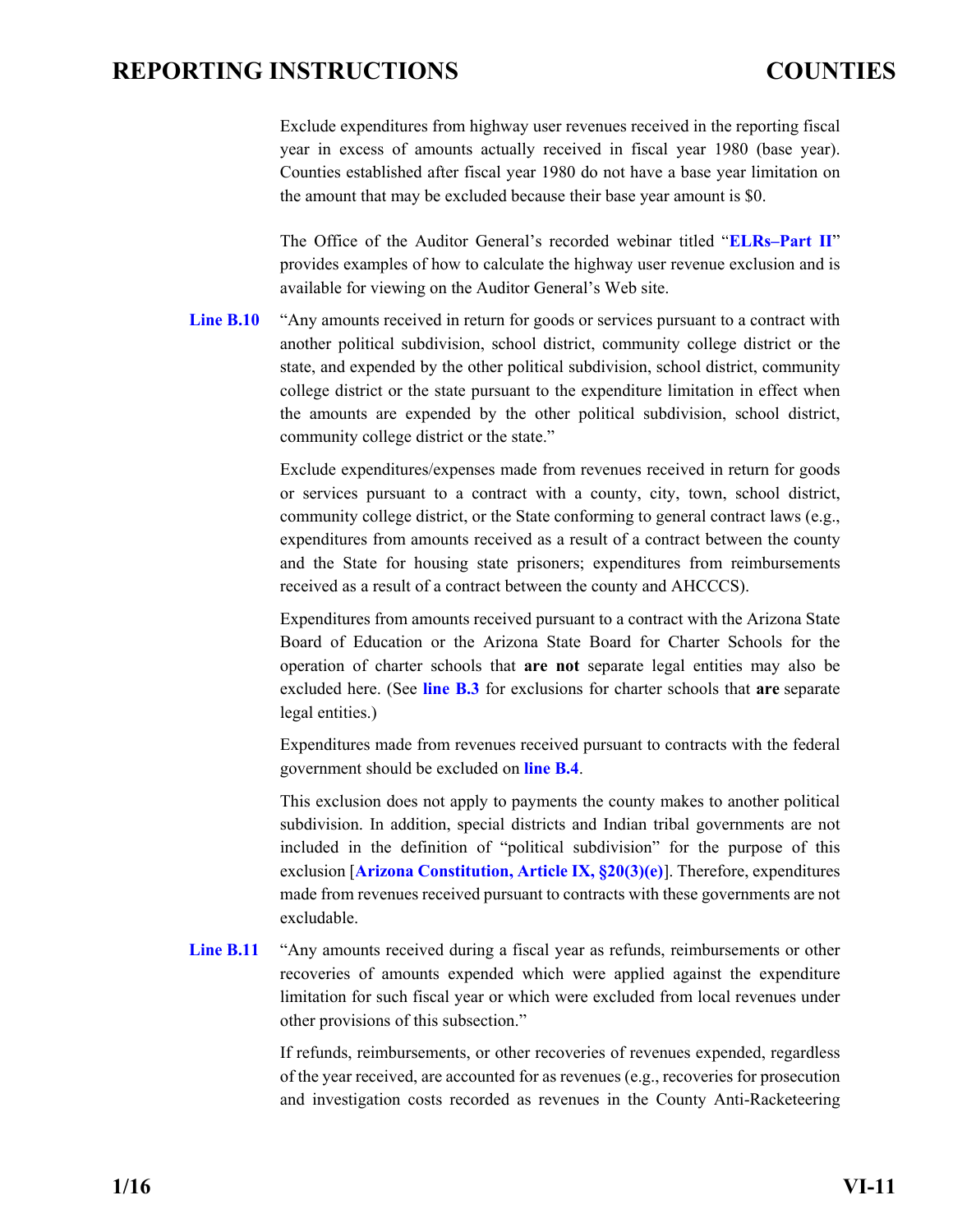<span id="page-26-0"></span>Revolving Fund, damage awards, and insurance reimbursements), the expenditures/expenses from them are excludable.

Refunds, reimbursements, or other recoveries of revenues expended that are received during the same fiscal year the related expenditures/expenses are made are generally accounted for as reductions of those expenditures/expenses, and not as revenues. Therefore, such receipts are not excludable.

When a county receives reimbursement revenues along with other revenues from a single source, the supporting documentation should clearly distinguish between each revenue type received. It is **not** appropriate to simply allocate a percentage of the total revenues received as "reimbursements." For example, in the County Anti-Racketeering Revolving Fund, the county may receive revenues through a court order that include both reimbursements for prosecution and investigation costs and forfeiture revenues, which are not excludable according to Attorney General Opinion I91-013. Therefore, in order to claim this exclusion, documentation should clearly distinguish between reimbursement revenues and forfeiture revenues.

Development (impact) fees imposed on developments under **[A.R.S. §11-1102](http://www.azleg.gov/FormatDocument.asp?inDoc=/ars/11/01102.htm&Title=11&DocType=ARS)** to offset the costs of providing a development with public services are **not** excludable.

Line **B.12** "Any amounts received collected by the counties for distribution to school districts pursuant to state law."

> Exclude expenditures/expenses made from amounts received for accommodation schools the CSS operates. Also, exclude expenditures from amounts received for juvenile detention center and county jail education programs operated through existing accommodation schools. (See **[line B.6](#page-23-0)** for the exclusion for juvenile detention center and county jail education programs operated through county education funds.)

> Pursuant to **[A.R.S. §15-994](http://www.azleg.gov/FormatDocument.asp?inDoc=/ars/15/00994.htm&Title=15&DocType=ARS)**, counties collect state equalization assistance property taxes for school districts. However, these amounts are not county revenues or expenditures and are not included in the amounts recorded on the **[Reconciliation,](#page-16-0)  [line A](#page-16-0)**. Therefore, these amounts may not be excluded from the expenditure limitation.

Line **B.13** Counties may exclude expenditures/expenses of prior years carryforward of constitutionally excludable revenues (exclusions explained on **[lines B.1 through](#page-32-0)  [B.12](#page-32-0)**), as provided in Attorney General Opinion I88-017. Prior years carryforward is defined as constitutionally excludable revenues unexpended in the year recorded that are accumulated and eligible for exclusion when expended in subsequent fiscal years.

> Specifically identify carryforward exclusions in the county's accounting records by fund as to the nature of the exclusion, the amount of the carryforward, and the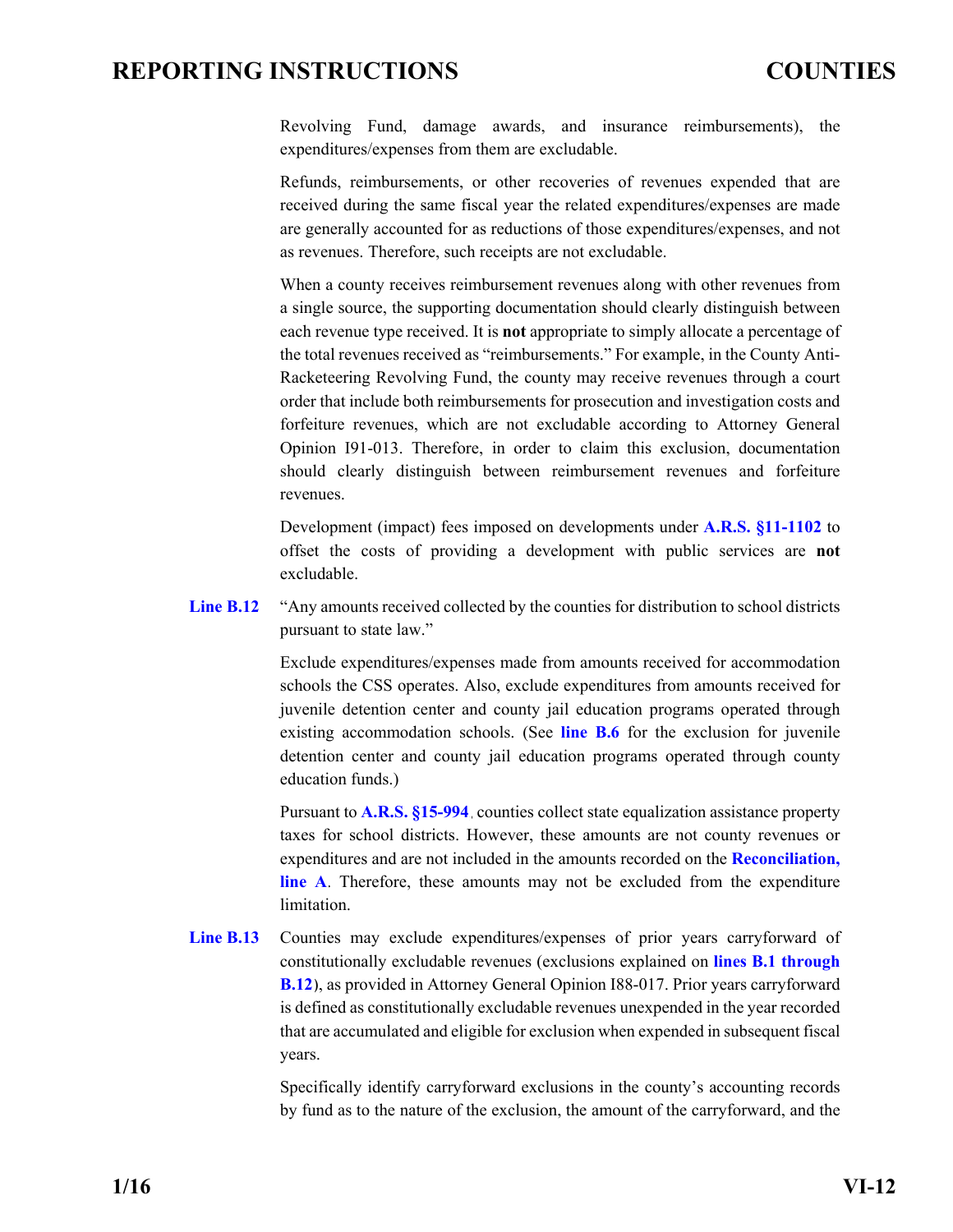fiscal year in which the carryforward was generated. Carryforward revenues are not a generic pool of monies that may be excluded whenever and wherever needed. The revenues and expenditures of individual funds, rather than fund categories/types, need to be considered to accurately determine the amount of carryforward revenue spent in any year.

If the county accounts for both local and excludable revenues in a single fund, the county needs to determine which revenues were spent in which order during the year in order to calculate exclusion and carryforward amounts. There are two different flow assumption models that the county may use; one maximizes carryforwards accumulated by assuming the county expends its local revenues first, and the other maximizes exclusions claimed by assuming the county expends its excludable revenues first. The flow assumption used to calculate exclusions and carryforwards must agree with what is reported in the county's financial statements. The following examples illustrate the two methods:

| <b>Example 1</b>                                                         |                       |
|--------------------------------------------------------------------------|-----------------------|
| If carryforwards are maximized:                                          |                       |
| Total revenues received in the current fiscal year                       | \$500,000             |
| Local revenues received in the current fiscal year                       | (200,000)             |
| Revenues available for exclusion in the current fiscal year              | \$300,000             |
| Actual fund expenditures in the current fiscal year                      | \$450,000             |
| Local revenues expended in the current fiscal year                       | (200,000)             |
| Excludable revenues expended in the current fiscal year                  | \$250,000             |
| Revenues available for exclusion in the current fiscal year              | \$300,000             |
| Revenues expended and claimed as an exclusion in the current fiscal year |                       |
| Unspent excludable revenue available for carryforward in future years    | (250,000)<br>\$50,000 |
|                                                                          |                       |
| <b>Example 2</b>                                                         |                       |
| If exclusions are maximized:                                             |                       |
| Total revenues received in the current fiscal year                       | \$500,000             |
| Local revenues received in the current fiscal year                       | (200,000)             |
| Revenues available for exclusion in the current fiscal year              | \$300,000             |
| Actual fund expenditures in the current fiscal year                      | \$450,000             |
| Excludable revenues expended in the current fiscal year                  | (300,000)             |
| Local revenues expended in the current fiscal year                       | \$150,000             |
|                                                                          |                       |
| Revenues available for exclusion in the current fiscal year              | \$300,000             |
| Revenues expended and claimed as an exclusion in the current fiscal year | (300,000)             |
| Unspent excludable revenue available for carryforward in future years    | <u>\$</u><br>0        |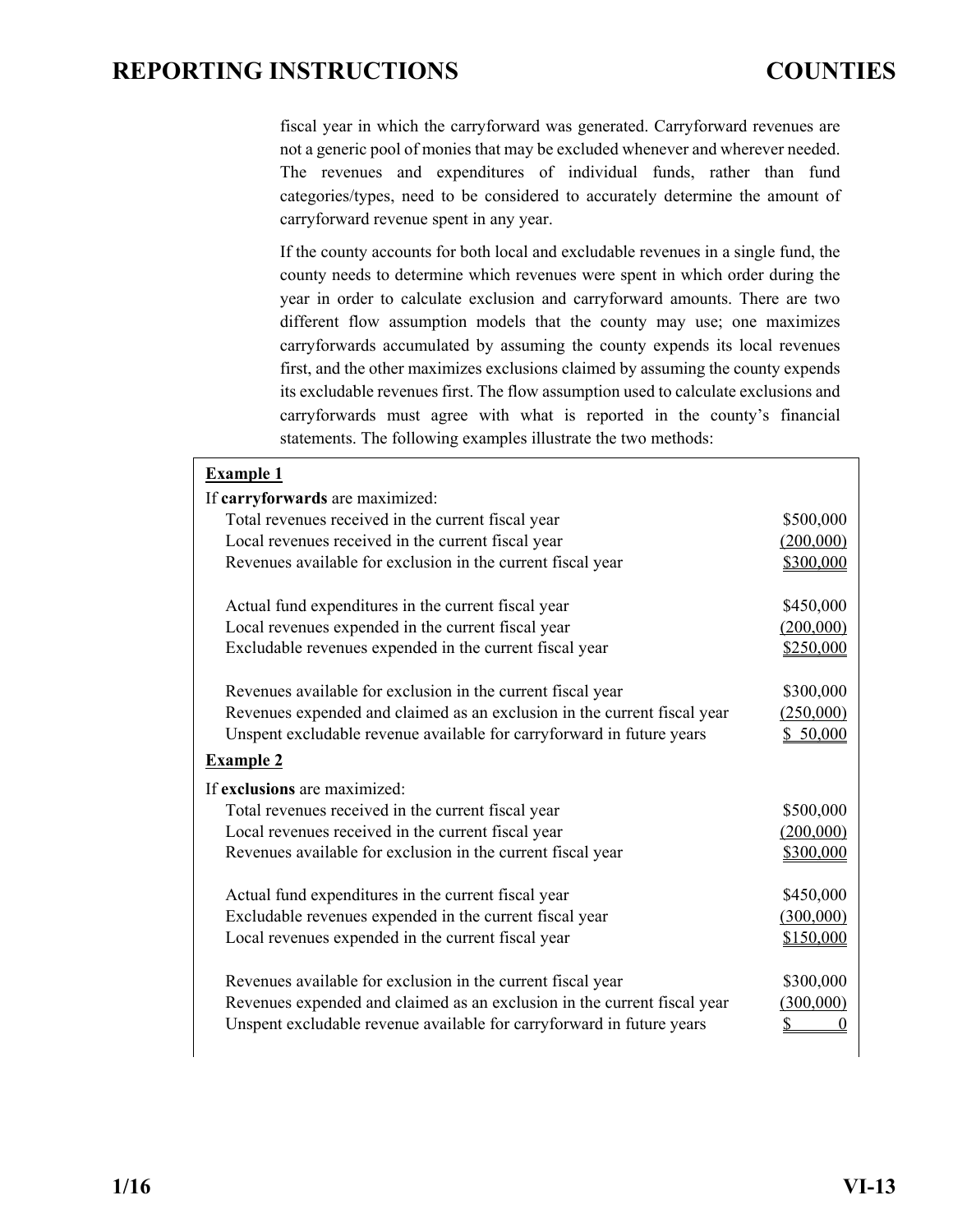<span id="page-28-0"></span>

| Local revenues received in the current fiscal year                 | \$200,000 |
|--------------------------------------------------------------------|-----------|
| Local revenues expended in the current fiscal year                 | (150,000) |
| Unspent revenues in the fund <b>not</b> excludable in future years | \$50,000  |

**[Line B.14](#page-32-0)** Calculate total exclusions claimed by adding **[lines B.1 through B.13](#page-32-0)**. Add fund category/type totals to calculate total exclusions claimed.

- Step 4. On **line C**, subtract the amount on **[line B.14](#page-32-0)** from the amount recorded on **[line A](#page-32-0)**. If the cal[culated a](#page-32-0)mount is negative, reduce exclusions so the amount is zero or greater. Then add fund category/type totals to calculate the amount subject to the expenditure limitation to be reported on **Part I, line 2**.
- Step 5. Include a note to the AELR for each exclusion that cannot be agreed directly to an amount recorded in the fund financial statements. Each note must be in sufficient detail to enable identification of the exclusion in the fund financial statements and verification of the amount excluded. Include reference to the notes in the Description column on **[Part II](#page-32-0)**. Examples of several frequently used notes are provided in the **[county reporting guidelines](http://www.azauditor.gov/reporting-guidelines-0)** on the Auditor General's Web site.

### **AELR—PART I**

The **[AELR—Part I](#page-31-0)** compares the expenditure limitation and the amount subject to the expenditure limitation to determine whether the county has exceeded the expenditure limitation. A copy of the form is provided on page **[VI-17](#page-31-0)**.

Detailed instructions for preparing **[Part I](#page-31-0)** are as follows:

- Step 1. Enter the name of the county and the fiscal year of the report.
- Step 2. Enter the amount of the Economic Estimates Commission expenditure limitation on **[line 1](#page-31-0)**.
- Step 3. On **[line 2](#page-31-0)**, enter the amount subject to the expenditure limitation from **[Part II, line C](#page-32-0)**.
- Step 4. Determine the total adjusted amount subject to the expenditure limitation on **[line 9](#page-31-0)** as follows:
	- **[Line 3](#page-31-0)** Enter the actual amount of expenditures/expenses made in the reporting fiscal year that were directly necessitated by a natural or manmade disaster declared by the Governor. The expenditures/expenses must be authorized by at least two-thirds of the members of the board of supervisors and made in the fiscal year the disaster was declared or the succeeding fiscal year, as required by **[Arizona Constitution,](http://www.azleg.gov/FormatDocument.asp?inDoc=/const/9/20.htm)  [Article IX, §20\(2\)\(a\)](http://www.azleg.gov/FormatDocument.asp?inDoc=/const/9/20.htm)**. **(Attach supporting documentation.)**
	- **[Line 4](#page-31-0)** Enter the actual amount of expenditures/expenses made in the reporting fiscal year that were directly necessitated by a natural or manmade disaster not declared by the Governor. The expenditures/expenses must be authorized by at least 70 percent of the members of the board of supervisors as required by **[Arizona Constitution,](http://www.azleg.gov/FormatDocument.asp?inDoc=/const/9/20.htm)  [Article IX, §20\(2\)\(b\)](http://www.azleg.gov/FormatDocument.asp?inDoc=/const/9/20.htm)**. If a majority of the qualified electors also approves the excess expenditures/expenses, this line may be used only in the fiscal year the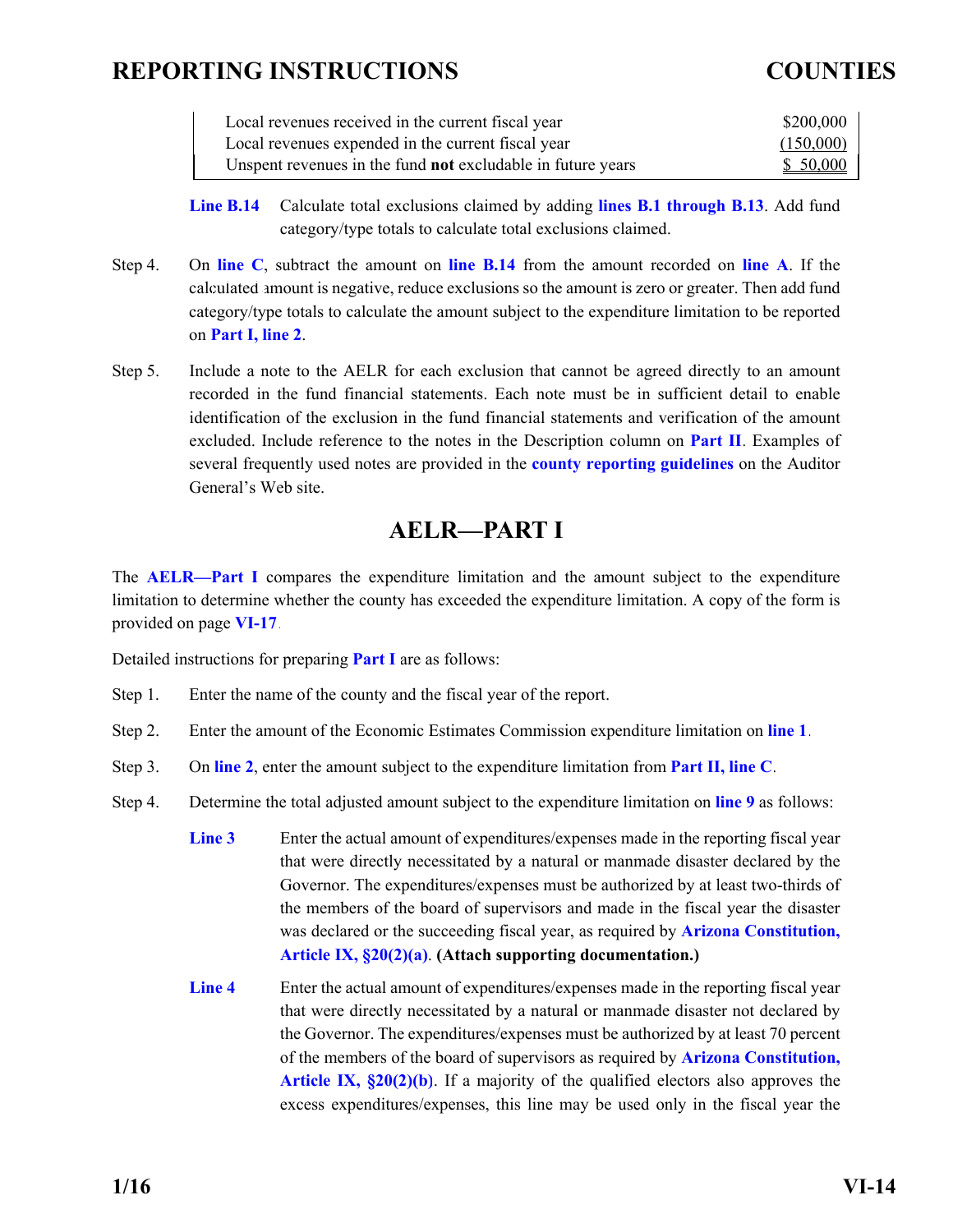disaster occurred or the succeeding fiscal year. **(Attach supporting documentation.)**

- <span id="page-29-0"></span>[Line 5](#page-31-0) Enter the actual amount of expenditures/expenses in excess of the expenditure limitation authorized by a one-time override in the prior fiscal year. The override must have been authorized by at least two-thirds of the members of the board of supervisors and approved by a majority of qualified voters, as required by **[Arizona](http://www.azleg.gov/FormatDocument.asp?inDoc=/const/9/20.htm)  [Constitution, Article IX, §20\(2\)\(c\)](http://www.azleg.gov/FormatDocument.asp?inDoc=/const/9/20.htm)**. **(Attach supporting documentation.)**
- [Line 6](#page-31-0) Enter the amount of expenditures made for capital improvements from utility revenues pursuant to **A.R.S. [Title 9, Chapter 5, Article 3](http://www.azleg.gov/ArizonaRevisedStatutes.asp?Title=9)**, or from excise taxes the county levies for a specific purpose if those expenditures were or will be repaid from bond proceeds or other lawful long-term obligations before the Auditor General holds an overexpenditure hearing [**[A.R.S. §41-1279.07\(I](http://www.azleg.gov/FormatDocument.asp?inDoc=/ars/41/01279-07.htm&Title=41&DocType=ARS)**)]. Include a note to the AELR that documents the specific sources of revenue used for the original capital improvement expenditures, the type of debt that was/will be issued to repay the expenditures, the actual/anticipated issuance date of the debt, and the date the repayment was/will be made.
- **[Line 7](#page-31-0)** Subtract **[lines 3](#page-31-0)**, **4**, **5**, and **[6](#page-31-0)** from **[line 2](#page-31-0)**.
- **[Line 8](#page-31-0)** Enter the amount of expenditures/expenses reported on **[line 4](#page-31-0)** in the prior fiscal year that were not approved by a majority of the qualified voters, as required by **[Arizona Constitution, Article IX, §20\(2\)\(b\)](http://www.azleg.gov/FormatDocument.asp?inDoc=/const/9/20.htm)**. Total expenditures/expenses for the reporting fiscal year subject to the expenditure limitation must be increased by this amount. **(Attach supporting documentation.)**
- **[Line 9](#page-31-0)** Add the amount on **[line 8](#page-31-0)** to the amount on **[line 7](#page-31-0)** to determine the adjusted amount subject to the expenditure limitation.
- Step 5. Subtract the amount on **[line 9](#page-31-0)** from the amount on **[line 1](#page-31-0)** and record the difference on **[line 10](#page-31-0)**. If the difference is a negative number, the county exceeded the expenditure limitation and should submit a supporting schedule explaining the reason for the excess. If the difference is a positive number or zero, the county did not exceed the expenditure limitation, and a supporting schedule is not necessary.
- Step 6. Enter the chief fiscal officer's name, title, and telephone number. The chief fiscal officer should then sign and date the AELR to provide written certification that the AELR is accurate.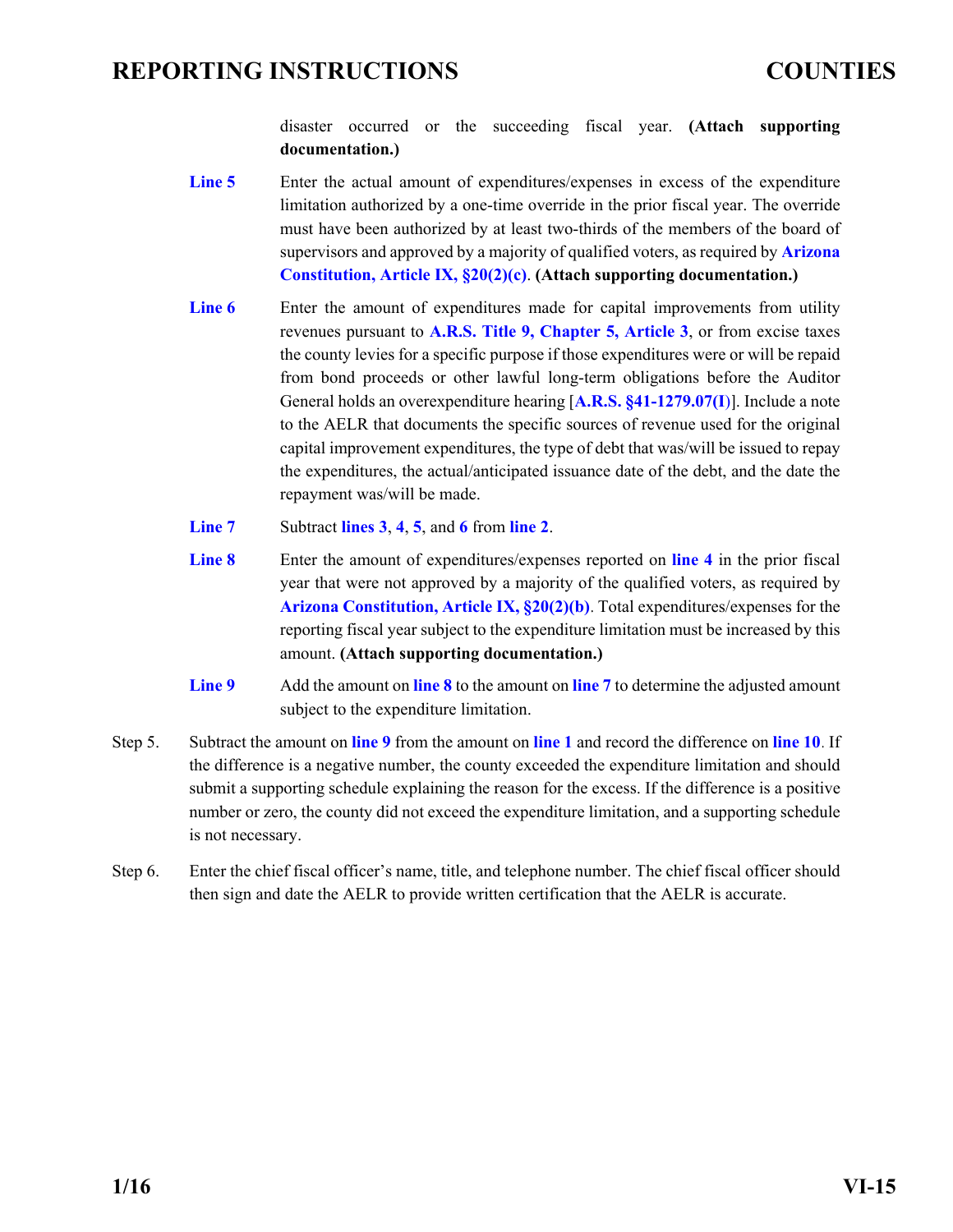Independent Accountants' Report

<span id="page-30-0"></span>The Auditor General of the State of Arizona

The Board of Supervisors of County, Arizona

We have examined the accompanying Annual Expenditure Limitation Report of County for the year ended June 30, 20 . The County's management is responsible for this report. Our responsibility is to express an opinion on this report based on our examination.

Our examination was conducted in accordance with attestation standards established by the American Institute of Certified Public Accountants and, accordingly, included examining, on a test basis, evidence supporting the amounts and disclosures in the report and performing such other procedures as we considered necessary in the circumstances. We believe that our examination provides a reasonable basis for our opinion.

In our opinion, the Annual Expenditure Limitation Report referred to above presents, in all material respects, the information prescribed by the uniform expenditure reporting system as described in Note 1.

(Signature)

(Date)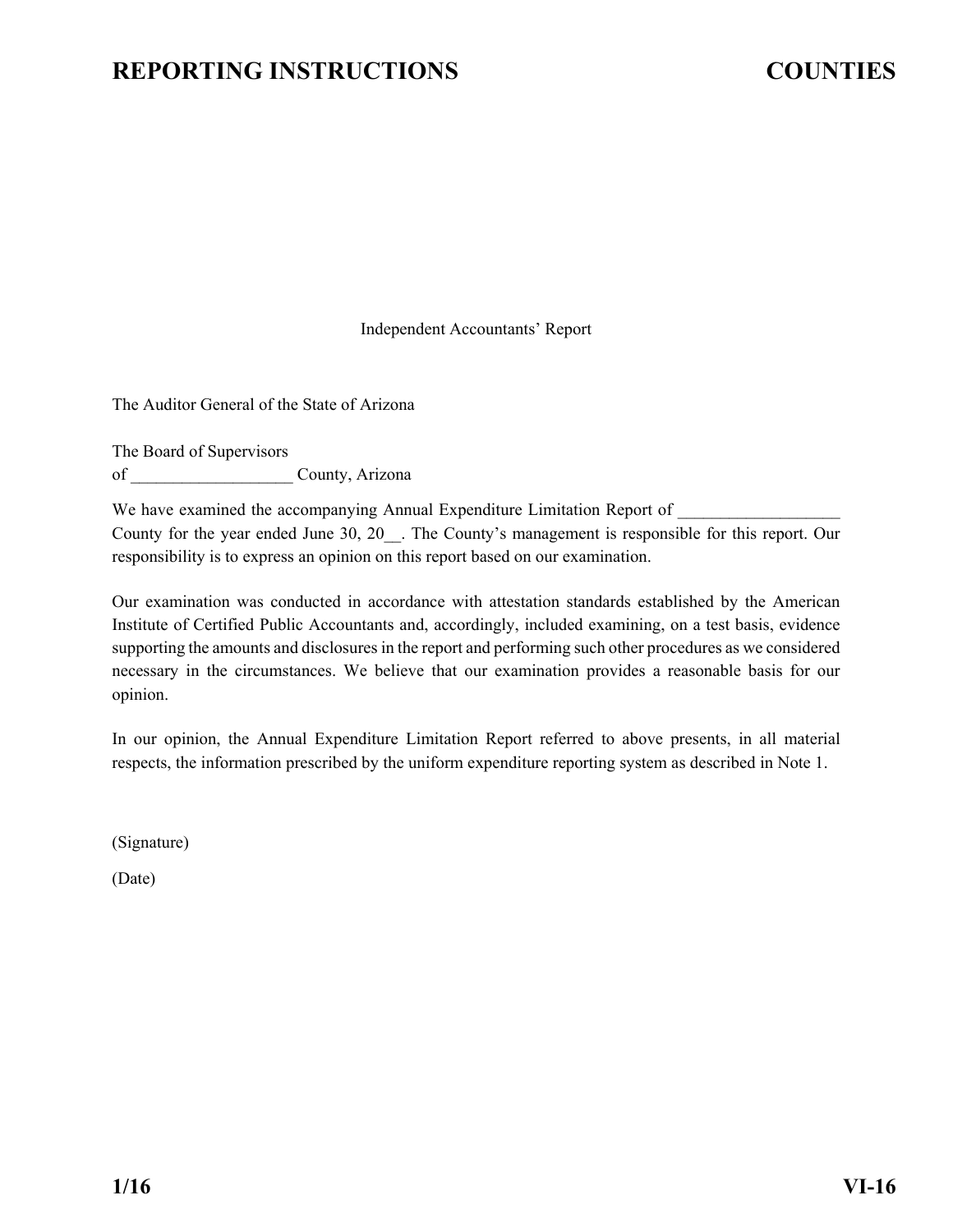<span id="page-31-0"></span>

|           | <b>COUNTY</b>                                                                                                                                                                                                       |                    |    |
|-----------|---------------------------------------------------------------------------------------------------------------------------------------------------------------------------------------------------------------------|--------------------|----|
|           | <b>Annual Expenditure Limitation Report-Part I</b>                                                                                                                                                                  |                    |    |
|           | Year Ended June 30, 20                                                                                                                                                                                              |                    |    |
| 1.        | Economic Estimates Commission expenditure limitation                                                                                                                                                                |                    | S  |
| 2.        | Amount subject to the expenditure limitation (total amount from<br>Part II, Line C)                                                                                                                                 |                    | \$ |
| <b>3.</b> | Board-authorized expenditures necessitated by a disaster declared<br>by the Governor [Arizona Constitution, Article IX, §20(2)(a)]                                                                                  |                    |    |
| 4.        | Board-authorized expenditures necessitated by a disaster not<br>declared by the Governor [Arizona Constitution, Article IX,<br>$\S20(2)(b)$ ]                                                                       |                    |    |
| 5.        | Prior-year, voter-approved expenditures to exceed the<br>expenditure limitation for the reporting fiscal year [Arizona]<br>Constitution, Article IX, §20(2)(c)]                                                     |                    |    |
| 6.        | Qualifying capital improvement expenditures repaid in<br>accordance with A.R.S. §41-1279.07(I)                                                                                                                      |                    |    |
| 7.        | Subtotal                                                                                                                                                                                                            |                    | \$ |
| 8.        | Board-authorized excess expenditures for the previous fiscal year<br>necessitated by a disaster not declared by the Governor and not<br>approved by the voters [Arizona Constitution, Article IX,<br>$\S20(2)(b)$ ] | $\hspace{0.1mm} +$ |    |
| 9.        | Total adjusted amount subject to the expenditure limitation                                                                                                                                                         |                    | \$ |
|           | 10. Amount under (in excess of) the expenditure limitation (If excess<br>expenditures are reported, provide an explanation.)                                                                                        |                    |    |

I hereby certify, to the best of my knowledge and belief, that the information contained in this report is accurate and in accordance with the requirements of the uniform expenditure reporting system.

| Signature of Chief Fiscal Officer: |       |
|------------------------------------|-------|
| Name and Title:                    |       |
| Telephone Number:                  | Date: |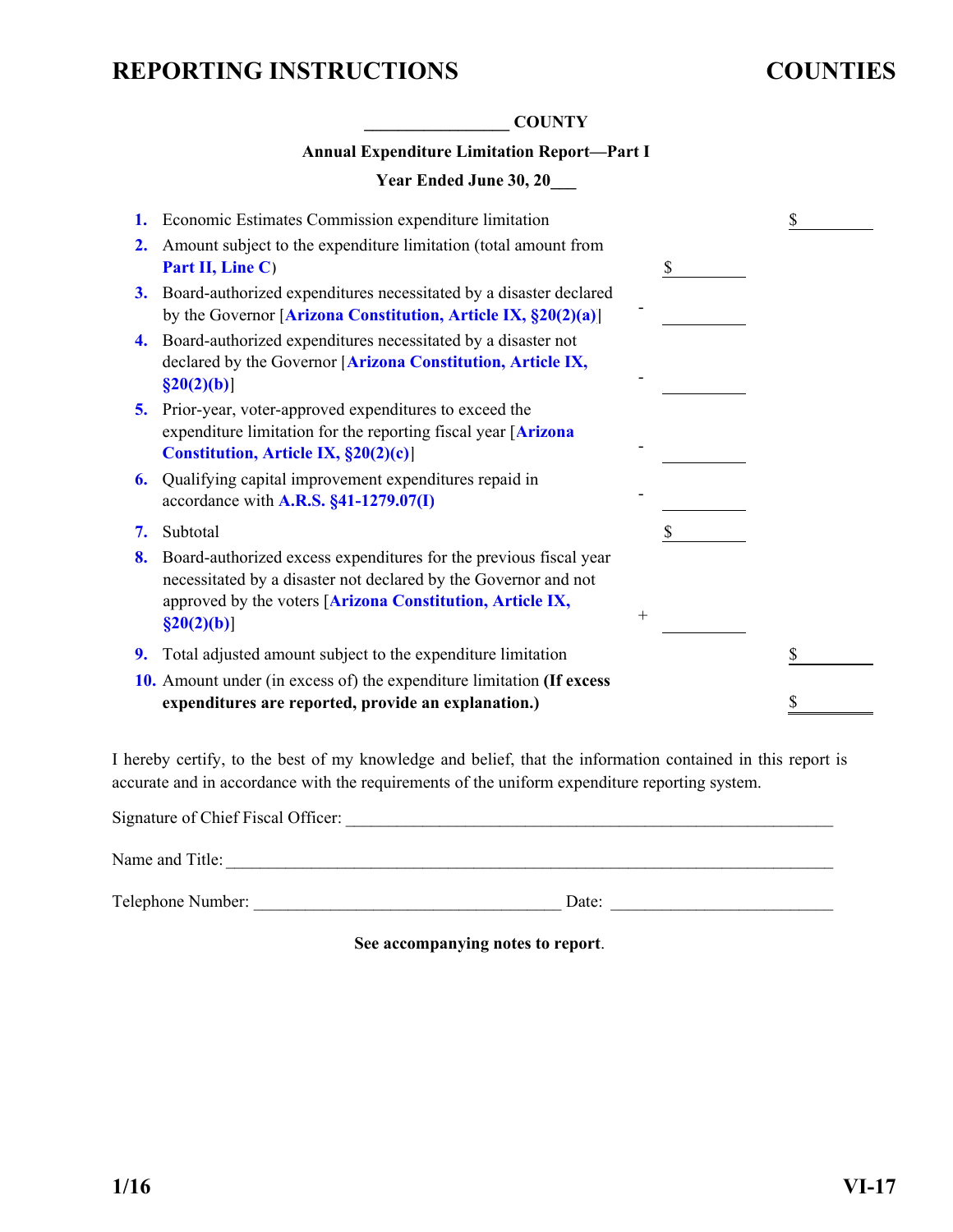#### **\_\_\_\_\_\_\_\_\_\_\_\_\_\_\_\_\_\_\_\_\_\_\_\_\_ COUNTY Annual Expenditure Limitation Report—Part II Year Ended June 30, 20\_\_**

<span id="page-32-0"></span>

| <b>Description</b>                                                                                                                                            | Governmental<br><b>Funds</b> | <b>Enterprise</b><br><b>Funds</b> | <b>Internal</b><br><b>Service</b><br><b>Funds</b> | Fiduciary<br><b>Funds</b> | Total |
|---------------------------------------------------------------------------------------------------------------------------------------------------------------|------------------------------|-----------------------------------|---------------------------------------------------|---------------------------|-------|
| A. Amounts reported on the Reconciliation,                                                                                                                    |                              |                                   |                                                   |                           |       |
| <b>Line D</b>                                                                                                                                                 | \$                           | S                                 | \$                                                | \$                        | S     |
| B. Less exclusions claimed:                                                                                                                                   |                              |                                   |                                                   |                           |       |
| 1. Bond proceeds<br>Debt service requirements on bonded<br>indebtedness<br>Proceeds from other long-term<br>obligations                                       |                              |                                   |                                                   |                           |       |
| Debt service requirements on other<br>long-term obligations                                                                                                   |                              |                                   |                                                   |                           |       |
| 2. Dividends, interest, and gains on the<br>sale or redemption of investment<br>securities                                                                    |                              |                                   |                                                   |                           |       |
| Trustee or custodian<br>3.                                                                                                                                    |                              |                                   |                                                   |                           |       |
| 4. Grants and aid from the federal<br>government                                                                                                              |                              |                                   |                                                   |                           |       |
| 5. Grants, aid, contributions, or gifts,<br>from a private agency, organization, or<br>individual, except amounts received in<br>lieu of taxes                |                              |                                   |                                                   |                           |       |
| <b>6.</b> Amounts received from the State of<br>Arizona                                                                                                       |                              |                                   |                                                   |                           |       |
| 7. Ouasi-external interfund transactions                                                                                                                      |                              |                                   |                                                   |                           |       |
| 8. Amounts accumulated for the purchase<br>of land, and the purchase or<br>construction of buildings or<br>improvements                                       |                              |                                   |                                                   |                           |       |
| 9. Highway user revenues in excess of<br>those received in fiscal year 1979-80                                                                                |                              |                                   |                                                   |                           |       |
| 10. Contracts with other political<br>subdivisions                                                                                                            |                              |                                   |                                                   |                           |       |
| 11. Refunds, reimbursements, and other<br>recoveries                                                                                                          |                              |                                   |                                                   |                           |       |
| 12. Amounts received for distribution to<br>school districts                                                                                                  |                              |                                   |                                                   |                           |       |
| 13. Prior years carryforward                                                                                                                                  |                              |                                   |                                                   |                           |       |
| 14. Total exclusions claimed                                                                                                                                  | \$                           | \$                                | \$                                                | \$                        | \$    |
| C. Amounts subject to the expenditure<br>limitation (If an individual fund<br>category/type amount is negative, reduce<br>exclusions claimed to net to zero.) | S                            | \$                                | $\mathbb S$                                       | \$                        | \$    |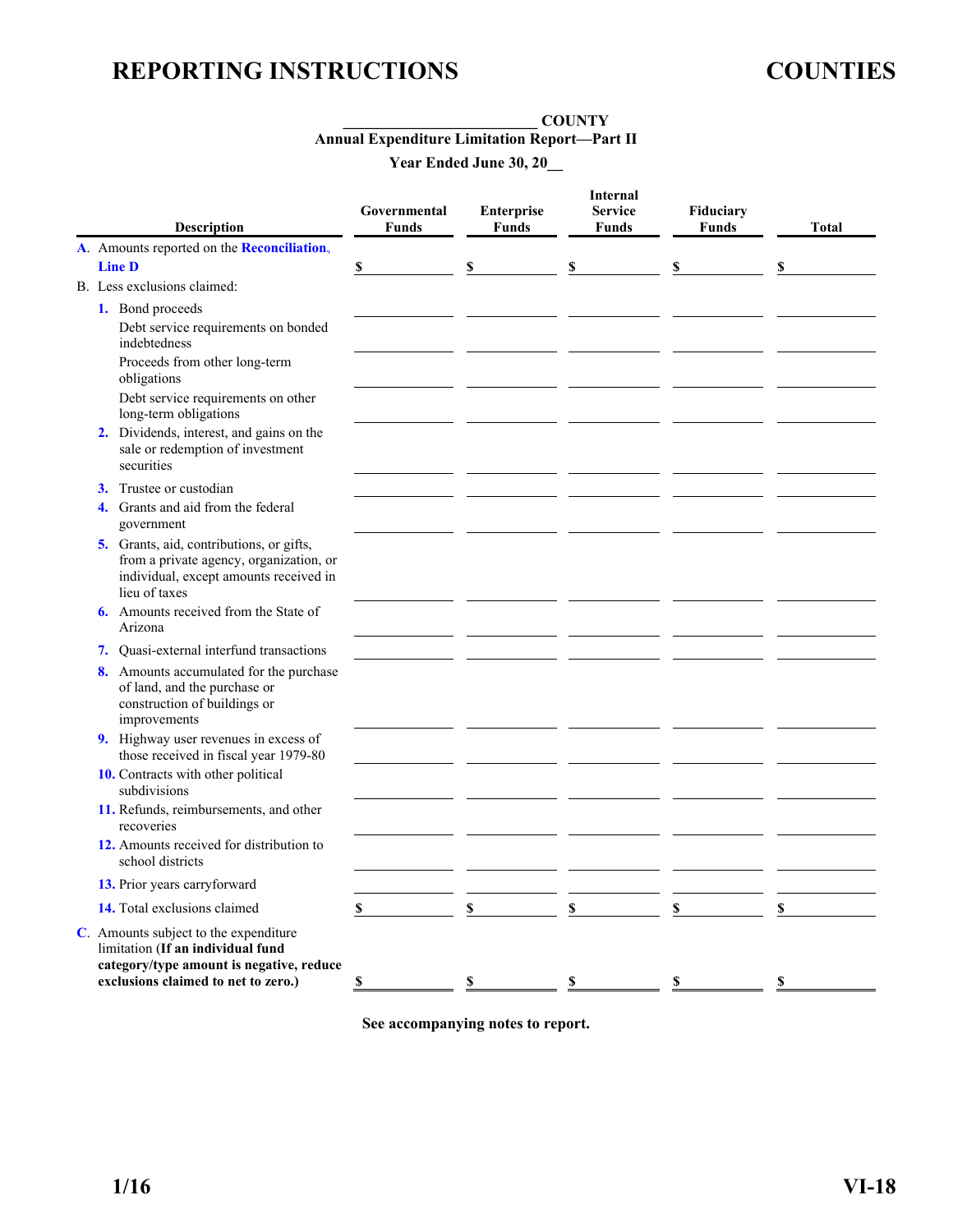#### **\_\_\_\_\_\_\_\_\_\_\_\_\_\_\_\_\_\_\_\_\_\_\_\_\_ COUNTY**

#### **Annual Expenditure Limitation Report—Reconciliation**

**Year Ended June 30, 20\_\_** 

<span id="page-33-0"></span>

|                                                                                                                                                                              | Governmental | Enterprise   | <b>Internal</b><br><b>Service</b> | Fiduciary    |              |
|------------------------------------------------------------------------------------------------------------------------------------------------------------------------------|--------------|--------------|-----------------------------------|--------------|--------------|
| <b>Description</b>                                                                                                                                                           | <b>Funds</b> | <b>Funds</b> | <b>Funds</b>                      | <b>Funds</b> | <b>Total</b> |
| A. Total expenditures/expenses/deductions<br>and applicable other financing uses, special<br>items, and extraordinary items reported<br>within the fund financial statements | \$           | \$           | \$                                | \$           | \$           |
| B. Subtractions:                                                                                                                                                             |              |              |                                   |              |              |
| 1. Items not requiring use of current<br>financial resources:                                                                                                                |              |              |                                   |              |              |
| Depreciation                                                                                                                                                                 |              |              |                                   |              |              |
| Loss on disposal of capital assets                                                                                                                                           |              |              |                                   |              |              |
| Bad debt expense                                                                                                                                                             |              |              |                                   |              |              |
| Claims incurred but not reported (IBNR)<br>Other postemployment benefits expense<br>(OPEB)                                                                                   |              |              |                                   |              |              |
| Landfill closure and postclosure care<br>costs                                                                                                                               |              |              |                                   |              |              |
| Pension expense                                                                                                                                                              |              |              |                                   |              |              |
| 2. Expenditures of separate legal entities                                                                                                                                   |              |              |                                   |              |              |
| established under Arizona Revised<br>Statutes (A.R.S.)                                                                                                                       |              |              |                                   |              |              |
| 3. Contributions to fire districts                                                                                                                                           |              |              |                                   |              |              |
| 4. Community college reimbursement<br>payments pursuant to A.R.S.<br>§15-1469.01                                                                                             |              |              |                                   |              |              |
| 5. Long-term care contributions withheld                                                                                                                                     |              |              |                                   |              |              |
| by the State Treasurer                                                                                                                                                       |              |              |                                   |              |              |
| 6. Required fees/reimbursements made to<br>Arizona state agencies                                                                                                            |              |              |                                   |              |              |
| 7. Present value of net minimum capital<br>lease and installment purchase contract<br>payments recorded as expenditures at<br>inception of the agreements                    |              |              |                                   |              |              |
| 8. Involuntary court judgments                                                                                                                                               |              |              |                                   |              |              |
| 9. Total subtractions                                                                                                                                                        | \$           | \$           | \$                                | \$           | \$           |
| C. Additions:                                                                                                                                                                |              |              |                                   |              |              |
| 1. Principal payments on long-term debt                                                                                                                                      |              |              |                                   |              |              |
| 2. Acquisition of capital assets                                                                                                                                             |              |              |                                   |              |              |
| 3. Amounts paid in the current year but<br>reported as expenses in previous years:                                                                                           |              |              |                                   |              |              |
| Claims previously recognized as IBNR<br><b>OPEB</b>                                                                                                                          |              |              |                                   |              |              |
| Landfill closure and postclosure care<br>costs                                                                                                                               |              |              |                                   |              |              |
| 4. Pension contributions                                                                                                                                                     |              |              |                                   |              |              |
| 5. Total additions                                                                                                                                                           | \$           |              | \$                                | \$           | \$           |
| D. Amounts reported on Part II, Line A                                                                                                                                       | \$           |              | \$                                |              | \$           |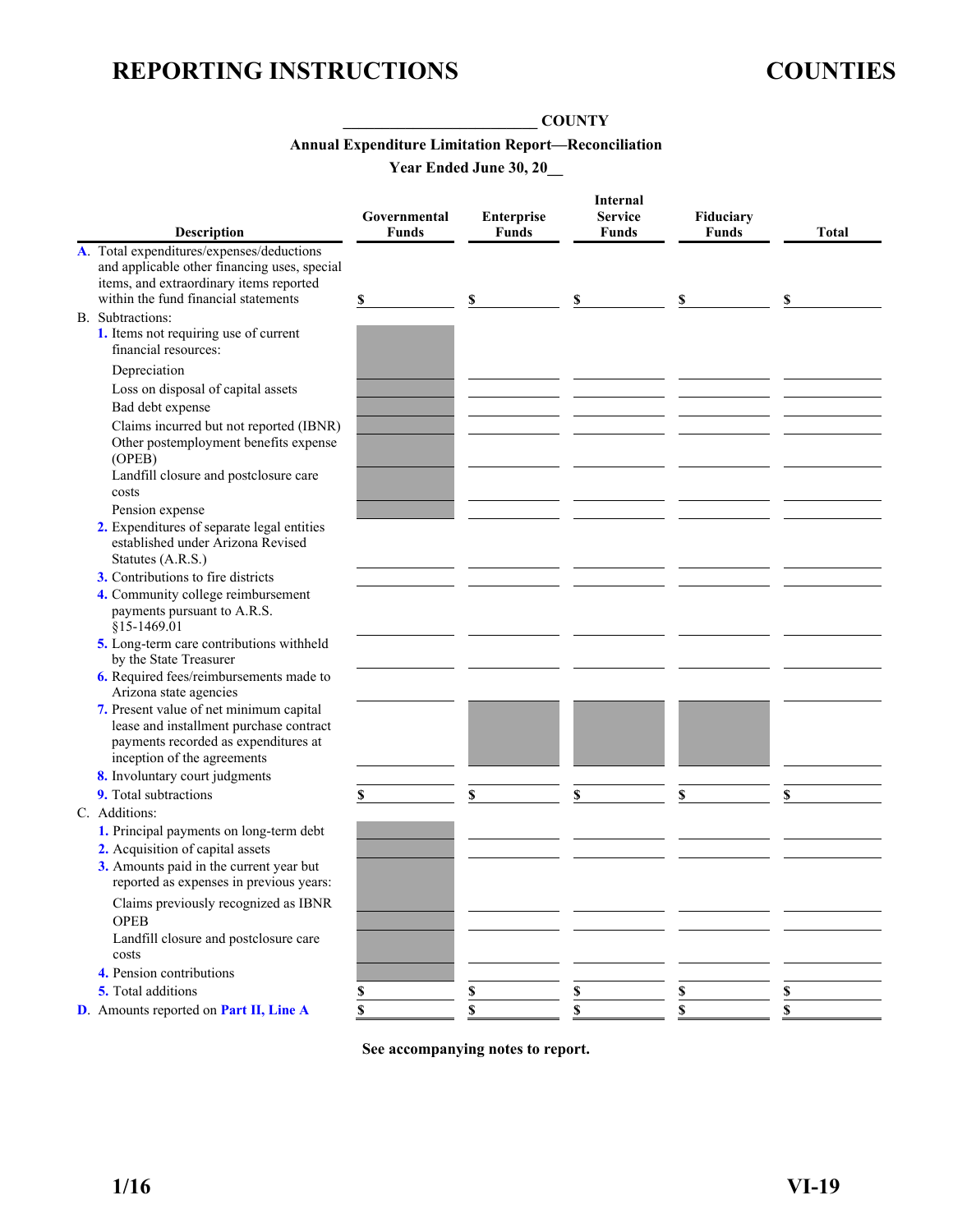### **CONTENTS**

<span id="page-34-0"></span>

| <b>Topic</b>                                                            | Page |
|-------------------------------------------------------------------------|------|
|                                                                         |      |
| <b>ANNUAL EXPENDITURE LIMITATION REPORT (AELR)-RECONCILIATION VII-2</b> |      |
|                                                                         |      |
|                                                                         |      |
| <b>FORMS:</b>                                                           |      |
|                                                                         |      |
|                                                                         |      |
|                                                                         |      |
|                                                                         |      |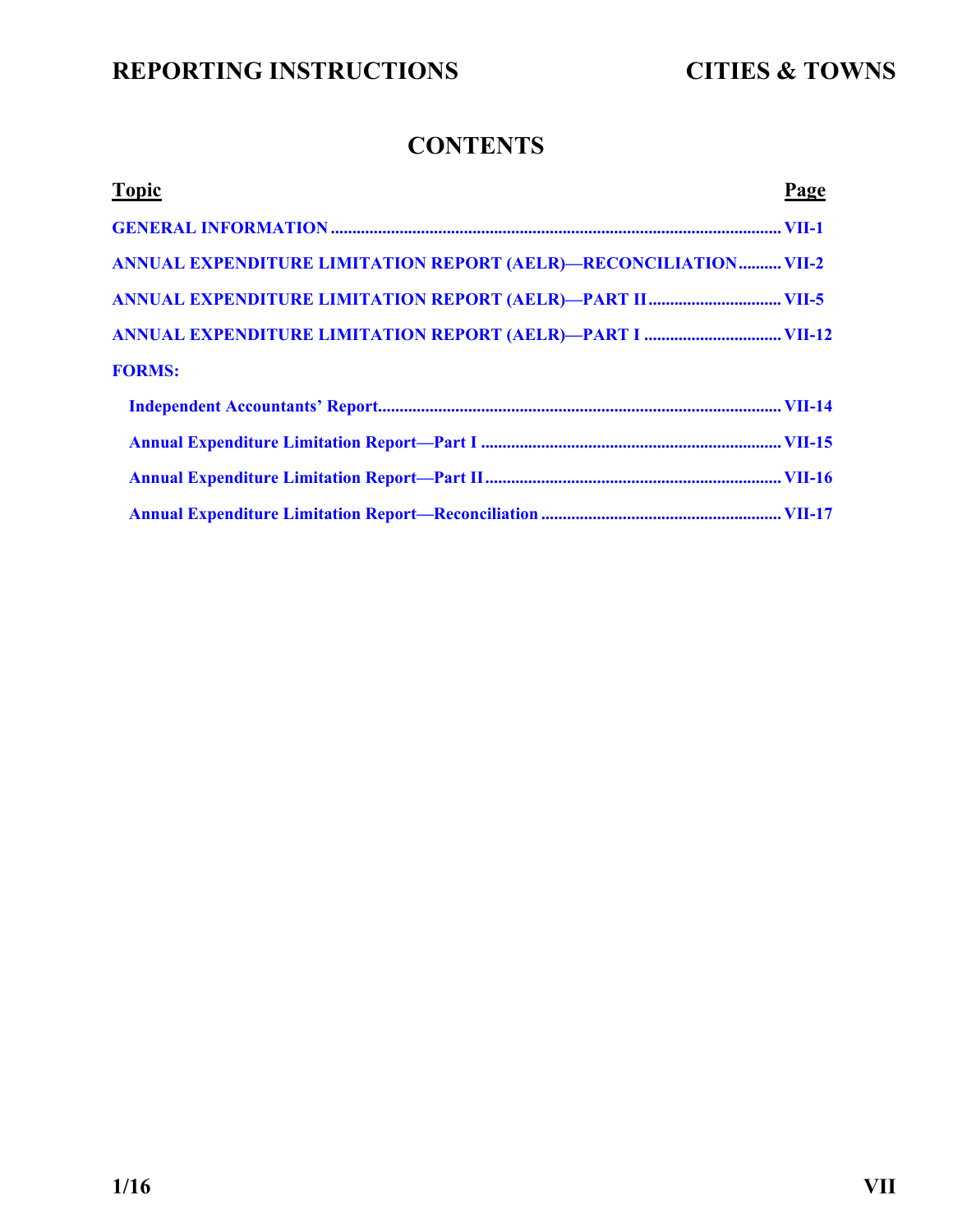### **GENERAL INFORMATION**

<span id="page-35-0"></span>**[Arizona Revised Statutes \(A.R.S.\) §41-1279.07](http://www.azleg.gov/FormatDocument.asp?inDoc=/ars/41/01279-07.htm&Title=41&DocType=ARS)** requires incorporated cities and towns to prepare an Annual Expenditure Limitation Report (AELR). In addition, financial statements must be prepared in accordance with generally accepted accounting principles (GAAP). On the AELR, total expenditures/expenses/deductions and applicable other financing uses, special items, and extraordinary items reported in the fund financial statements, less expenditures/expenses/deductions made with constitutionally excludable revenues is compared for compliance with the expenditure limitation.

In accordance with **[A.R.S. §9-481](http://www.azleg.gov/FormatDocument.asp?inDoc=/ars/9/00481.htm&Title=9&DocType=ARS)**, cities are required to have financial statement audits performed annually. Towns subject to the *Single Audit Act Amendments of 1996* must also have financial statement audits performed annually. All other towns may have financial statement audits performed either annually or biennially, as specified in **[A.R.S. §9-481](http://www.azleg.gov/FormatDocument.asp?inDoc=/ars/9/00481.htm&Title=9&DocType=ARS)**. These audits must be performed by a certified public accountant or a public accountant currently licensed by the Arizona State Board of Accountancy.

Cities and towns having annual audits are required to file with the Auditor General an AELR, an accountants' report on the AELR, and audited financial statements within 9 months after the close of each fiscal year. Towns having biennial audits are also required to file an AELR within 9 months after the close of each fiscal year, but are not required to file an accountants' report on the AELR or audited financial statements for the interim fiscal year. When the biennial audit is performed, accountants' reports on the AELRs of both fiscal years and the audited financial statements must be filed within 9 months after the close of the last fiscal year of the biennial audit.

The independent accountants' report on the AELR must express an opinion on whether the AELR presents, in all material respects, the information prescribed by the *Uniform Expenditure Reporting System* (UERS). Accountants should follow the American Institute of Certified Public Accountants' Statements on Standards for Attestation Engagements (SSAE) when examining and reporting on the AELR. The general, fieldwork, and reporting standards that must be followed are in SSAE AT §101. A sample of an independent accountants' report containing an unqualified opinion for cities or towns is provided on page **[VII-14](#page-48-0)**. If the accountant concludes that an unqualified opinion on the AELR cannot be expressed, the accountant should disclose all the substantive reasons for the conclusion in an explanatory paragraph in the accountants' report.

The independent auditors' report on the financial statements must express an opinion on whether the basic financial statements present fairly, in all material respects, the financial position and results of operations in conformity with GAAP. The audit report must also include a determination as to whether Highway User Revenue Fund monies and any other dedicated state transportation revenues received by the city or town are being used solely for authorized transportation purposes.

Cities and towns should refer to the Governmental Accounting Standards Board (GASB) *Codification of Governmental Accounting and Financial Reporting Standards* for authoritative accounting and financial reporting guidance. In addition, use the American Institute of Certified Public Accountants' Audit and Accounting Guide, *State and Local Governments,* as a source for illustrations of the accounting and reporting requirements set forth in the GASB Codification.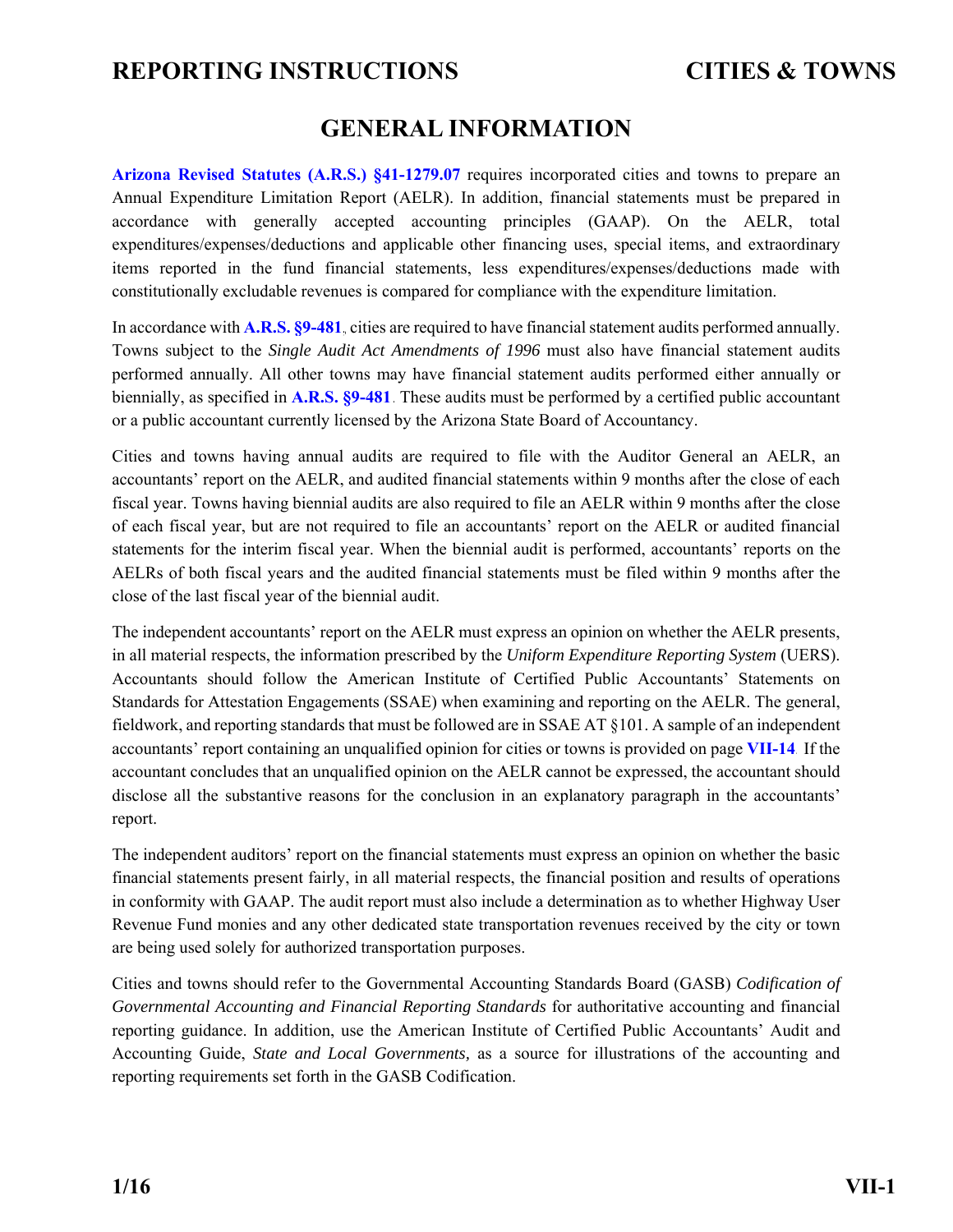<span id="page-36-0"></span>Examples of financial statements for cities and towns may be found in the GASB Codification.

**[A.R.S. §41-1279.07](http://www.azleg.gov/FormatDocument.asp?inDoc=/ars/41/01279-07.htm&Title=41&DocType=ARS)** also requires cities and towns to provide to the Auditor General by July 31 of each fiscal year the name of the chief fiscal officer (CFO) the governing board designated to submit the AELR and certify its accuracy for that fiscal year. A CFO designation form is available on the Auditor General's Web site. A new notice does not need to be filed if the previously designated CFO has not changed. However, immediately report any replacement of the designated individual to the Auditor General.

Detailed instructions for preparing the AELR are contained on pages **VII-2 through VII-13**, and sample forms are provided on pages **[VII-15 through VII-17](#page-49-0)**. In addition, fillable forms and notes are available on the **[cities and towns—forms](http://www.azauditor.gov/reports-publications/cities-and-towns/forms)** page of the Auditor General's Web site.

### **AELR—RECONCILIATION**

Expenditures, expenses, and deductions are reported in financial statements in accordance with GAAP. However, what is considered an expenditure in the financial statements in accordance with GAAP is not always subject to the expenditure limitation under the basis of accounting prescribed by the UERS, and vice versa. Therefore, a **[Reconciliation](#page-51-0)** must be prepared to arrive at the amounts to be reported on the **[AELR—Part II](#page-50-0)**. A copy of the form is provided on page **[VII-17](#page-51-0)**.

Detailed instructions for preparing the **[Reconciliation](#page-51-0)** are as follows:

- Step 1. Enter the name of the city or town and the report's fiscal year.
- Step 2. On **[line A](#page-51-0)**, enter total expenditures, expenses (operating and nonoperating), and deductions reported within the fund financial statements for the fund categories/types listed. Also, include other financing uses, special items, and extraordinary items that represent an outlay of cash for each fund category/type. **(Note: transfers should not be included on line A.)** Obtain these amounts from the following sources:
	- Governmental Funds—from the Statement of Revenues, Expenditures, and Changes in Fund Balances.
	- Enterprise Funds—from the Enterprise Funds columns on the Statement of Revenues, Expenses, and Changes in Fund Net Position.
	- Internal Service Funds—from the Internal Service Funds column on the Statement of Revenues, Expenses, and Changes in Fund Net Position.
	- Fiduciary Funds—from the Statement of Changes in Fiduciary Net Position.

Agency funds are not listed as a fund type on the **[Reconciliation](#page-51-0)** or **[Part II](#page-50-0)**, because they are used to report resources held by cities and towns in a purely custodial capacity. They account for assets belonging to other governments, individuals, or private organizations and do not involve the measurement of additions or deductions.

Add fund category/type totals on **[line A](#page-51-0)** to calculate total expenditures/expenses/deductions.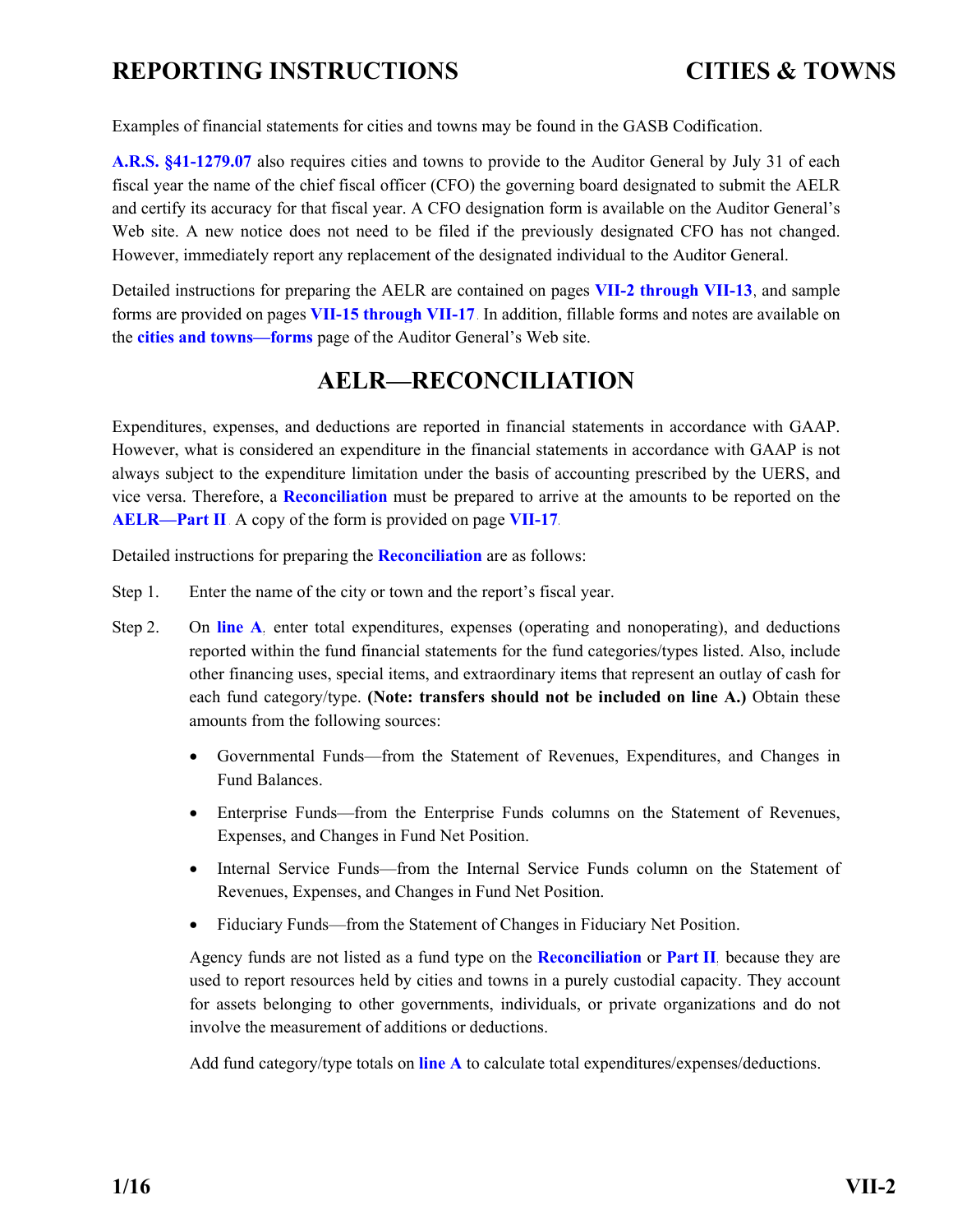- <span id="page-37-0"></span>Step 3. Calculate total subtractions from expenditures/expenses/deductions reported within the fund financial statements. Subtractions are items included on **[line A](#page-51-0)** in accordance with GAAP that are not subject to the expenditure limitation.
	- Line **B.1** For enterprise, internal service, and fiduciary funds only, enter the amount of expenses/deductions that do not involve the use of current financial resources. Expenses that may be subtracted include the following:
		- Depreciation expense and the loss on disposal of capital assets—The full cost of assets are subject to the expenditure limitation in the year assets are purchased. Therefore, the yearly depreciation expense and any loss reported upon disposal of the assets are not subject to the expenditure limitation and should be subtracted.
		- Bad debt expense—This represents revenues the city or town won't receive, rather than an actual outlay of cash.
		- Pension Expense—This represents the estimated pension expense reported in the current year.
		- The estimated cost of other postemployment benefits (OPEB) recognized in the current period in excess of cash outlays, claims incurred but not reported (IBNR), and landfill closure and postclosure care costs— These items are related to the accrual of estimated future costs. They are not subject to the expenditure limitation until the cash outlay is made. There are two methods for calculating the subtraction for these items related to estimated future costs:
			- o Subtract the liability's increase, or
			- o Subtract the liability's ending balance.

Whichever method is selected for reporting these subtractions for estimated future costs will affect how the related additions are calculated to report the correct net effect. See **[Line C.3](#page-38-0)**.

None of the subtractions described above apply to the Governmental Funds because those funds are reported using the modified accrual basis of accounting. Therefore, these expense types were not included in the total expenditures on **[line](#page-51-0)  [A](#page-51-0)** for the Governmental Funds and do not need to be subtracted.

- **[Line B.2](#page-51-0)** Enter expenditures of separate legal entities established under Arizona Revised Statutes (e.g., special assessment districts that were not included in the base limit, and municipal property corporations included within the reporting entity). If a separate legal entity and the reporting entity co-fund a project, only the revenues contributed by the separate legal entity should be subtracted here.
- [Line B.3](#page-51-0) Enter the amount of the fees the Arizona Department of Revenue assessed and collected pursuant to **[A.R.S. §42-5041](http://www.azleg.gov/FormatDocument.asp?inDoc=/ars/42/05041.htm&Title=42&DocType=ARS)** to recover a portion of administrative, program, and other operating costs the Department incurred in providing administrative and collection services to local governments.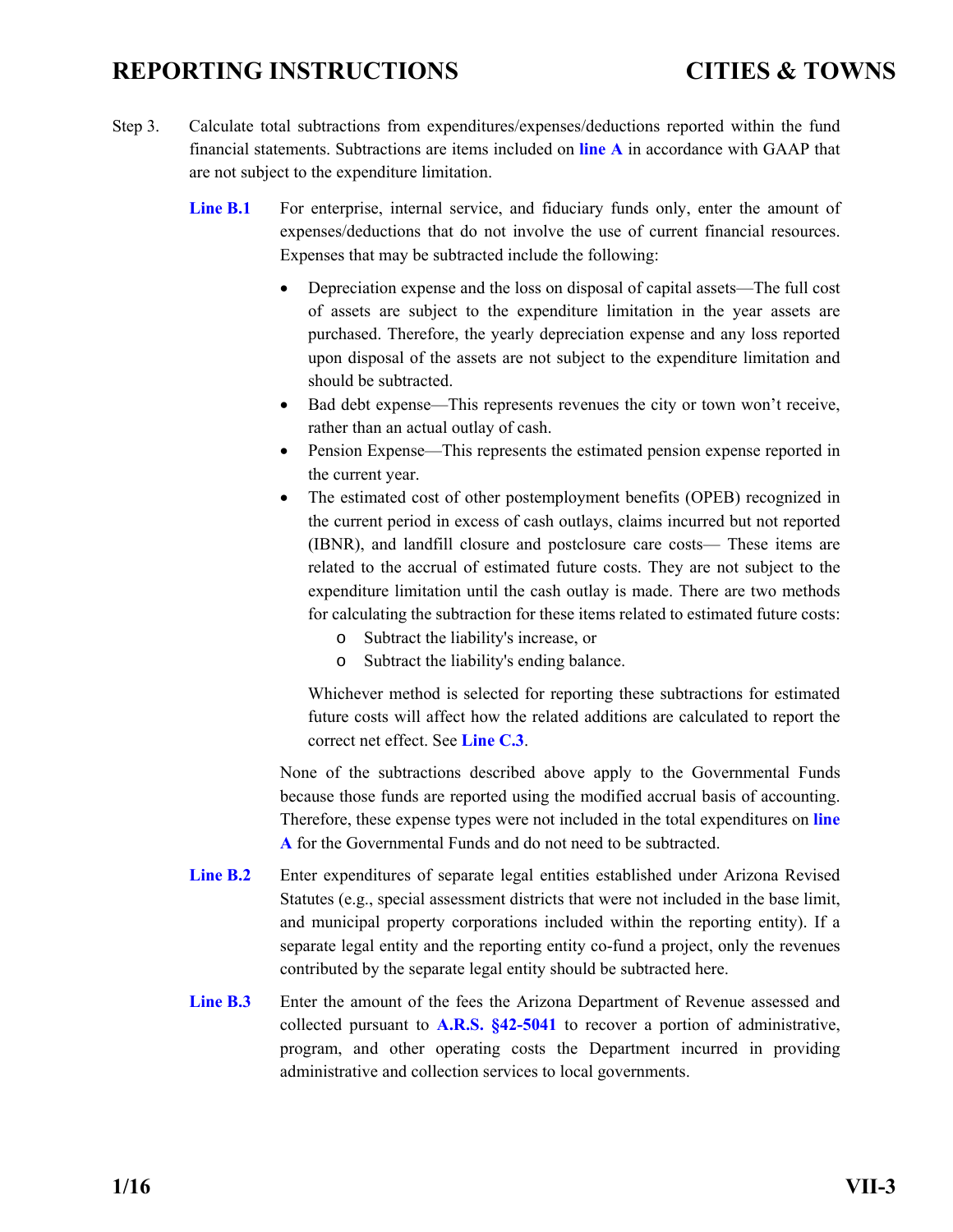<span id="page-38-0"></span>Line **B.4** For governmental funds only, enter the present value of net minimum capital lease and installment purchase contract payments recorded as expenditures at the agreements' inception.

> This subtraction is only available in the year in which the city or town enters into a new lease agreement for a capital item (such as a vehicle) and if the city or town reports the present value of the lease payments as an expenditure and other financing source in the fund financial statements.

> If the city or town received monies it could spend for assets to be covered by the lease, this subtraction does not apply to the expenditure of these monies. Those expenditures may be excluded on **[Part II, line B.1](#page-40-0)** as proceeds from other longterm obligations.

- Line **B.5** Enter the amount of involuntary court judgments or involuntary settlements. If an expenditure is involuntary because it is a court judgment or settlement arising from a tortious act, it is not subject to the expenditure limitation and may be subtracted on the **[Reconciliation](#page-51-0)**. However, court judgments or settlements arising from a contract are voluntary and, as such, are subject to the expenditure limitation and should not be subtracted. See Attorney General Opinion I86-031 for further information.
- **[Line B.6](#page-51-0)** Calculate total subtractions for each fund category/type by adding **[lines B.1](#page-51-0)  [through B.5](#page-51-0)**. Add fund category/type totals calculated on **[line B.6](#page-51-0)** to arrive at total subtractions.
- Step 4. Calculate total additions to expenditures/expenses/deductions reported within the fund financial statements. Additions are items that required the use of financial resources but were not recorded as expenses/deductions in the fund financial statements prepared in accordance with GAAP. **[Lines C.1 through C.4](#page-51-0)** apply only to enterprise, internal service, and fiduciary funds.
	- [Line C.1](#page-51-0) Enter principal payments on long-term debt. Payment of debt principal is recorded as a reduction of the liability rather than as an expense in the current year for funds that use full-accrual accounting. It must be added to total expenses as it represents an outlay of cash.
	- [Line C.2](#page-51-0) Enter amounts paid for the acquisition of capital assets. Capital acquisitions are recorded as assets in funds that use full-accrual accounting, rather than being fully expensed when purchased, like they are in the Governmental Funds. Therefore, the cost of the asset must be added to total expenses. Do not include assets acquired in noncash transactions, such as through a grant, trade, or donation.
	- **[Line C.3](#page-51-0)** Enter the amount of cash outlays that were made in the current year but reported as expenses in previous years for OPEB, claims previously recognized as IBNR, and landfill closure and post-closure care costs.

These additions relate to subtractions reported in prior years for estimated future costs. When the actual cash outlay occurs, it is recorded as a reduction of liabilities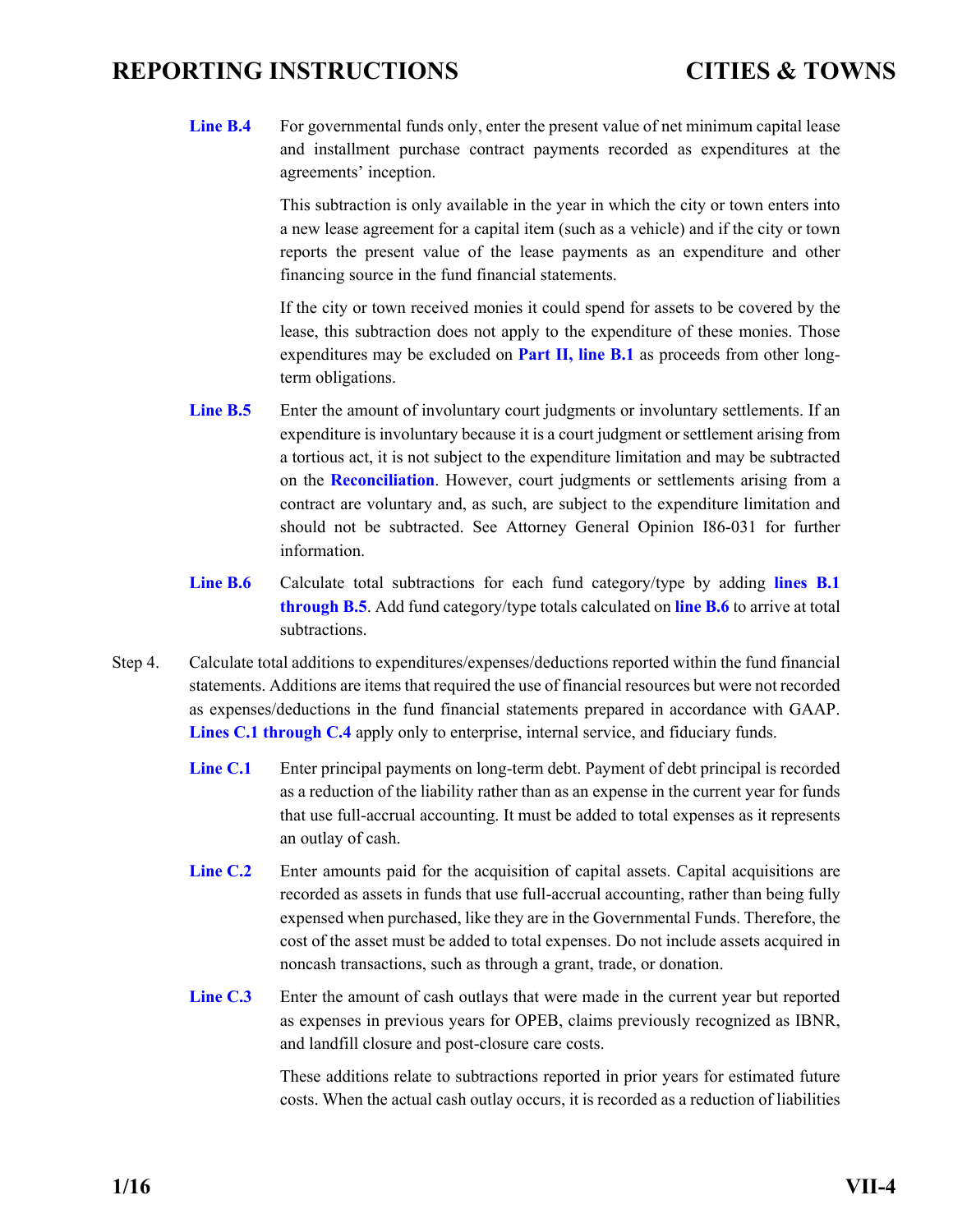<span id="page-39-0"></span>rather than as an expense. Cash outlays must be added to total expenses to the extent that they were recorded as expenses in previous years. The method that was used for calculating the related subtraction on **[line B.1](#page-37-0)** will determine the related addition amount, if any:

- o If the liabilities increase was subtracted on **[line B.1](#page-37-0)**, then add any decrease in the liability.
- o If the liabilities ending balance was subtracted on **[line B.1](#page-37-0)**, then add the beginning balance of the liability.

Whichever method is used should result in the same net effect as long as it is used consistently for both the subtraction and addition.

- **Line C.4** Enter the amount of employer pension contributions made in the current year.
- **[Line C.5](#page-51-0)** Calculate total additions for each fund category/type by adding **[lines C.1 through](#page-51-0)  [C.4](#page-51-0)**. Add fund category/type totals calculated on **[line C.5](#page-51-0)** to arrive at total additions.
- Step 5. On **[line D](#page-51-0)**, calculate the amounts to be reported on **[Part II, line A](#page-50-0)**, by subtracting the amount on **[line B.6](#page-51-0)** from the amount on **[line A](#page-51-0)** and adding the amount on **[line C.5](#page-51-0)**.

Include a note to the AELR for each subtraction or addition that cannot be agreed directly to an amount recorded in the fund financial statements. Each note must be in sufficient detail to properly disclose the nature of the subtraction or addition and reconcile the differences between the fund financial statements and the AELR. Include reference to the note in the Description column of the **[Reconciliation](#page-51-0)**. Examples of frequently used notes are provided on the **[cities and towns—forms](http://www.azauditor.gov/reports-publications/cities-and-towns/forms)** page of the Auditor General's Web site.

### **AELR—PART II**

**[Arizona Constitution, Article IX, §20](http://www.azleg.gov/FormatDocument.asp?inDoc=/const/9/20.htm)**, limits the spending of local revenues only, and specifically identifies revenues that are not subject to a city's or town's expenditure limitation. **[AELR—Part II](#page-50-0)** calculates total expenditures/expenses reported within the fund financial statements that were made from nonlocal revenues (exclusions), to arrive at the total amount subject to the expenditure limitation to be reported on the **[AELR—Part I](#page-49-0)**. A copy of the form is provided on page **[VII-16](#page-50-0)**.

Detailed instructions for preparing **[Part II](#page-50-0)** are as follows:

- Step 1. Enter the name of the city or town and the fiscal year of the report.
- Step 2. On **[line A](#page-50-0)**, enter the amount for each fund category/type and the total for all funds from the **[Reconciliation, Line D](#page-51-0)**.
- Step 3. Calculate total exclusions. Exclusions, including those listed in the Constitution, do not apply to cities and towns using a voter-approved alternative expenditure limitation unless the exclusions are specifically identified in the resolution and the publicity pamphlet.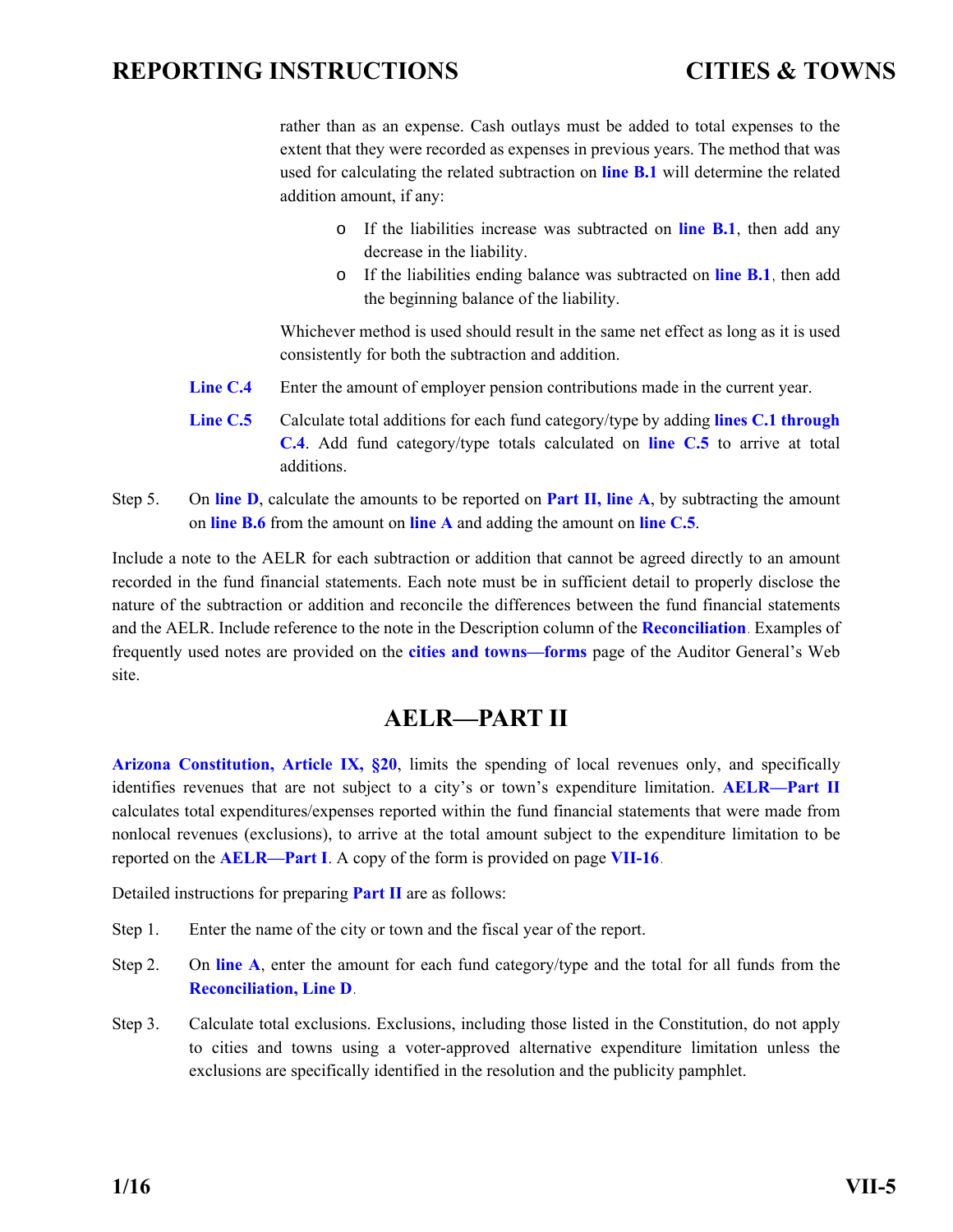<span id="page-40-0"></span>**[Lines B.1 through B.11](#page-50-0)** list constitutional exclusions that may be taken. **[Lines B.12](#page-50-0)** and **[B.13](#page-50-0)** list exclusions that may be taken as a result of Attorney General opinions. Explanations and examples of the exclusions follow:

Line **B.1** "Any amounts or property received from the issuance or incurrence of bonds or other lawful long-term obligations issued or incurred for a specific purpose, or collected or segregated to make payments or deposits required by a contract concerning such bonds or obligations. For the purpose of this subdivision, long-term obligations shall not include warrants issued in the ordinary course of operation or registered for payment by a political subdivision."

> Bond proceeds—Exclude expenditures/expenses made from amounts received from the issuance of bonds (e.g., general obligation or revenue bonds), including payments to registrars and paying agents. Proceeds from bonds of special assessment districts may be excluded if expenditures from these proceeds have not already been subtracted on the Reconciliation. (See **[Reconciliation, line B.2](#page-37-0)**.)

> Debt service requirements on bonded indebtedness—Exclude expenditures/ expenses made to pay principal and interest on outstanding bonds. Amounts paid into sinking funds that are expenditures/expenses of the reporting fiscal year may also be excluded.

> Proceeds from other long-term obligations—Exclude expenditures/expenses made from amounts received from the issuance of lawful long-term obligations, including payments to registrars and paying agents. The long-term obligation must have a maturity date of more than 1 year and must be incurred for a specific purpose.

> Exclude expenditures/expenses from proceeds of certificates of participation (COPs) issued in the city's or town's name. See **[Reconciliation, line B.2](#page-37-0)**, for treatment of expenditures/expenses from COP proceeds issued by a municipal property corporation included in the city or town reporting entity.

> Debt service requirements on other long-term obligations—Exclude expenditures/expenses made for principal and interest on other long-term obligations (e.g., capital lease agreements, installment purchase agreements, and COPs).

> There are four lines provided for this exclusion because each of the categories described above should be reported separately.

> Exclusions for debt service payments made from the Enterprise and Internal Service Funds will consist of principal paid on long-term debt reported on the Statement of Cash Flows and interest and fiscal charges reported on the Statement of Revenues, Expenses and Changes in Fund Net Position.

> Payments made pursuant to contracts, including operating leases, are not excludable under long-term obligations because the city or town has not incurred a long-term liability.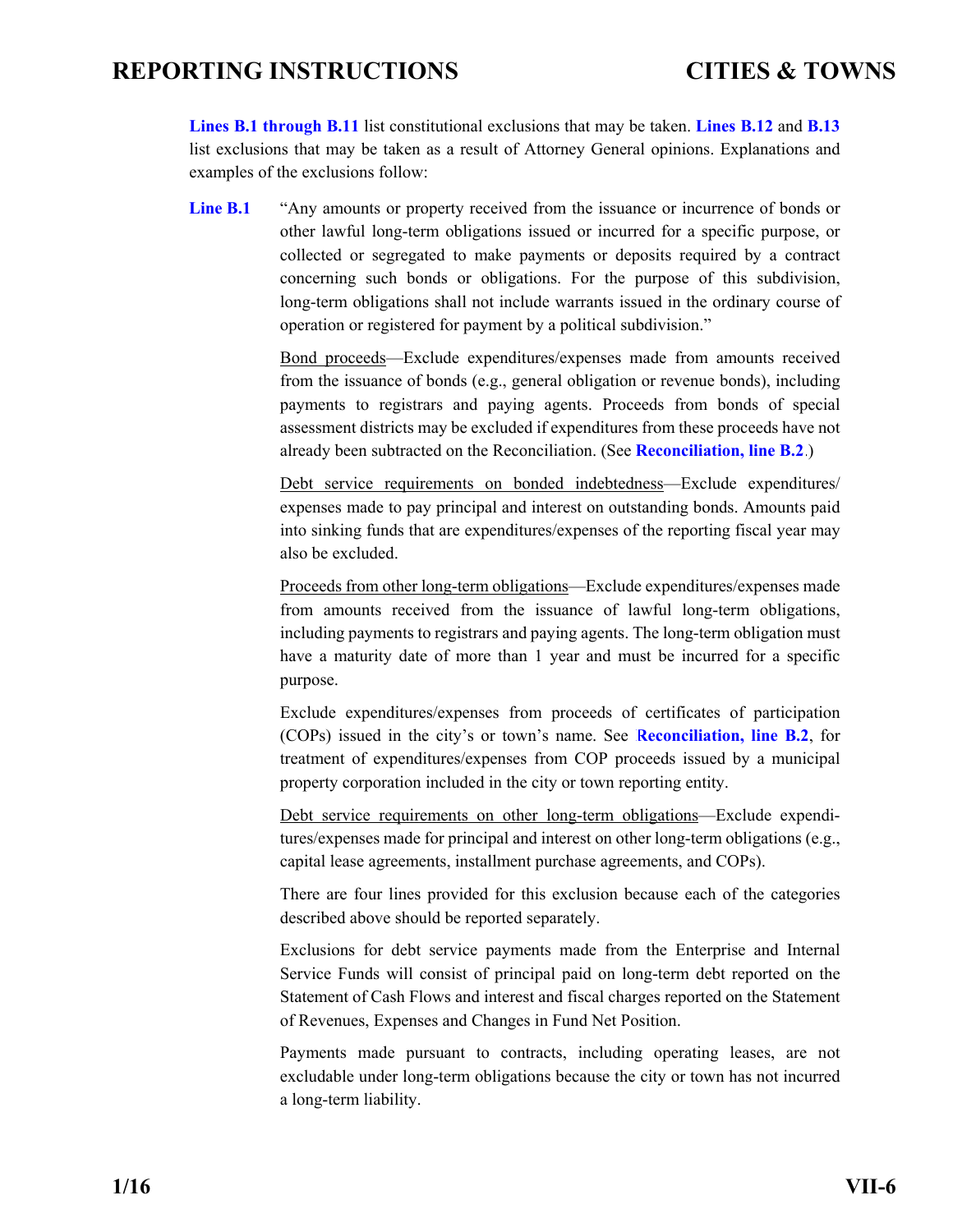Revenues from the sale of capital assets purchased with the proceeds from bonds or other long-term obligations are not excludable revenues because the original proceeds used to purchase the assets were excluded in the fiscal years the assets were purchased.

<span id="page-41-0"></span>Line **B.2** "Any amounts or property received as payment of dividends or interest, or any gain on the sale or redemption of investment securities, the purchase of which is authorized by law."

> Exclude expenditures/expenses made from amounts received as interest from investments, dividends, and gains on sales or redemptions of investment securities.

Line **B.3** "Any amounts or property received by a political subdivision in the capacity of trustee, custodian or agent."

> Expenditures/expenses/deductions made from amounts received in any fund in which the city or town holds and expends revenues for the benefit of other entities may be excluded here (e.g., the Fire Fighters' Relief and Pension Fund).

> Agency funds are custodial in nature and do not involve the measurement of additions or deductions. For this reason, agency funds are not reported in the Statement of Changes in Fiduciary Net Position, and disbursements from agency funds are not excludable.

Line **B.4** "Any amounts received as grants and aid of any type received from the federal government or any of its agencies."

> Exclude expenditures/expenses made from amounts received as grants, cooperative agreements, entitlements, contracts, payments in lieu of taxes, or assetsharing from the federal government.

> In addition to being consistent with what is reported in the audited financial statements, exclusions for federal grants expended, should also be consistent with amounts reported in the Schedule of Expenditures of Federal Awards (SEFA). The city or town should report federal grant expenditures in the AELR in the same period they are reported on the SEFA. Although federal money is most often paid on a reimbursement basis, the reimbursement is dependent on having spent revenues in accordance with a federal program. Therefore, the money that is spent contingent on federal grant monies being received is a federal expenditure, which is disclosed on the SEFA. Money that is received in advance of the expenditure and spent in a subsequent year should be excluded as prior years' carryforward. However, not all expenditures of federal awards are required to be included in the SEFA, such as revenues from contracts where the city or town is providing services to the federal government. These amounts would be included as intergovernmental revenues on the city's or town's financial statements and can also be excluded when expended.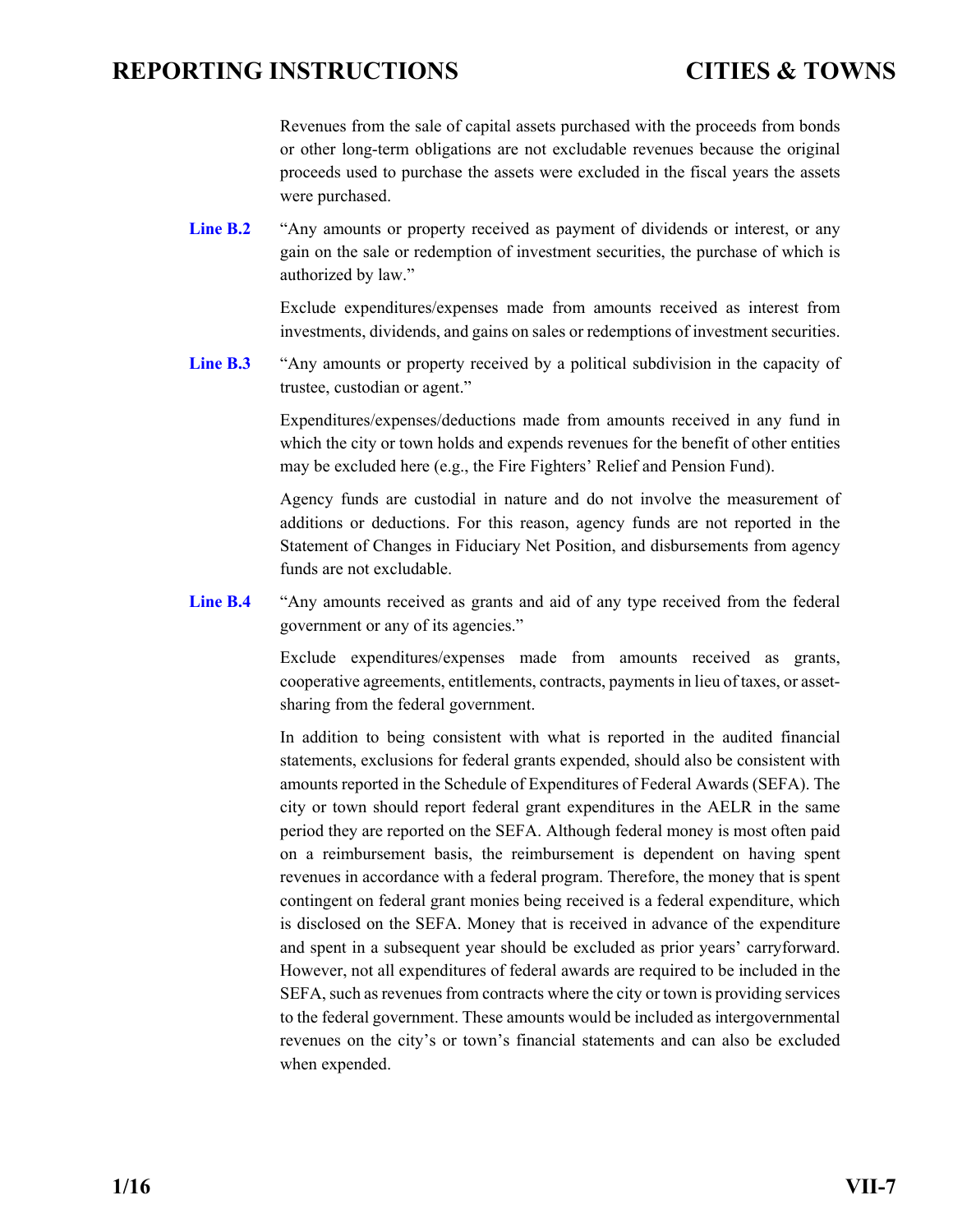<span id="page-42-0"></span>**[Line B.5](#page-50-0)** "Any amounts received as grants, aid, contributions or gifts of any type except amounts received directly or indirectly in lieu of taxes received directly or indirectly from any private agency or organization or any individual."

> Expenditures/expenses made from amounts received as grants, aid, contributions, donations, or gifts from private donors may be excluded. Amounts received in lieu of taxes are not excludable.

**[Line B.6](#page-50-0)** "Any amounts received from the state which are included within the appropriation limitation prescribed in §17 of this article."

> Generally, the city or town may exclude expenditures/expenses made from any amounts received from the State that were restricted as to the purpose for which they may be expended (e.g., expenditures of Judicial Collection Enhancement Fund monies received from the State Treasurer pursuant to **[A.R.S. §12-113](http://www.azleg.gov/FormatDocument.asp?inDoc=/ars/12/00113.htm&Title=12&DocType=ARS)** and state grants).

> Exclusions should not include expenditures from monies received from the State or collected by or for the State and shared with the city or town that do not have restricted uses [e.g., state transaction privilege tax (sales tax), state income tax deposited in the Urban Revenue Sharing Fund, motor vehicle license tax, and the portion of the time payment fee retained by the local court pursuant to **[A.R.S. §12-116](http://www.azleg.gov/FormatDocument.asp?inDoc=/ars/12/00116.htm&Title=12&DocType=ARS)**].

> Revenues from the Highway User Revenue Fund are not included in the definition of amounts received from the State, as provided in **[Arizona Constitution,](http://www.azleg.gov/FormatDocument.asp?inDoc=/const/9/17.htm)  [Article IX, §17](http://www.azleg.gov/FormatDocument.asp?inDoc=/const/9/17.htm)**. However, **[Arizona Constitution, Article IX, §20,](http://www.azleg.gov/FormatDocument.asp?inDoc=/const/9/20.htm)  [subsection 3\(d\)\(ix\)](http://www.azleg.gov/FormatDocument.asp?inDoc=/const/9/20.htm)**, provides an exclusion for expenditures of highway user revenues. See **[line B.9](#page-43-0)** for instructions concerning this exclusion.

Line **B.7** "Any amounts received pursuant to a transfer during a fiscal year from another agency, department, office, board, commission, authority, council or institution of the same political subdivision which were included as local revenues for such fiscal year or which are excluded from local revenue under other provisions of this section."

> Exclude expenditures/expenses made from revenues received because of quasi-external interfund transactions recorded in the fund financial statements including internal service fund transactions. Quasi-external interfund transactions are transactions between city or town funds that are recorded as if the transaction was with an entity external to the city or town. [See Governmental Accounting Standards Board (GASB) *Codification of Governmental Accounting and Financial Reporting Standards*, §1800, for further information on recording quasi-external interfund transactions.] This exclusion may be taken only in the fund in which the revenue is recorded, when the revenues are expended. An example of such a transaction is payments made from the general fund to the enterprise fund for water and sewer services. Revenue is reported in the enterprise fund to record the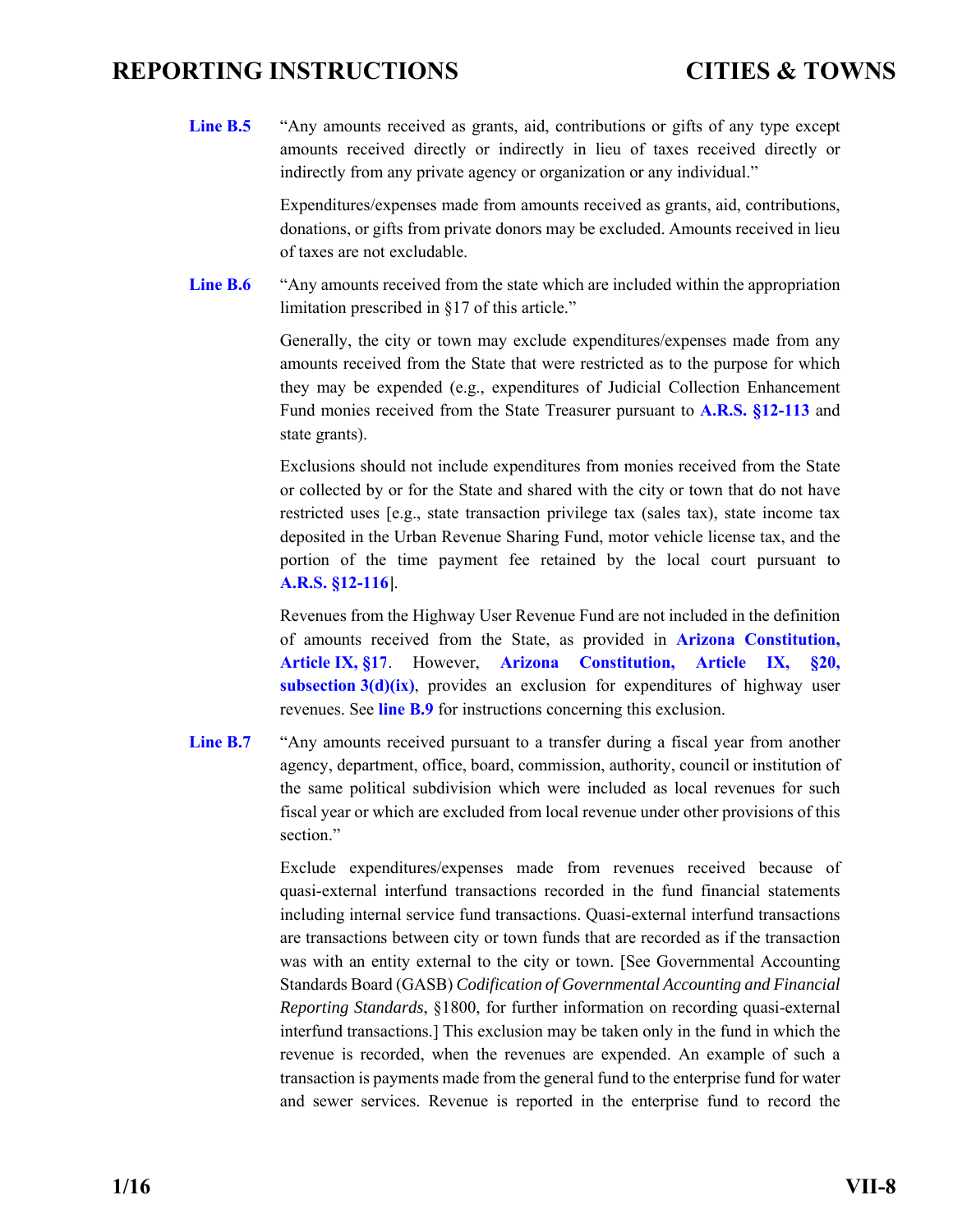<span id="page-43-0"></span>transaction, and an exclusion may be claimed in the enterprise fund, once those revenues are spent. Because the original payment transaction from the general fund is recorded as an expenditure and subject to the city's or town's expenditure limitation, the second transaction would be double-counting the expenditure of a single outside revenue source if it were not excluded.

Interfund transfers are not excludable because they do not represent city or town revenues and expenditures.

Line **B.8** "Any amounts or property accumulated for the purpose of purchasing land, buildings or improvements or constructing buildings or improvements, if such accumulation and purpose have been approved by the voters of the political subdivision."

> Exclude expenditures/expenses made from amounts accumulated if voter approval was obtained to accumulate the amounts and make the expenditures for the purposes listed. Expenditures of county transportation excise tax monies collected pursuant to **[A.R.S. §§42-6106](http://www.azleg.gov/FormatDocument.asp?inDoc=/ars/42/06106.htm&Title=42&DocType=ARS)** or **[42-6107](http://www.azleg.gov/FormatDocument.asp?inDoc=/ars/42/06107.htm&Title=42&DocType=ARS)** may be excludable here. Expenditures/expenses made from amounts accumulated with voter approval for other purposes, such as equipment or operating costs, are not excludable.

> Revenues from the sale of capital assets purchased with amounts accumulated for such items are not excludable revenues, because the original amounts used to purchase the assets were excluded in the fiscal years the assets were purchased.

Line **B.9** "Any amounts received pursuant to §14 of this article which are greater than the amount received in fiscal year 1979-80."

> Exclude expenditures from highway user revenues received in the reporting fiscal year in excess of amounts actually received in fiscal year 1980 (base year). Cities and towns established after fiscal year 1980 do not have a base year limitation on the amount that may be excluded because their base year amount is \$0.

> The Office of the Auditor General's recorded webinar "**[ELRs–Part II](http://www.azauditor.gov/reports-publications/cities-and-towns/webinars)**" provides examples of how to calculate the highway user revenue exclusion and is available for viewing on the Auditor General's Web site.

Line **B.10** "Any amounts received in return for goods or services pursuant to a contract with another political subdivision, school district, community college district or the state, and expended by the other political subdivision, school district, community college district or the state pursuant to the expenditure limitation in effect when the amounts are expended by the other political subdivision, school district, community college district or the state."

> Exclude expenditures/expenses made from revenues received in return for goods or services pursuant to a contract with a county, city, town, school district, community college district, or the State conforming to general contract laws.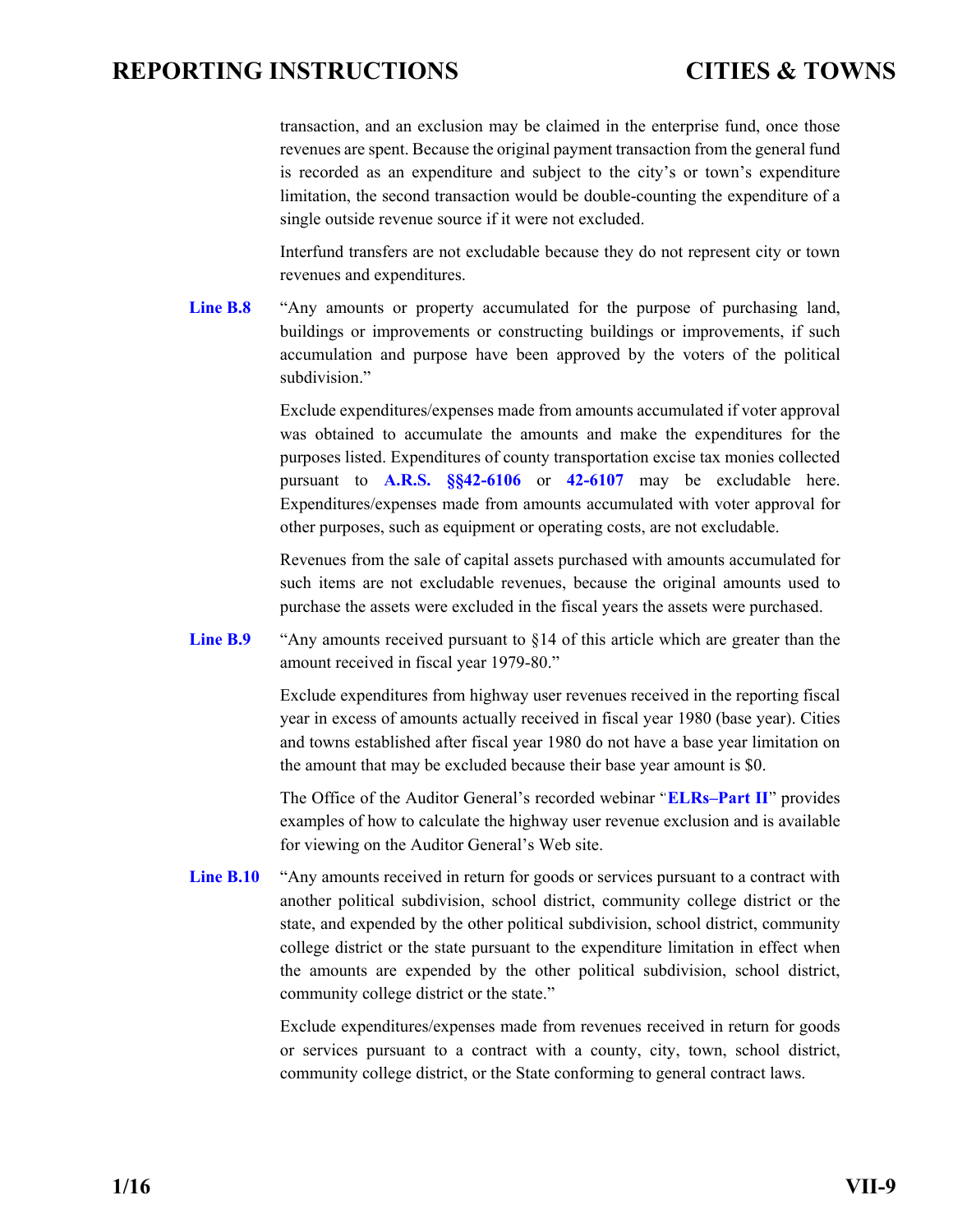<span id="page-44-0"></span>Exclude expenditures made from revenues received pursuant to contracts with the federal government on **[line B.4](#page-41-0)**.

This exclusion does not apply to payments the city or town makes to another political subdivision. In addition, special districts and Indian tribal governments are not included in the definition of "political subdivision" for the purpose of this exclusion [**[Arizona Constitution, Article IX, §20\(3\)\(e\)](http://www.azleg.gov/FormatDocument.asp?inDoc=/const/9/20.htm)**]. Therefore, expenditures made from revenues received pursuant to contracts with these governments are not excludable.

Line **B.11** "Any amounts received during a fiscal year as refunds, reimbursements, or other recoveries of amounts expended which were applied against the expenditure limitation for such fiscal year or which were excluded from local revenues under other provisions of this subsection."

> If refunds, reimbursements, or other recoveries of revenues expended, regardless of the year received, are accounted for as revenues (e.g., damage awards and insurance reimbursements), the expenditures/expenses from them are excludable.

> Refunds, reimbursements, or other recoveries of revenues expended that are received during the same fiscal year the related expenditures/expenses are made are generally accounted for as reductions of those expenditures/expenses, and not as revenues. Therefore, such receipts are not excludable.

> Development (impact) fees imposed on developments under **[A.R.S. §9-463.05](http://www.azleg.gov/FormatDocument.asp?inDoc=/ars/9/00463-05.htm&Title=9&DocType=ARS)** to offset the costs of providing a development with public services are **not** excludable.

Line **B.12** Cities and towns under an alternative expenditure limitation may exclude expenditures of excludable revenues specifically identified in the resolution and the publicity pamphlet placed before the voters, as provided in Attorney General Opinion I88-045.

> Take voter-approved exclusions that are the same as constitutional exclusions on **[lines B.1 through B.11](#page-50-0)**, as appropriate. Use **[Line B.12](#page-50-0)** for exclusions that are different from those exclusions provided in the Constitution (e.g., exclusions for sanitation and refuse, elections, new services, or newly mandated services).

**[Line B.13](#page-50-0)** Cities and towns may exclude expenditures/expenses of prior years carryforward of excludable revenues (exclusions explained on **[lines B.1 through B.12](#page-50-0)**), as provided in Attorney General Opinion I88-017. Prior years carryforward is defined as excludable revenues unexpended in the year recorded that are accumulated and eligible for exclusion when expended in subsequent fiscal years.

> Specifically identify carryforward exclusions in the city's or town's accounting records by fund as to the nature of the exclusion, the amount of the carryforward, and the fiscal year in which the carryforward was generated. Carryforward revenues are not a generic pool of monies that may be excluded whenever and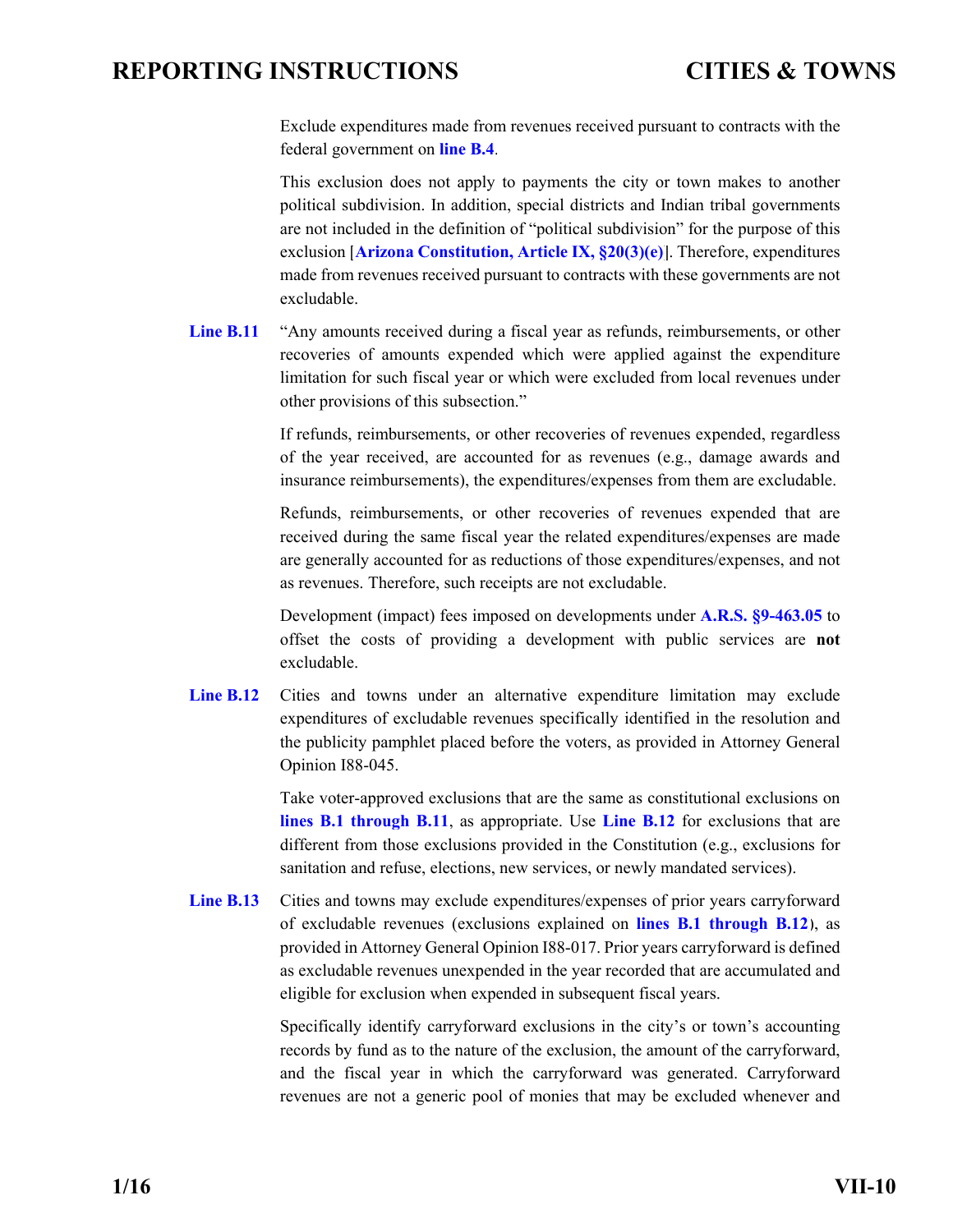wherever needed. The revenues and expenditures of individual funds, rather than fund categories/types, need to be considered to accurately determine the amount of carryforward revenue spent in any year.

If the city or town accounts for both local and excludable revenues in a single fund, the city or town needs to determine which revenues were spent in which order during the year in order to calculate exclusion and carryforward amounts. There are two different flow assumption models that the city or town may use; one maximizes carryforwards accumulated by assuming the city or town expends its local revenues first, and the other maximizes exclusions claimed by assuming the city or town expends its excludable revenues first. The flow assumption used to calculate exclusions and carryforwards must agree with what is reported in the city's or town's financial statements. The following examples illustrate the two methods:

| <b>Example 1</b>                                                         |                      |
|--------------------------------------------------------------------------|----------------------|
| If carryforwards are maximized:                                          |                      |
| Total revenues received in the current fiscal year                       | \$500,000            |
| Local revenues received in the current fiscal year                       | (200,000)            |
| Revenues available for exclusion in the current fiscal year              | \$300,000            |
| Actual fund expenditures in the current fiscal year                      | \$450,000            |
| Local revenues expended in the current fiscal year                       | (200,000)            |
| Excludable revenues expended in the current fiscal year                  | \$250,000            |
| Revenues available for exclusion in the current fiscal year              | \$300,000            |
| Revenues expended and claimed as an exclusion in the current fiscal year | (250,000)            |
| Unspent excludable revenue available for carryforward in future years    | \$50,000             |
| <b>Example 2</b>                                                         |                      |
| If exclusions are maximized:                                             |                      |
| Total revenues received in the current fiscal year                       | \$500,000            |
| Local revenues received in the current fiscal year                       | (200,000)            |
| Revenues available for exclusion in the current fiscal year              | \$300,000            |
| Actual fund expenditures in the current fiscal year                      | \$450,000            |
| Excludable revenues expended in the current fiscal year                  | (300,000)            |
| Local revenues expended in the current fiscal year                       | \$150,000            |
| Revenues available for exclusion in the current fiscal year              | \$300,000            |
| Revenues expended and claimed as an exclusion in the current fiscal year | (300,000)            |
| Unspent excludable revenue available for carryforward in future years    | \$<br>$\overline{0}$ |
| Local revenues received in the current fiscal year                       | \$200,000            |
| Local revenues expended in the current fiscal year                       | (150,000)            |
| Unspent revenues in the fund not excludable in future years              | \$50,000             |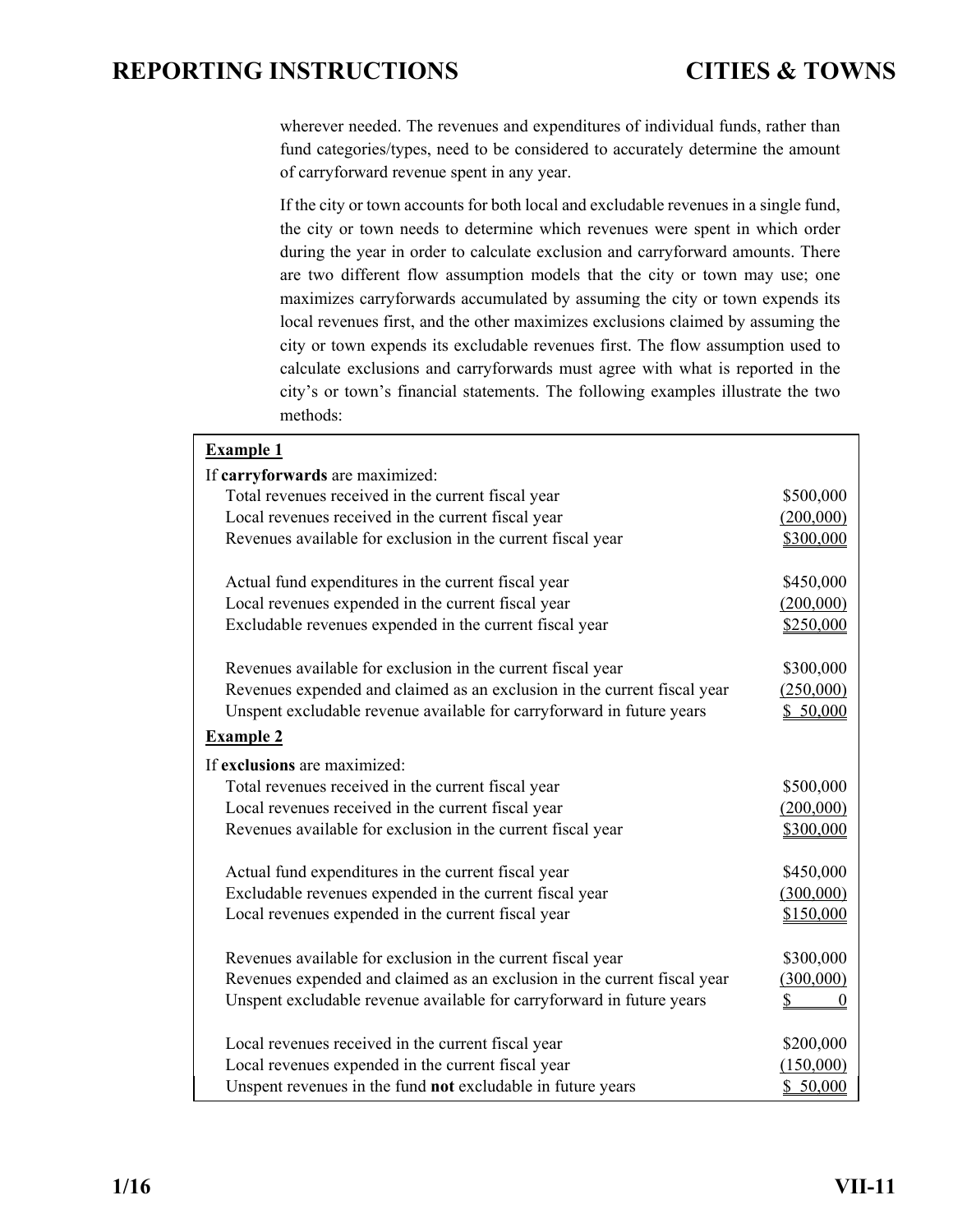- **[Line B.14](#page-50-0)** Calculate total exclusions claimed by adding **[lines B.1 through B.13](#page-50-0)**. Add fund category/type totals to calculate total exclusions claimed.
- <span id="page-46-0"></span>Step 4. On **[line C](#page-50-0)**, subtract the amount on **[line B.14](#page-50-0)** from the amount recorded on **[line A](#page-50-0)**. If the calculated amount is negative, reduce exclusions so the amount is zero or greater. Then add fund category/type totals to calculate the amount subject to the expenditure limitation to be reported on **[Part I, line 4](#page-49-0)**.
- Step 5. Include a note to the AELR for each exclusion that cannot be agreed directly to an amount recorded in the fund financial statements. Each note must be in sufficient detail to enable identification of the exclusion in the fund financial statements and verification of the amount excluded. Include reference to the note in the Description column on **[Part II](#page-50-0)**. Examples of several frequently used notes are provided on the **[cities and towns—forms](http://www.azauditor.gov/reports-publications/cities-and-towns/forms)** page of the Auditor General's Web site.

### **AELR—PART I**

The **[AELR—Part I](#page-49-0)** compares the expenditure limitation and the amount subject to the expenditure limitation to determine whether the city or town has exceeded the expenditure limitation. A copy of the form is provided on page **[VII-15](#page-49-0)**.

Detailed instructions for preparing **[Part I](#page-49-0)** are as follows:

- Step 1. Enter the name of the city or town and the fiscal year of the report.
- Step 2. Enter the amount of the Economic Estimates Commission expenditure limitation on **[line 1](#page-49-0)**.
- Step 3. Enter the voter-approved alternative expenditure limitation and the date approved, if applicable, on **[line 2](#page-49-0)**. **(Attach supporting documentation, such as the ordinance or adopted budget, that indicates the amount of the alternative expenditure limitation for the reporting fiscal year.)**
- Step 4. On **[line 3](#page-49-0)**, enter the applicable expenditure limitation from **[line 1](#page-49-0)** or **[line 2](#page-49-0)**.
- Step 5. On **[line 4](#page-49-0)**, enter the amount subject to the expenditure limitation from **[Part II, line C](#page-50-0)**.
- Step 6. Determine the total adjusted amount subject to the expenditure limitation on **[line 11](#page-49-0)** as follows:
	- **[Line 5](#page-49-0)** Enter the actual amount of expenditures/expenses made in the reporting fiscal year that were directly necessitated by a natural or manmade disaster declared by the Governor. The expenditures/expenses must be authorized by at least two-thirds of the members of the city or town council and made in the fiscal year the disaster was declared or the succeeding fiscal year, as required by **[Arizona Constitution,](http://www.azleg.gov/FormatDocument.asp?inDoc=/const/9/20.htm)  [Article IX, §20\(2\)\(a\)](http://www.azleg.gov/FormatDocument.asp?inDoc=/const/9/20.htm)**. **(Attach supporting documentation.)**
	- **[Line 6](#page-49-0)** Enter the actual amount of expenditures/expenses made in the reporting fiscal year that were directly necessitated by a natural or manmade disaster not declared by the Governor. The expenditures/expenses must be authorized by at least 70 percent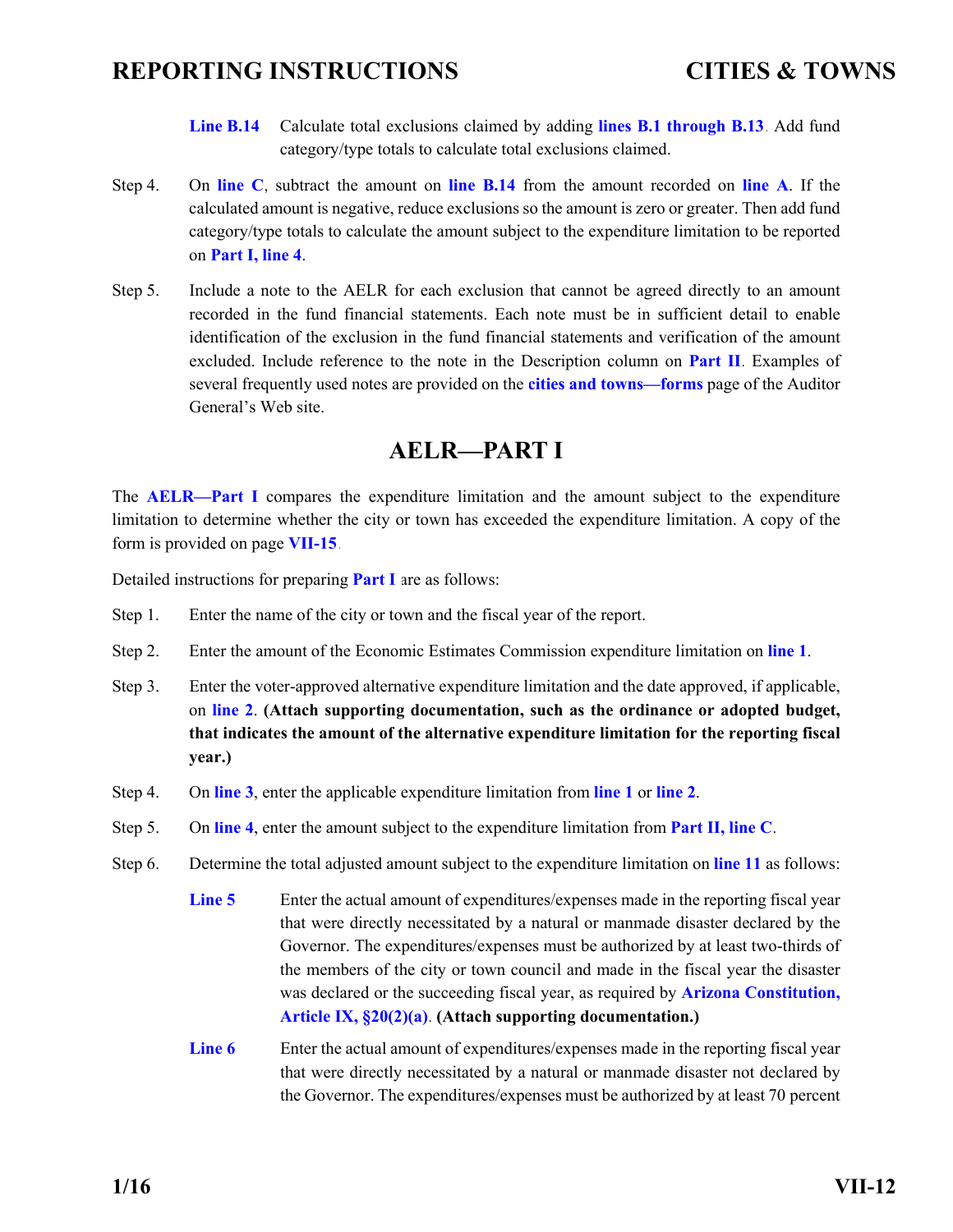<span id="page-47-0"></span>of the members of the city or town council as required by **[Arizona Constitution,](http://www.azleg.gov/FormatDocument.asp?inDoc=/const/9/20.htm)  [Article IX, §20\(2\)\(b\)](http://www.azleg.gov/FormatDocument.asp?inDoc=/const/9/20.htm)**. If a majority of the qualified electors also approved the excess expenditures/expenses, this line may be used only in the fiscal year the disaster occurred or the succeeding fiscal year. **(Attach supporting documentation.)**

- **[Line 7](#page-49-0)** Enter the actual amount of expenditures/expenses in excess of the expenditure limitation authorized by a one-time override in the prior fiscal year. The override must have been authorized by at least two-thirds of the members of the board of supervisors and approved by a majority of qualified voters, as required by **Arizona Con[stitution, Article IX, §20\(2\)\(c\)](http://www.azleg.gov/FormatDocument.asp?inDoc=/const/9/20.htm)**. **(Attach supporting documentation.)**
- **[Line 8](#page-49-0)** Enter the amount of expenditures made for capital improvements from utility revenues pursuant to **A.R.S. [Title 9, Chapter 5, Article 3](http://www.azleg.gov/ArizonaRevisedStatutes.asp?Title=9)**, or from excise taxes the city or town levies for a specific purpose if those expenditures were or will be repaid from bond proceeds or other lawful long-term obligations before the Auditor General holds an overexpenditure hearing [**[A.R.S. §41-1279.07\(I\)](http://www.azleg.gov/FormatDocument.asp?inDoc=/ars/41/01279-07.htm&Title=41&DocType=ARS)**]. Include a note to the AELR that documents the specific sources of revenue used for the original capital improvement expenditures, the type of debt that was/will be issued to repay the expenditures, the actual/anticipated issuance date of the debt, and the date the repayment was/will be made.
- **[Line 9](#page-49-0)** Subtract **[lines 5](#page-49-0)**, **6**, **7**, and **[8](#page-49-0)** from **[line 4](#page-49-0)**.
- **[Line 10](#page-49-0)** Enter the actual amount of expenditures/expenses entered on **[line 4](#page-49-0)** in the prior fiscal year that were not approved by a majority of the qualified voters, as required by **[Arizona Constitution, Article IX, §20\(2\)\(b\)](http://www.azleg.gov/FormatDocument.asp?inDoc=/const/9/20.htm)**. Total expenditures/expenses for the reporting fiscal year subject to the expenditure limitation must be increased by this amount. **(Attach supporting documentation.)**
- **[Line 11](#page-49-0)** Add the amount on **[line 10](#page-49-0)** to the amount on **[line 9](#page-49-0)** to determine the adjusted amount subject to the expenditure limitation.
- Step 7. Subtract the amount on **[line 11](#page-49-0)** from the amount on **[line 3](#page-49-0)** and record the difference on **[line 12](#page-49-0)**. If the difference is a negative number, the city or town exceeded the expenditure limitation and should submit a supporting schedule explaining the reason for the excess. If the difference is a positive number or zero, the city or town did not exceed the expenditure limitation and a supporting schedule is not necessary.
- Step 8. Enter the chief fiscal officer's name, title, and telephone number. The chief fiscal officer should then sign and date the AELR to provide written certification that the AELR is accurate.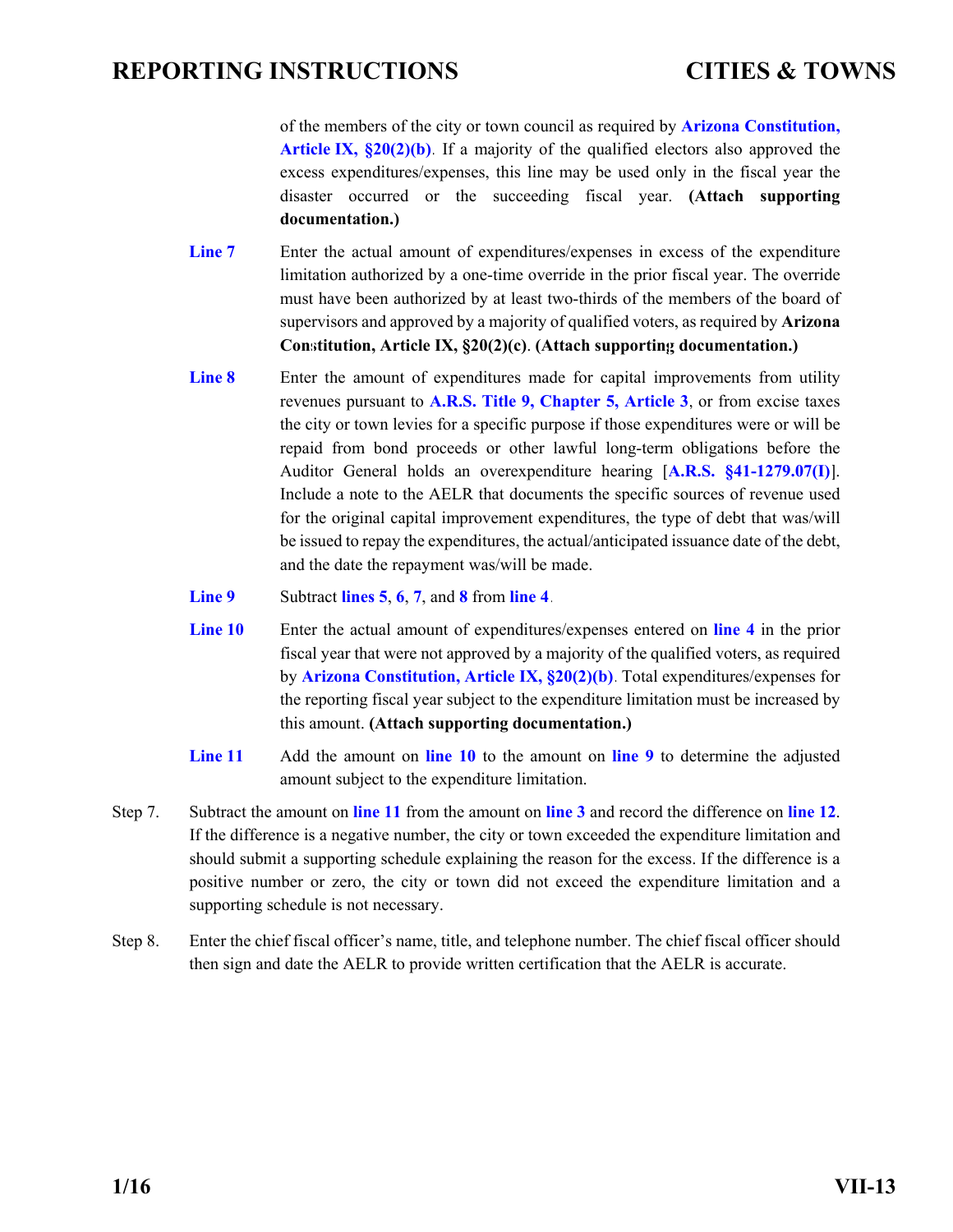#### Independent Accountants' Report

<span id="page-48-0"></span>The Auditor General of the State of Arizona

The Honorable Mayor and Council of \_\_\_\_\_\_\_\_\_\_\_\_, Arizona

We have examined the accompanying Annual Expenditure Limitation Report of \_\_\_\_\_\_\_ for the year ended June 30, 20\_\_\_. The City's/Town's management is responsible for this report. Our responsibility is to express an opinion on this report based on our examination.

Our examination was conducted in accordance with attestation standards established by the American Institute of Certified Public Accountants and, accordingly, included examining, on a test basis, evidence supporting the amounts and disclosures in the report and performing such other procedures as we considered necessary in the circumstances. We believe that our examination provides a reasonable basis for our opinion.

In our opinion, the Annual Expenditure Limitation Report referred to above presents, in all material respects, the information prescribed by the uniform expenditure reporting system as described in Note 1.

(Signature)

(Date)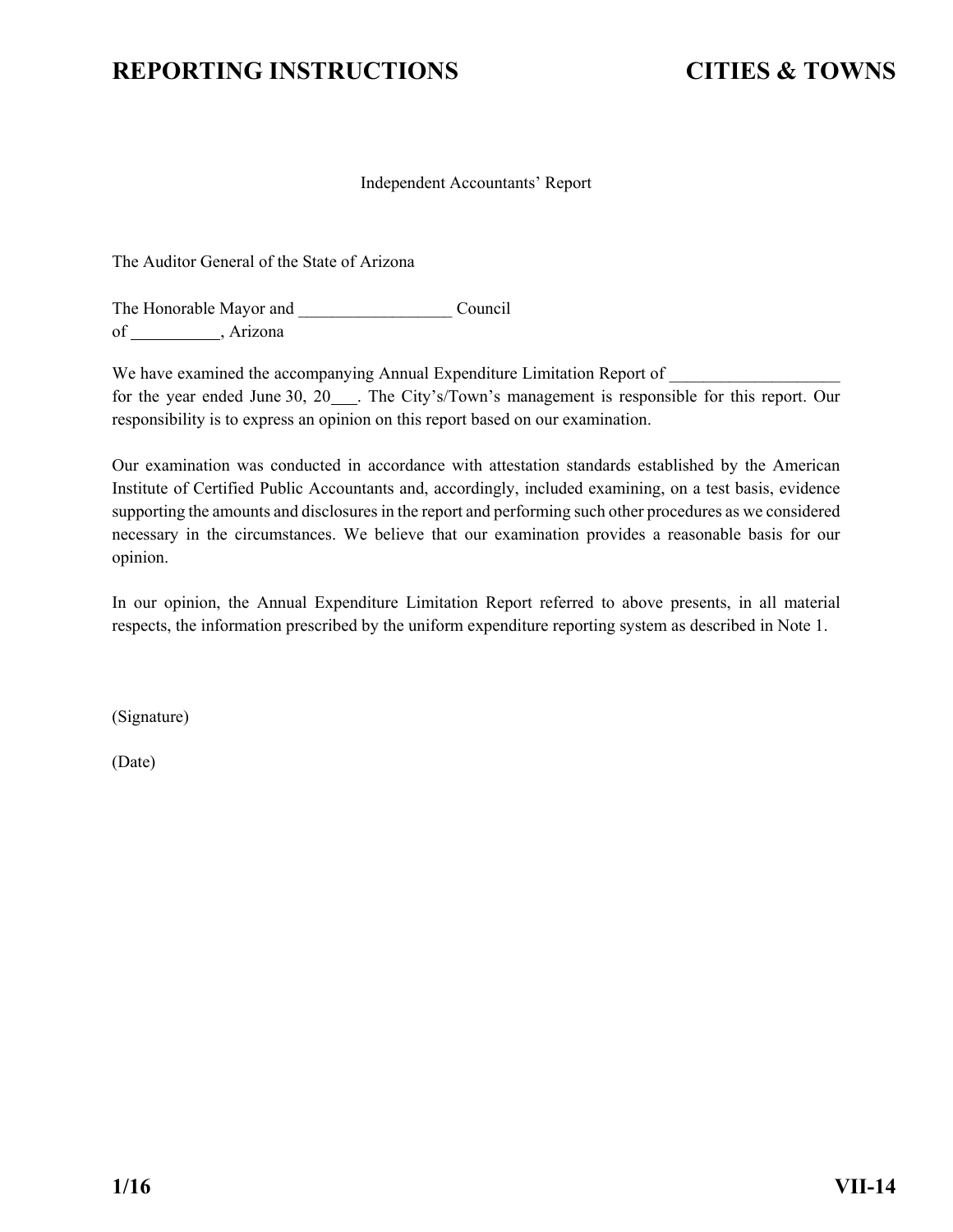### **CITY/TOWN OF \_\_\_\_\_\_\_\_\_\_\_\_\_\_\_\_\_\_\_\_\_\_\_\_\_\_\_**

| <b>Annual Expenditure Limitation Report-Part I</b> |
|----------------------------------------------------|
| <b>Year Ended June 30, 20</b>                      |

<span id="page-49-0"></span>

| 2.  | 1. Economic Estimates Commission expenditure limitation<br>Voter-approved alternative expenditure limitation (Approved                                                                                              | \$ |
|-----|---------------------------------------------------------------------------------------------------------------------------------------------------------------------------------------------------------------------|----|
| 3.  | Enter applicable amount from Line 1 or Line 2                                                                                                                                                                       | \$ |
| 4.  | Amount subject to the expenditure limitation (total amount from<br>Part II, Line C)                                                                                                                                 | \$ |
| 5.  | Board-authorized expenditures necessitated by a disaster<br>declared by the Governor [Arizona Constitution, Article IX,<br>$\S20(2)(a)$                                                                             |    |
| 6.  | Board-authorized expenditures necessitated by a disaster not<br>declared by the Governor [Arizona Constitution, Article IX,<br>$\S20(2)(b)$ ]                                                                       |    |
| 7.  | Prior-year, voter-approved expenditures to exceed the<br>expenditure limitation for the reporting fiscal year [Arizona<br>Constitution, Article IX, §20(2)(c)]                                                      |    |
|     | 8. Qualifying capital improvement expenditures repaid in<br>accordance with $A.R.S. \$ §41-1279.07(I)                                                                                                               |    |
| 9.  | Subtotal                                                                                                                                                                                                            | \$ |
| 10. | Board-authorized excess expenditures for the previous fiscal<br>year necessitated by a disaster not declared by the Governor and<br>not approved by the voters [Arizona Constitution, Article IX,<br>$\S20(2)(b)$ ] |    |
| 11. | Total adjusted amount subject to the expenditure limitation                                                                                                                                                         |    |
| 12. | Amount under (in excess of) the expenditure limitation (If<br>excess expenditures are reported, provide an explanation.)                                                                                            |    |

I hereby certify, to the best of my knowledge and belief, that the information contained in this report is accurate and in accordance with the requirements of the uniform expenditure reporting system.

| Signature of Chief Fiscal Officer: |       |  |
|------------------------------------|-------|--|
| Name and Title:                    |       |  |
| Telephone Number:                  | Date: |  |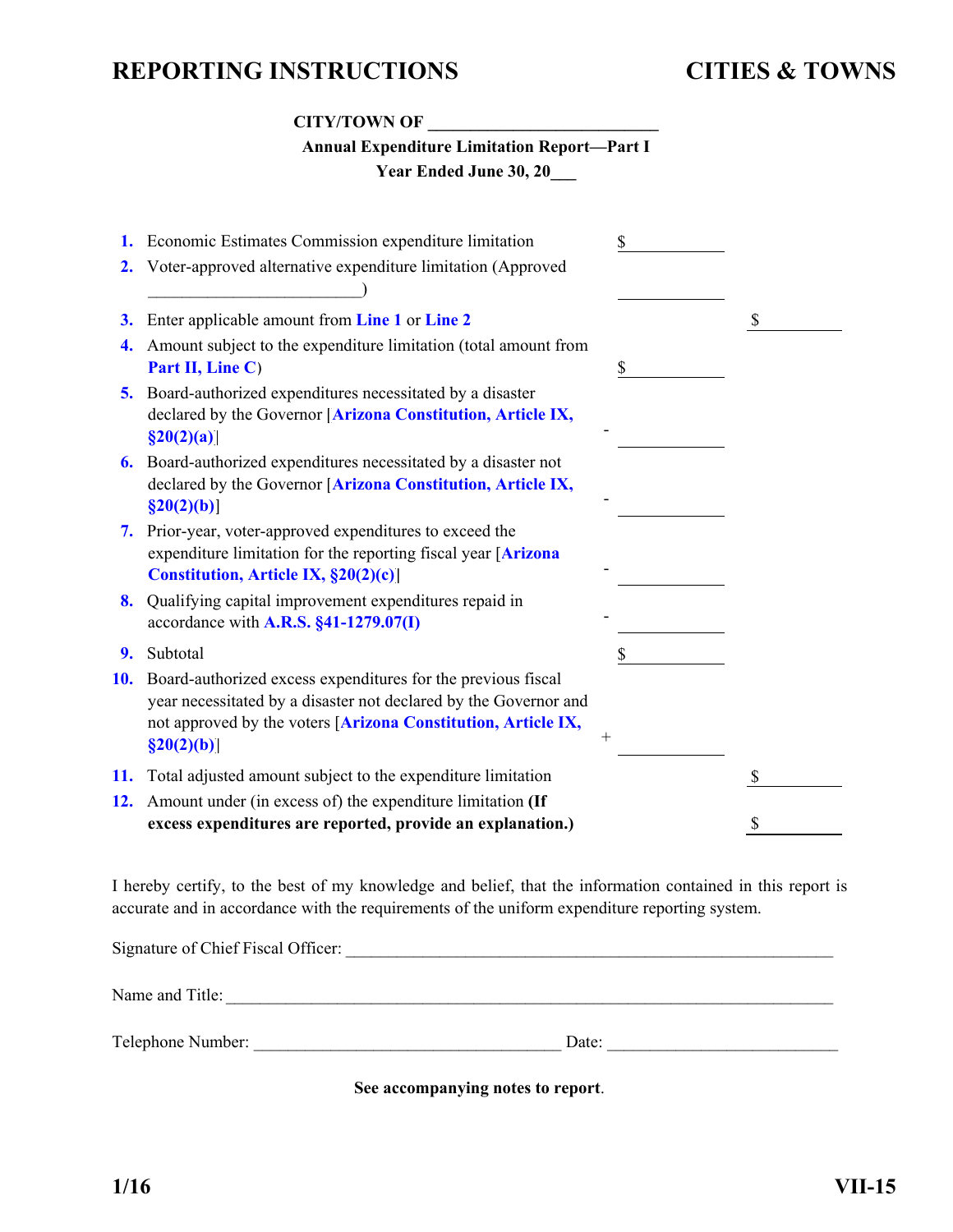### **CITY/TOWN OF \_\_\_\_\_\_\_\_\_\_\_\_\_\_\_\_\_\_\_\_\_\_\_\_\_**

**Annual Expenditure Limitation Report—Part II** 

**Year Ended June 30, 20\_\_\_\_** 

<span id="page-50-0"></span>

| Description                                                                                                                                                   | Governmental<br><b>Funds</b> | <b>Enterprise</b><br><b>Funds</b> | <b>Internal</b><br><b>Service Funds</b> | Fiduciary<br><b>Funds</b> | <b>Total</b> |
|---------------------------------------------------------------------------------------------------------------------------------------------------------------|------------------------------|-----------------------------------|-----------------------------------------|---------------------------|--------------|
| A. Amounts reported on the Reconciliation,<br><b>Line D</b>                                                                                                   | \$                           | \$                                | \$                                      | \$                        | \$           |
| B. Less exclusions claimed:                                                                                                                                   |                              |                                   |                                         |                           |              |
| 1. Bond proceeds                                                                                                                                              |                              |                                   |                                         |                           |              |
| Debt service requirements on bonded<br>indebtedness                                                                                                           |                              |                                   |                                         |                           |              |
| Proceeds from other long-term<br>obligations                                                                                                                  |                              |                                   |                                         |                           |              |
| Debt service requirements on other<br>long-term obligations                                                                                                   |                              |                                   |                                         |                           |              |
| 2. Dividends, interest, and gains on the<br>sale or redemption of investment<br>securities                                                                    |                              |                                   |                                         |                           |              |
| Trustee or custodian<br>3.                                                                                                                                    |                              |                                   |                                         |                           |              |
| Grants and aid from the federal<br>4.<br>government                                                                                                           |                              |                                   |                                         |                           |              |
| 5. Grants, aid, contributions, or gifts from<br>a private agency, organization, or<br>individual, except amounts received in<br>lieu of taxes                 |                              |                                   |                                         |                           |              |
| <b>6.</b> Amounts received from the State of<br>Arizona                                                                                                       |                              |                                   |                                         |                           |              |
| 7. Ouasi-external interfund transactions                                                                                                                      |                              |                                   |                                         |                           |              |
| 8. Amounts accumulated for the purchase<br>of land, and the purchase or<br>construction of buildings or<br>improvements                                       |                              |                                   |                                         |                           |              |
| 9. Highway user revenues in excess of<br>those received in fiscal year 1979-80                                                                                |                              |                                   |                                         |                           |              |
| 10. Contracts with other political<br>subdivisions                                                                                                            |                              |                                   |                                         |                           |              |
| 11. Refunds, reimbursements, and other<br>recoveries                                                                                                          |                              |                                   |                                         |                           |              |
| 12. Voter-approved exclusions not<br>identified above (attach resolution)                                                                                     |                              |                                   |                                         |                           |              |
| 13. Prior years carryforward                                                                                                                                  |                              |                                   |                                         |                           |              |
| 14. Total exclusions claimed                                                                                                                                  | \$                           | $\mathbf S$                       | \$                                      | \$                        | \$           |
| C. Amounts subject to the expenditure<br>limitation (If an individual fund<br>category/type amount is negative, reduce<br>exclusions claimed to net to zero.) | \$                           | \$                                | \$                                      | \$                        | \$           |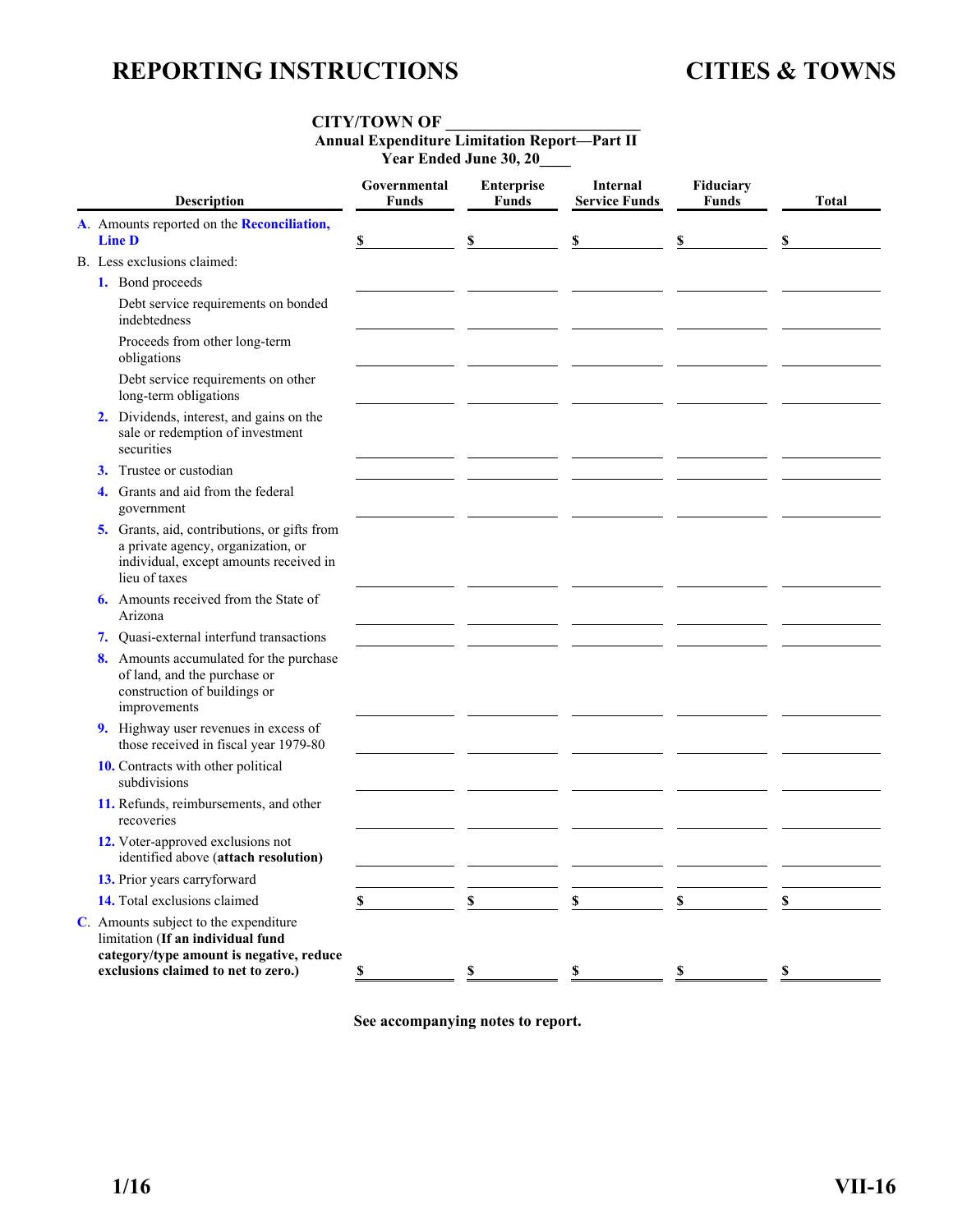#### **CITY/TOWN OF \_\_\_\_\_\_\_\_\_\_\_\_\_\_\_\_\_\_\_\_\_\_\_\_\_ Annual Expenditure Limitation Report—Reconciliation Year Ended June 30, 20\_\_**

<span id="page-51-0"></span>

| Description                                                                                                                                                                  | Governmental<br><b>Funds</b> | Enterprise<br><b>Funds</b> | <b>Internal</b><br><b>Service</b><br><b>Funds</b> | Fiduciary<br><b>Funds</b> | <b>Total</b>            |
|------------------------------------------------------------------------------------------------------------------------------------------------------------------------------|------------------------------|----------------------------|---------------------------------------------------|---------------------------|-------------------------|
| A. Total expenditures/expenses/deductions<br>and applicable other financing uses, special<br>items, and extraordinary items reported<br>within the fund financial statements | \$                           | \$                         | \$                                                | \$                        | \$                      |
| <b>B.</b> Subtractions                                                                                                                                                       |                              |                            |                                                   |                           |                         |
| 1. Items not requiring use of current<br>financial resources:                                                                                                                |                              |                            |                                                   |                           |                         |
| Depreciation                                                                                                                                                                 |                              |                            |                                                   |                           |                         |
| Loss on disposal of capital assets                                                                                                                                           |                              |                            |                                                   |                           |                         |
| Bad debt expense                                                                                                                                                             |                              |                            |                                                   |                           |                         |
| Other postemployment benefits expense<br>(OPEB)                                                                                                                              |                              |                            |                                                   |                           |                         |
| Pension Expense                                                                                                                                                              |                              |                            |                                                   |                           |                         |
| Claims incurred but not reported (IBNR)                                                                                                                                      |                              |                            |                                                   |                           |                         |
| Landfill closure and postclosure care<br>costs                                                                                                                               |                              |                            |                                                   |                           |                         |
| 2. Expenditures of separate legal entities<br>established under Arizona Revised<br><b>Statutes</b>                                                                           |                              |                            |                                                   |                           |                         |
| 3. Required fees paid to the Arizona<br>Department of Revenue                                                                                                                |                              |                            |                                                   |                           |                         |
| 4. Present value of net minimum capital<br>lease and installment purchase contract<br>payments recorded as expenditures at<br>inception of the agreements                    |                              |                            |                                                   |                           |                         |
| 5. Involuntary court judgments                                                                                                                                               |                              |                            |                                                   |                           |                         |
| <b>6.</b> Total subtractions                                                                                                                                                 | \$                           | \$                         | \$                                                | \$                        | \$                      |
| C. Additions:                                                                                                                                                                |                              |                            |                                                   |                           |                         |
| 1. Principal payments on long-term debt                                                                                                                                      |                              |                            |                                                   |                           |                         |
| 2. Acquisition of capital assets                                                                                                                                             |                              |                            |                                                   |                           |                         |
| 3. Amounts paid in the current year but<br>reported as expenses in previous years:<br><b>OPEB</b>                                                                            |                              |                            |                                                   |                           |                         |
| Claims previously recognized as IBNR                                                                                                                                         |                              |                            |                                                   |                           |                         |
| Landfill closure and postclosure care<br>costs                                                                                                                               |                              |                            |                                                   |                           |                         |
| 4. Pension contributions                                                                                                                                                     |                              |                            |                                                   |                           |                         |
| 5. Total additions                                                                                                                                                           |                              | \$                         | \$                                                | \$                        | $\overline{\mathbb{S}}$ |
| D. Amounts reported on Part II, Line A                                                                                                                                       |                              | S                          | \$                                                | $\mathbf S$               | \$                      |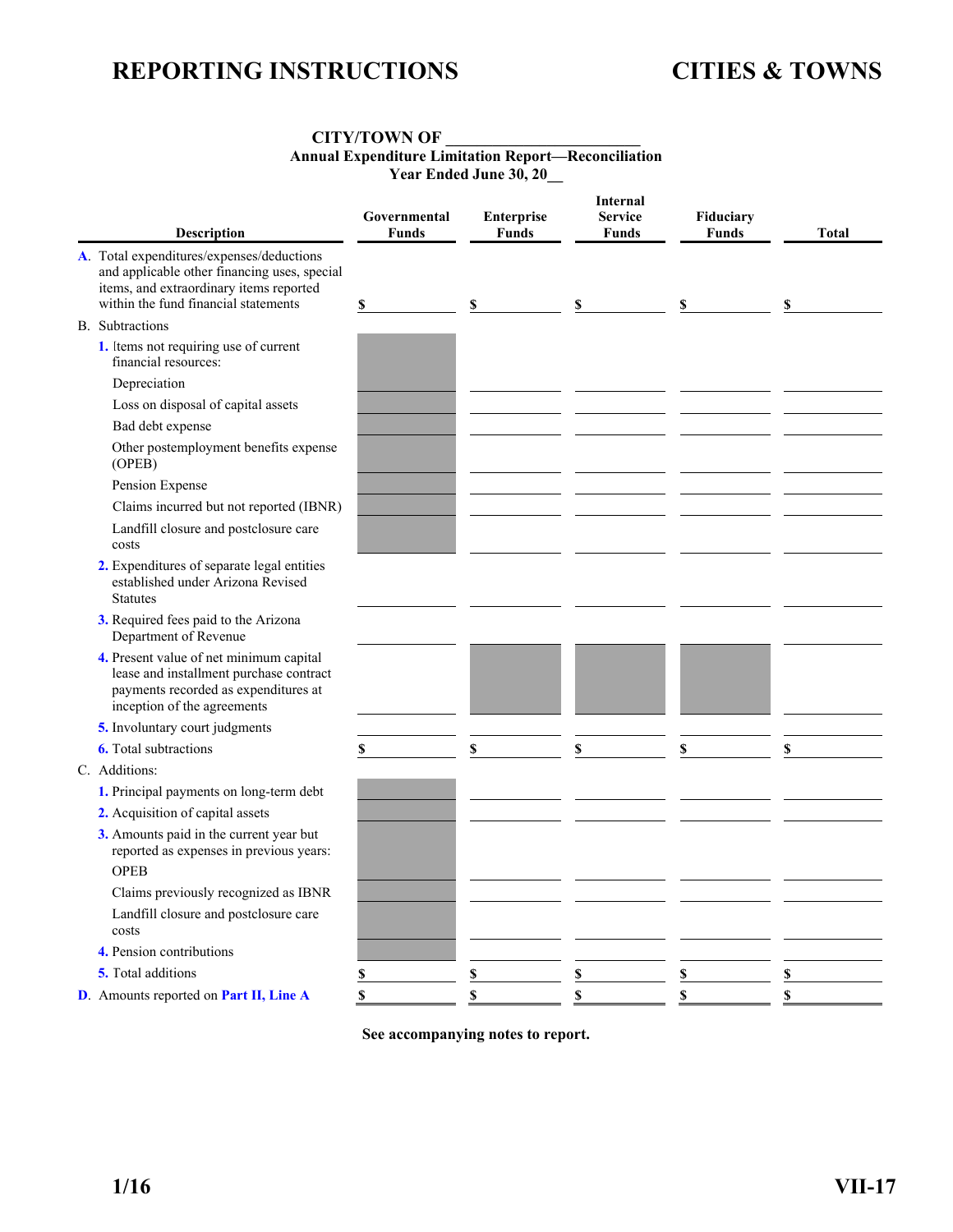## **CONTENTS**

<span id="page-52-0"></span>

| <b>Topic</b>                                                                 | Page |
|------------------------------------------------------------------------------|------|
|                                                                              |      |
| <b>ANNUAL BUDGETED EXPENDITURE LIMITATION REPORT (ABELR)—Part II  VIII-2</b> |      |
| <b>ANNUAL BUDGETED EXPENDITURE LIMITATION REPORT (ABELR)—Part I VIII-9</b>   |      |
| <b>FORMS:</b>                                                                |      |
|                                                                              |      |
|                                                                              |      |
|                                                                              |      |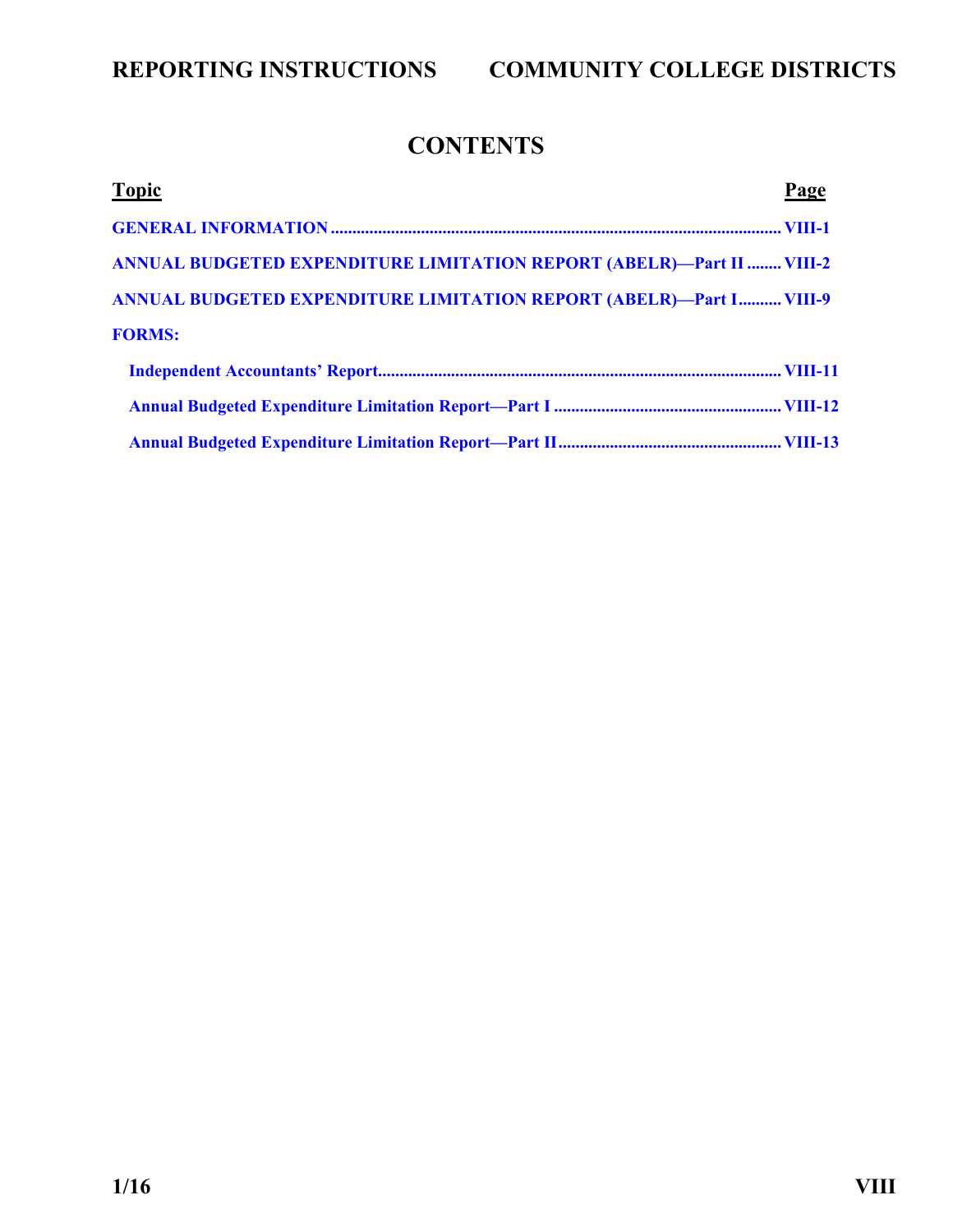### **GENERAL INFORMATION**

<span id="page-53-0"></span>**[Arizona Revised Statutes \(A.R.S.\) §41-1279.07](http://www.azleg.gov/FormatDocument.asp?inDoc=/ars/41/01279-07.htm&Title=41&DocType=ARS)** requires community college districts to prepare an Annual Budgeted Expenditure Limitation Report (ABELR). In addition, annual financial statements must be prepared in accordance with generally accepted accounting principles (GAAP). On the ABELR, total budgeted expenditures, less expenditures of constitutionally excludable revenues, is compared for compliance with the expenditure limitation.

The information reported in both the ABELR and the financial statements is derived from the same underlying accounting records. **[A.R.S. §41-1279.07](http://www.azleg.gov/FormatDocument.asp?inDoc=/ars/41/01279-07.htm&Title=41&DocType=ARS)** requires the ABELR to present expenditures, exclusions, and amounts subject to the limitation by fund type because community college districts' budgets are prepared at that level. Conversely, community college districts' financial statements are presented in conformity with U.S. GAAP, which presents information for the district as a whole. Therefore, the formats of the ABELR and the financial statements differ.

A reconciliation of total expenditures reported within the annual financial statements to total expenditures stated within the ABELR is required by **[A.R.S. §41-1279.07](http://www.azleg.gov/FormatDocument.asp?inDoc=/ars/41/01279-07.htm&Title=41&DocType=ARS)**. However, in addition to the difference noted above, the ABELR presents total budgeted expenditures and the annual financial statements present actual expenditures without budgeted information. Therefore, a reconciliation is not possible.

The ABELR and the financial statements must be filed with the Auditor General within 9 months after the close of each fiscal year.

The Auditor General, another certified public accountant, or a public accountant must render an opinion on whether the ABELR presents, in all material respects, the information prescribed by the *Uniform Expenditure Reporting System* (UERS). Accountants should follow the American Institute of Certified Public Accountants' Statements on Standards for Attestation Engagements (SSAE) when examining and reporting on the ABELR. The general, fieldwork, and reporting standards that must be followed are in SSAE AT §101. A sample of an independent accountants' report containing an unqualified opinion for community college districts is provided on page **[VIII-11](#page-63-0)**. If the accountant concludes that an unqualified opinion cannot be expressed on the ABELR, the accountant should disclose all the substantive reasons for the conclusion in an explanatory paragraph in the accountants' report.

Further, the Auditor General, another certified public accountant, or a public accountant must render an opinion on whether the financial statements present fairly, in all material respects, the financial position and results of operations in conformity with GAAP.

Community college districts should refer to the Governmental Accounting Standards Board (GASB) *Codification of Governmental Accounting and Financial Reporting Standards* for authoritative financial reporting guidance. Additionally, districts may refer to the **[reporting guidelines](http://www.azauditor.gov/reporting-guidelines)** for financial statements issued annually by the Office of the Auditor General for assistance in preparing community college district financial statements. The reporting guidelines are available on the Auditor General's Web site.

**[A.R.S. §41-1279.07](http://www.azleg.gov/FormatDocument.asp?inDoc=/ars/41/01279-07.htm&Title=41&DocType=ARS)** also requires community college districts to provide to the Auditor General by July 31 of each fiscal year the name of the chief fiscal officer (CFO) the governing board designated to submit the ABELR and certify its accuracy for that fiscal year. A CFO designation form is available on the Auditor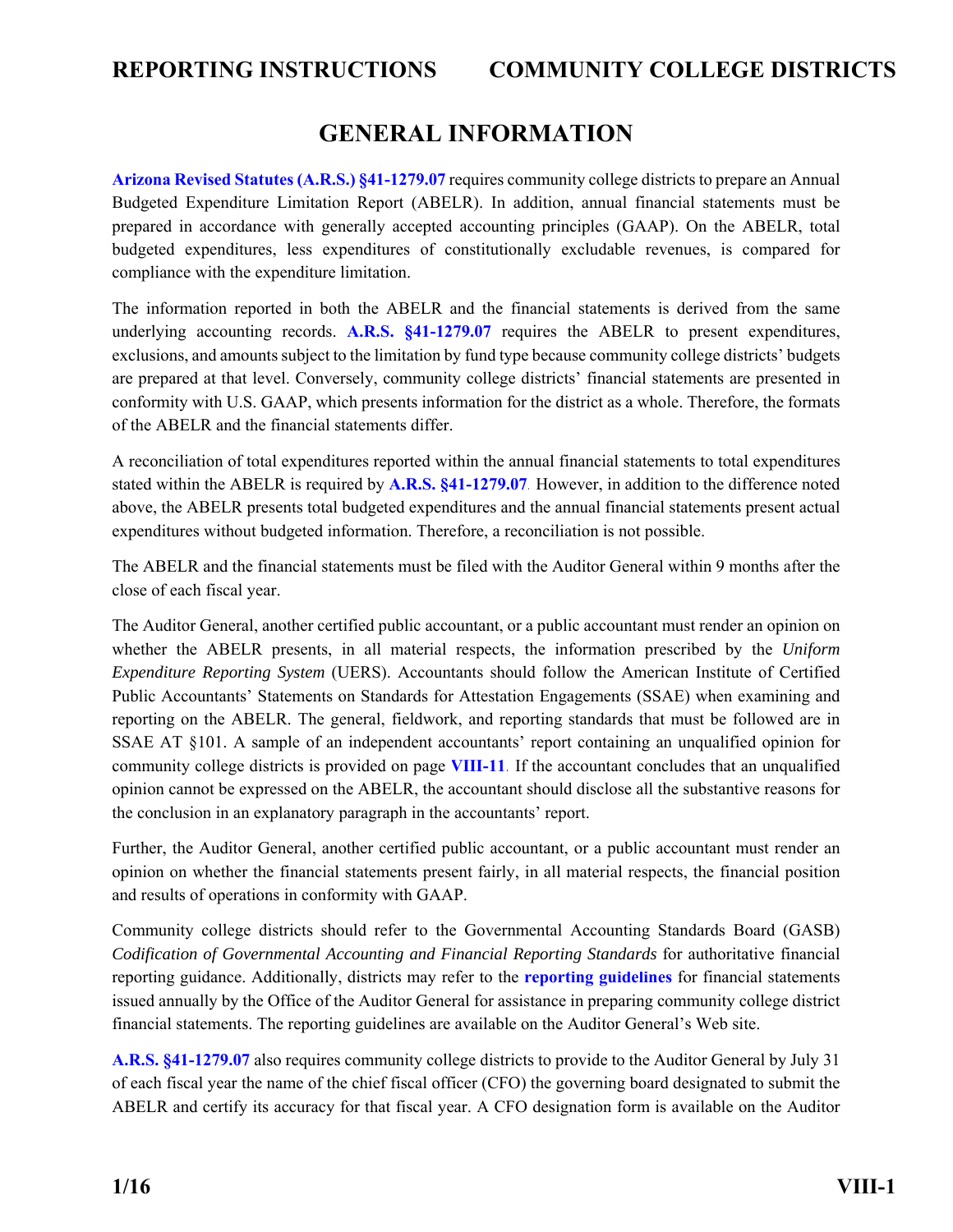<span id="page-54-0"></span>General's Web site. A new notice does not need be filed if the previously designated CFO has not changed. However, immediately report any replacement of the designated individual to the Auditor General.

Detailed instructions for preparing the ABELR are contained on pages **VIII-2 through VIII-10**, and sample forms are provided on pages **[VIII-12 and VIII-13](#page-64-0)**. In addition, fillable forms and notes are available in the **[community college reporting guidelines](http://www.azauditor.gov/reporting-guidelines)** on the Auditor General's Web site.

### **ABELR—PART II**

**[Arizona Constitution, Article IX, §21](http://www.azleg.gov/FormatDocument.asp?inDoc=/const/9/21.htm)**, limits the spending of local revenues only, and specifically identifies revenues that are not subject to a district's expenditure limitation. **[ABELR—Part II](#page-65-0)** calculates total expenses reported within the financial statements made from non-local revenues (exclusions), to arrive at the total budgeted expenditures subject to the expenditure limitation to be reported on the **[ABELR—](#page-64-0) [Part I](#page-64-0)**. A copy of the form is provided on page **[VIII-13](#page-65-0)**.

Detailed instructions for preparing **[Part II](#page-65-0)** are as follows:

- Step 1. Enter the name of the district and the fiscal year of the report.
- Step 2. On **[line A](#page-65-0)**, enter total budgeted expenditures from the final adopted budget for each fund type and the total for all funds from the district's final adopted budget for the reporting fiscal year.
- Step 3. Calculate total exclusions.

**[Lines B.1 through B.12](#page-65-0)** list constitutional exclusions that may be taken. **[Line B.13](#page-65-0)** lists an exclusion that may be taken as a result of an Attorney General opinion. Explanations and examples of the exclusions follow.

Line **B.1** "Any amounts or property received from the issuance or incurrence of bonds or other lawful long-term obligations issued or incurred for a specific purpose, or any amounts or property collected or segregated to make payments or deposits required by a contract concerning such bonds or obligations. For the purpose of this subdivision long-term obligations shall not include warrants issued in the ordinary course of operation or registered for payment by a political subdivision."

> Bond proceeds—Exclude expenditures made from amounts received from the issuance of bonds (e.g., general obligation or revenue bonds), including payments to registrars and paying agents.

> Debt service requirements on bonded indebtedness—Exclude expenditures made to pay principal and interest on outstanding bonds. Amounts paid into sinking funds that are expenditures of the reporting fiscal year may also be excluded.

> Proceeds from other long-term obligations—Exclude expenditures made from amounts received from the issuance of lawful long-term obligations (e.g., loans), including payments to registrars and paying agents. The long-term obligation must have a maturity date of more than 1 year and must be incurred for a specific purpose.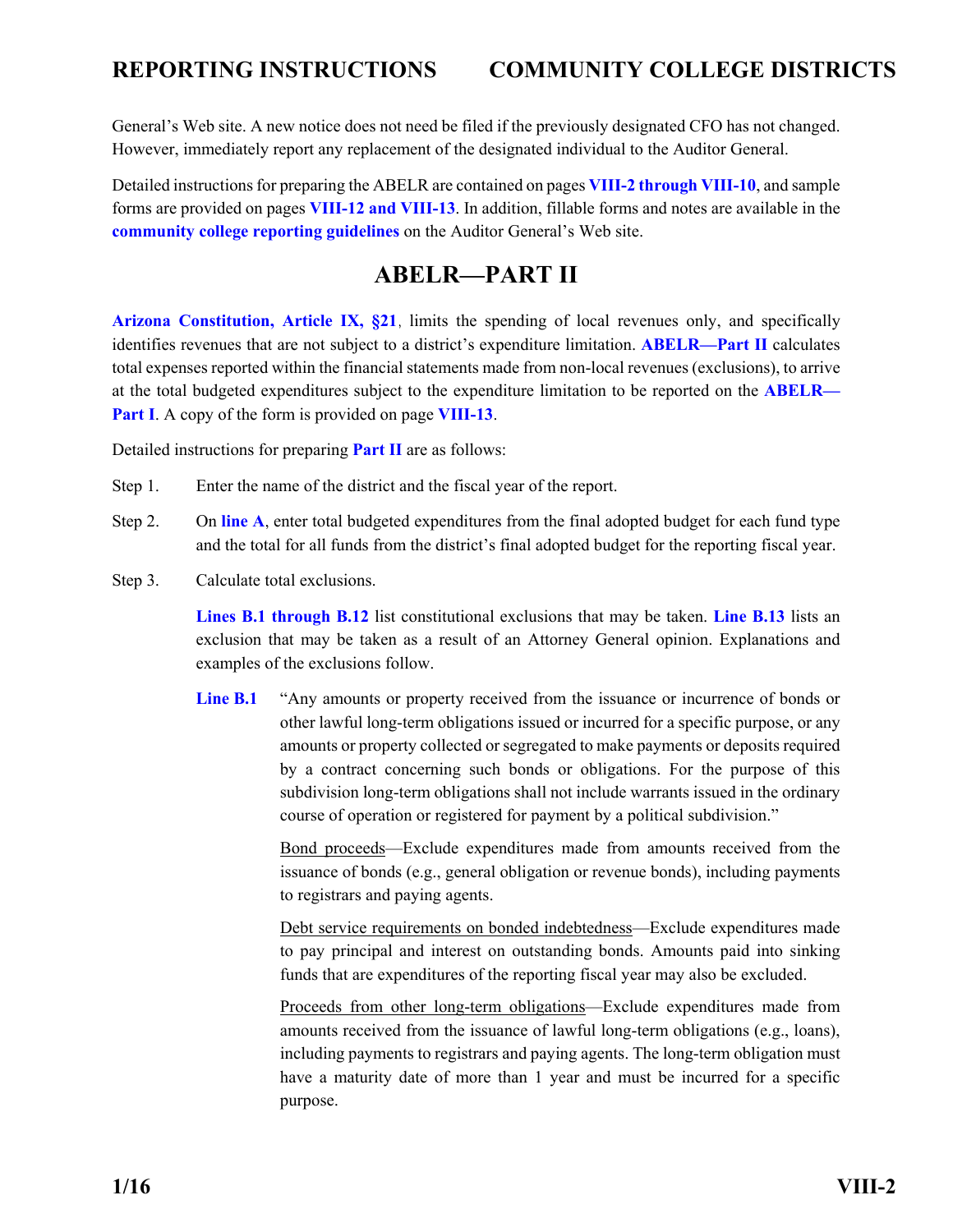<span id="page-55-0"></span>Exclude expenditures from proceeds of certificates of participation (COPs) issued in the district's name.

Debt service requirements on other long-term obligations—Exclude expenditures made for principal and interest on other long-term obligations (e.g., capital lease agreements, installment purchase agreements, and COPs).

There are four lines provided for this exclusion because each of the categories described above should be reported separately.

Payments made pursuant to contracts, including operating leases, are not excludable under long-term obligations because the district has not incurred a long-term liability.

Revenues from the sale of capital assets purchased with the proceeds from bonds or other long-term obligations are not excludable revenues because the original proceeds used to purchase the assets were excluded in the fiscal years the assets were purchased.

**[Line B.2](#page-65-0)** "Any amounts or property received as payment of dividends and interest, or any gain on the sale or redemption of investment securities, the purchase of which is authorized by law."

> Exclude expenditures made from amounts received as interest from investments, dividends, and gains on sales or redemptions of investment securities.

**[Line B.3](#page-65-0)** "Any amounts or property received by a school or community college district in the capacity of trustee, custodian or agent."

> Community college districts may receive monies from federal, state, and private sources in a custodial capacity for the operation of a charter school. Expenditures of such monies may be excluded here if the charter school expenditures are included in the district's adopted budget, and the charter school **is** a separate legal entity. (See **lines B.4**, **[B.5](#page-56-0)**, and **[B.9](#page-57-0)** for information on exclusions for charter schools that **are not** separate legal entities.)

> Because Endowment and Similar Funds, Loan Funds, and Agency Funds are not included in the district's adopted budget, this exclusion does not apply to those funds.

Line **B.4** "Any amounts received as grants and aid of any type received from the federal government or any of its agencies except school assistance in federally affected areas."

> Exclude expenditures made from amounts received as grants, cooperative agreements, contracts, and student financial aid from the federal government, including indirect cost recoveries.

> In addition to being consistent with what is reported in the audited financial statements, exclusions for federal grants expended, should also be consistent with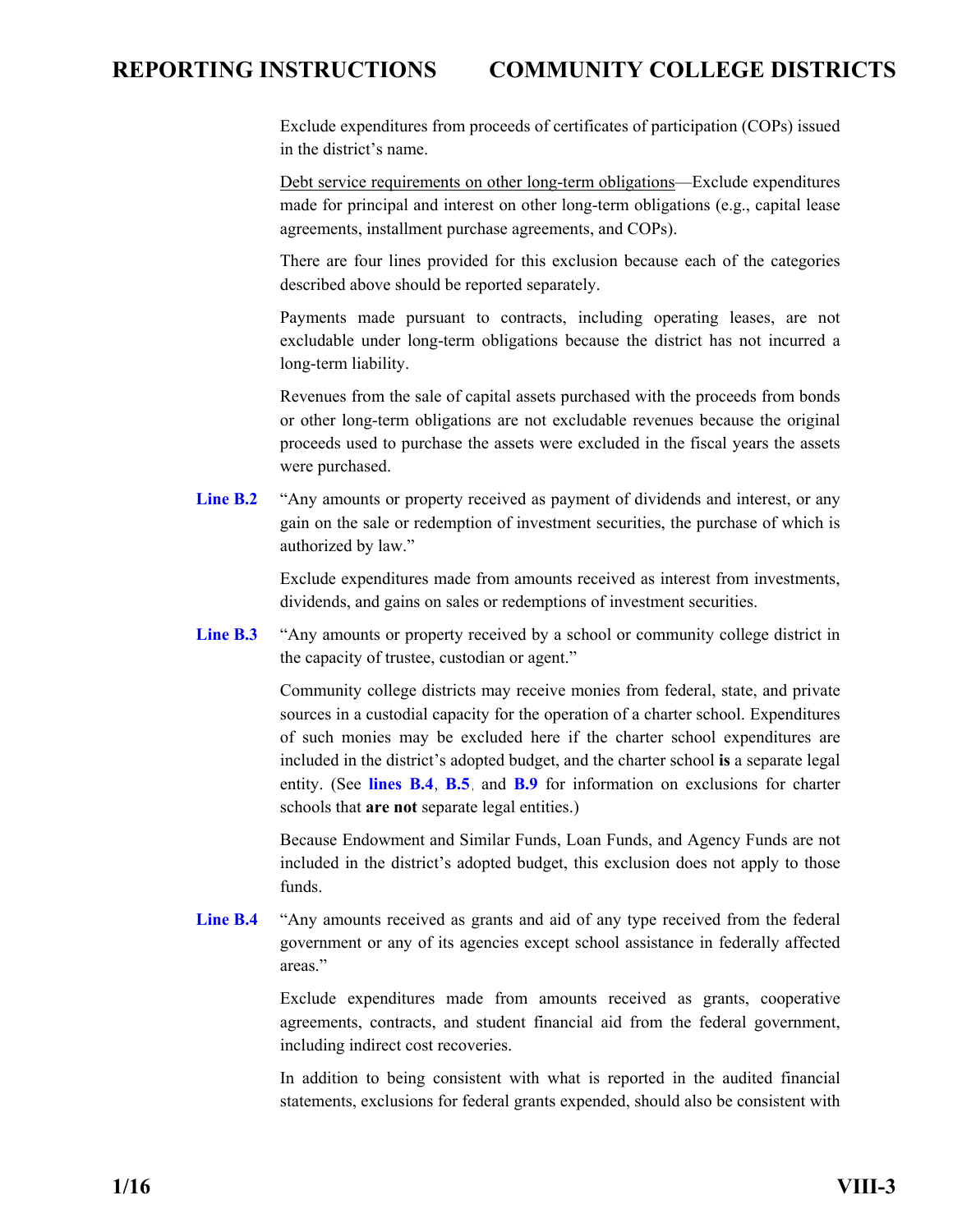<span id="page-56-0"></span>amounts reported in the Schedule of Expenditures of Federal Awards (SEFA). The district should report federal grant expenditures in the ABELR in the same period they are reported on the SEFA. Although federal money is most often paid on a reimbursement basis, the reimbursement is dependent on having spent revenues in accordance with a federal program. Therefore, the money that is spent contingent on federal grant monies being received is a federal expenditure, which is disclosed on the SEFA. Money that is received in advance of the expenditure and spent in a subsequent year should be excluded as prior years' carryforward. However, not all expenditures of federal awards are required to be included in the SEFA, such as revenues from contracts where the district is providing services to the federal government. These amounts would be included as intergovernmental revenues on the district's financial statements and can also be excluded when expended.

Expenditures from federal revenues for the operation of charter schools that **are not** separate legal entities are excludable here. (See **[line B.3](#page-55-0)** for the exclusion for charter schools that **are** separate legal entities.)

Line **B.5** "Any amounts or property received as grants, gifts, aid or contributions of any type except amounts received directly or indirectly in lieu of taxes received directly or indirectly from any private agency or organization, or any individual."

> Exclude expenditures made from amounts received as grants, aid, contributions, donations, or gifts from private donors, including indirect cost recoveries. Amounts received in lieu of taxes are not excludable.

> Expenditures from private donations or gifts for the operation of charter schools that **are not** separate legal entities are also excludable here. (See **[line B.3](#page-55-0)** for exclusion for charter schools that **are** separate legal entities.)

[Line B.6](#page-65-0) "Any amounts received from the state for the purpose of purchasing land, buildings or improvements or constructing buildings or improvements."

> Exclude expenditures made from amounts received from the State, such as those prescribed in **[A.R.S. §§15-1463](http://www.azleg.gov/FormatDocument.asp?inDoc=/ars/15/01463.htm&Title=15&DocType=ARS)** and **[15-1464](http://www.azleg.gov/FormatDocument.asp?inDoc=/ars/15/01464.htm&Title=15&DocType=ARS)**, for the purpose of purchasing land, buildings or improvements, or constructing buildings or improvements. Amounts received from the State that are used for other purposes and operating state aid received by districts are not excludable.

> Revenues from the sale of capital assets purchased with amounts accumulated for such items are not excludable revenues, because the original amounts used to purchase the assets were excluded in the fiscal years the assets were purchased.

[Line B.7](#page-65-0) "Any amounts received pursuant to a transfer during a fiscal year from another agency, department, office, board, commission, authority, council or institution of the same community college or school district which were included as local revenues for such fiscal year or which are excluded from local revenue under other provisions of this subsection."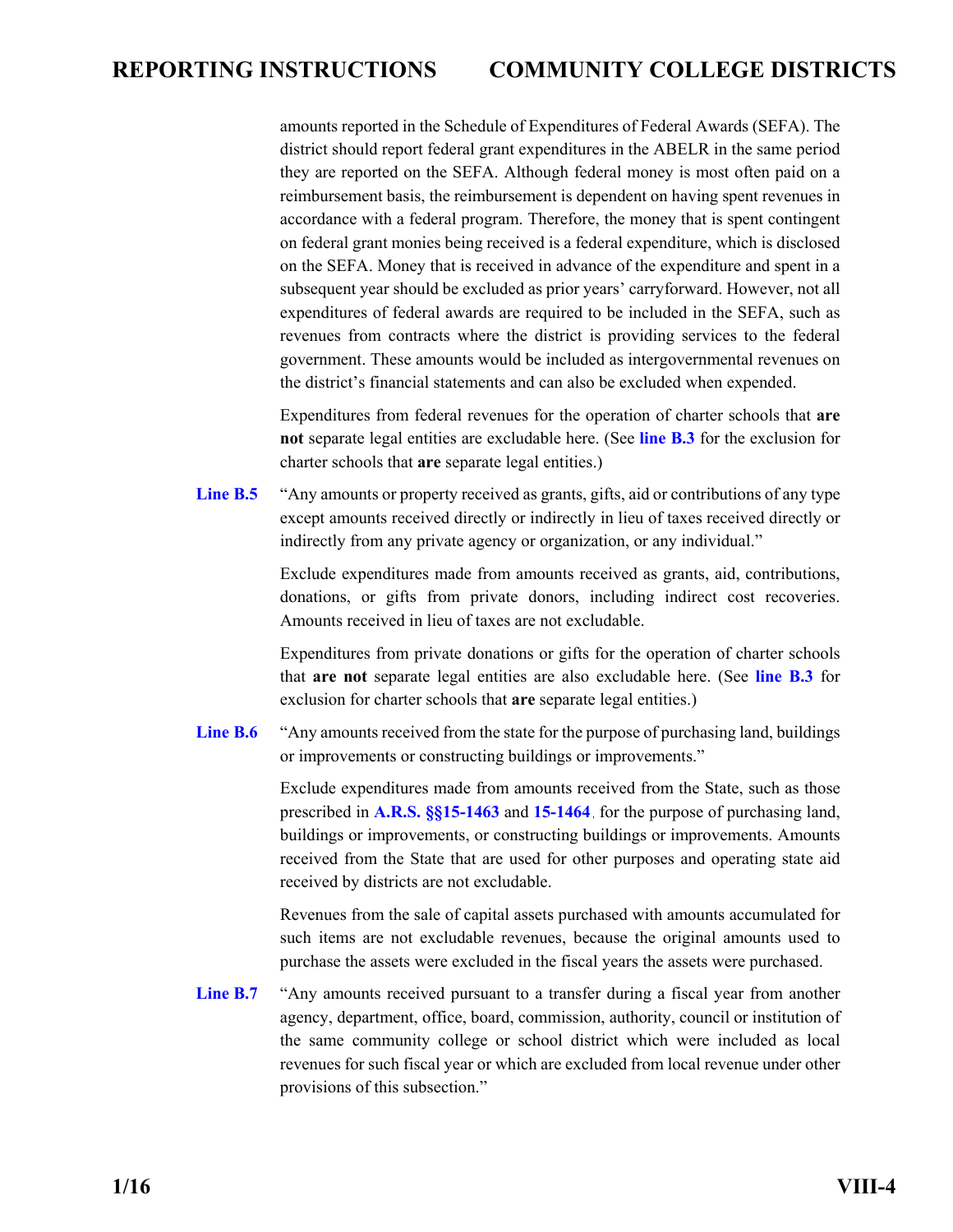<span id="page-57-0"></span>Exclude expenditures made from revenues received because of intrainstitutional transactions. Intrainstitutional transactions are transactions between district funds that are recorded as if the transaction was with an entity external to the district. This exclusion may be taken only in the fund in which the revenue is recorded, when the revenues are expended. An example of such a transaction is the sale of supplies by an auxiliary enterprise to an institutional department. Revenue is reported in the auxiliary enterprise fund to record the transaction, and an exclusion may be claimed in that fund once those revenues are spent. Because the original payment transaction from the institutional department was recorded as an expenditure and subject to the district's expenditure limitation, the second transaction would be double-counting the expenditure of a single outside revenue source if it were not excluded.

Interfund transfers are not excludable because they do not represent district revenues and expenditures.

**[Line B.8](#page-65-0)** "Any amounts or property accumulated by a community college district for the purpose of purchasing land, buildings or improvements or constructing buildings or improvements."

> Exclude expenditures made from amounts that were specifically authorized by the district governing board to be accumulated for the purpose of purchasing land, buildings or improvements, or constructing buildings or improvements. Expenditures made from amounts approved to be accumulated by the board for other purposes, such as equipment or operating costs, are not excludable.

> Revenues from the sale of capital assets purchased with amounts accumulated for such items are not excludable revenues, because the original amounts used to purchase the assets were excluded in the fiscal years the assets were purchased.

Line **B.9** "Any amounts received in return for goods or services pursuant to a contract with another political subdivision, school district, community college district or the state and expended by the other political subdivision, school district, community college district or the state pursuant to the expenditure limitation in effect when the amounts are expended by the other political subdivision, school district, community college district or the state."

> Exclude expenditures made from revenues received in return for goods or services pursuant to a contract with a county, city, town, school district, community college district, or the State conforming to general contract laws (e.g., expenditures from amounts received as a result of a contract between the district and a city for use of the district's facilities).

> Expenditures from amounts received from school districts in lieu of operating and capital outlay full-time student equivalency monies for students enrolled at the district through the Grand Canyon Diploma or competency-based college-ready educational pathways programs pursuant to **[A.R.S. §§15-792.03](http://www.azleg.gov/FormatDocument.asp?inDoc=/ars/15/00792-03.htm&Title=15&DocType=ARS)** and **[15-795.01](http://www.azleg.gov/FormatDocument.asp?inDoc=/ars/15/00795-01.htm&Title=15&DocType=ARS)**,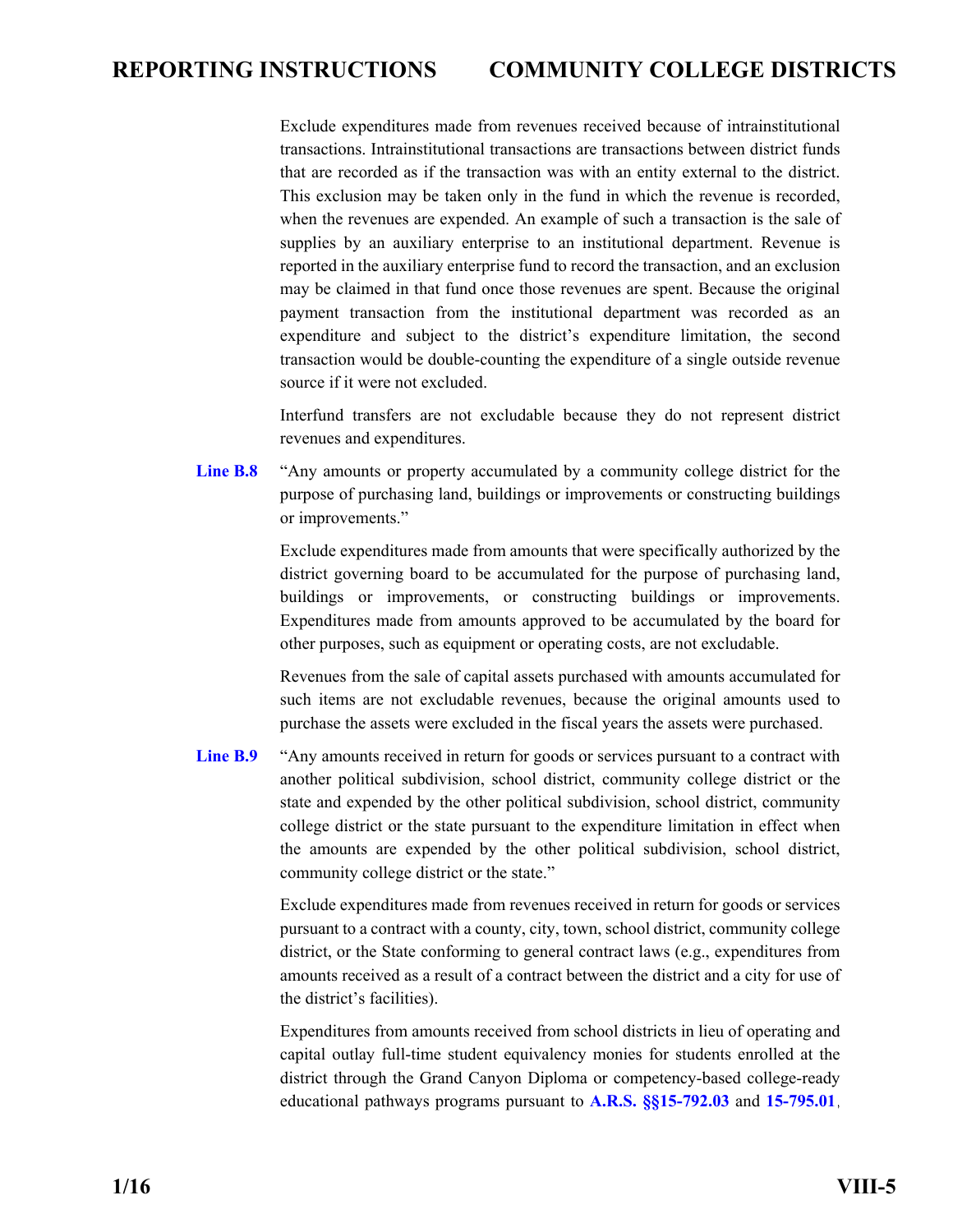<span id="page-58-0"></span>respectively, may either be excluded here or subtracted from total expenditures subject to the expenditure limitation on **[Part I, line 6](#page-61-0)**. Amounts received from charter schools may not be excluded here, but may be included on **[Part I, line 6](#page-61-0)**.

Expenditures from amounts received pursuant to a contract with the Arizona State Board of Education or the Arizona State Board for Charter Schools for the operation of charter schools that **are not** separate legal entities may also be excluded here. (See **[line B.3](#page-55-0)** for the exclusion for charter schools that **are** separate legal entities.)

Expenditures made from revenues received pursuant to contracts with the federal government should be excluded on **[line B.4](#page-56-0)**.

This exclusion does not apply to payments the district makes to another political subdivision. In addition, special districts and Indian tribal governments are not included in the definition of "political subdivision" for the purpose of this exclusion [**[Arizona Constitution, Article IX, §20\(3\)\(e\)](http://www.azleg.gov/FormatDocument.asp?inDoc=/const/9/20.htm)**]. Therefore, expenditures made from revenues received pursuant to contracts with these governments are not excludable.

Line **B.10** "Any amounts received as tuition or fees directly or indirectly from any public or private agency or organization or any individual."

> Exclude expenditures made from revenues received for general, out-of-district, out-of-state, and foreign tuition as well as expenditures made from tuition received pursuant to contracts the district has entered into to provide instruction. Expenditures made from registration fees, course fees, and library fees are also excludable. Expenditures from receipts of auxiliary enterprise activities such as bookstores, cafeterias, dormitories, student unions, and athletics do not qualify as exclusions.

> Tuition and fees revenue on the Statement of Revenues, Expenses, and Changes in Net Position is reported net of scholarship allowances. If a district also budgets for tuition and fees revenue net of scholarship allowances, the amount excluded should be based on expenditures of the net tuition and fees revenue. However, if a district does not budget for tuition and fees revenue net of scholarship allowances, the amount excluded should be based on the gross tuition and fees revenue.

[Line B.11](#page-65-0) "Any ad valorem taxes received pursuant to an election to exceed the limitation prescribed by §19 of this article or for the purposes of funding expenditures in excess of the expenditure limitations prescribed by subsection (7) of this section."

> Exclude expenditures from secondary taxes received pursuant to an override election conducted to exceed the 2 percent levy limitation, as prescribed in **[Arizona Constitution, Article IX, §19](http://www.azleg.gov/FormatDocument.asp?inDoc=/const/9/19.htm)**. The override election must be held prior to the fiscal year of reporting. All primary property taxes are considered local revenue and are subject to the expenditure limit.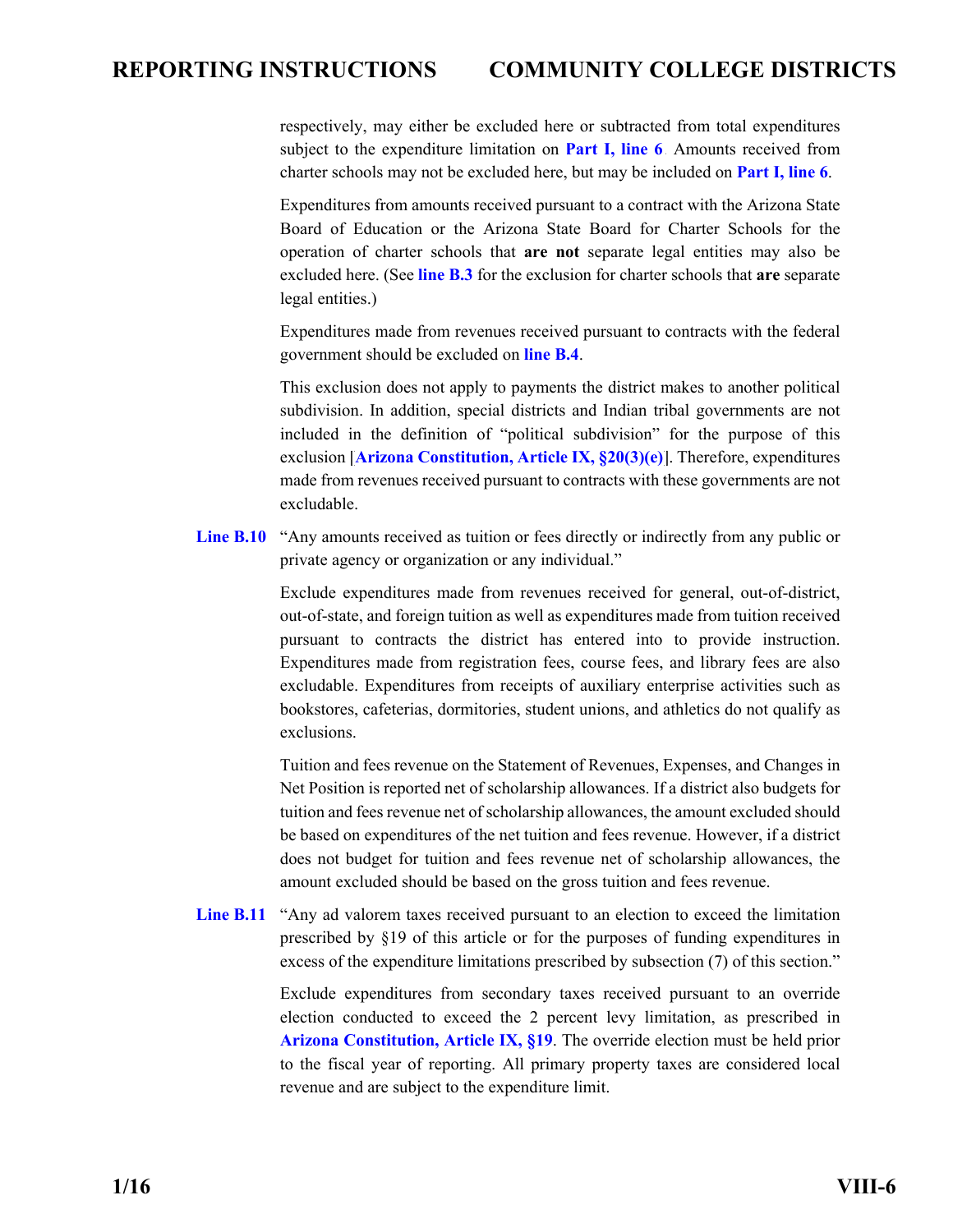<span id="page-59-0"></span>[Line B.12](#page-65-0) "Any amounts received during a fiscal year as refunds, reimbursements or other recoveries of amounts expended which were applied against the expenditure limitation for such fiscal year or which were excluded from local revenues under other provisions of this subsection."

> If refunds, reimbursements, or other recoveries of revenues expended, regardless of the year received, are accounted for as revenues (e.g., damage awards and insurance reimbursements), the expenditures from them are excludable.

> Refunds, reimbursements, or other recoveries of revenues expended that are received during the same fiscal year the related expenditures are made are generally accounted for as reductions of those expenditures, and not as revenues. Therefore, such receipts are not excludable.

> This exclusion should not be used for indirect cost recoveries because these transactions should be excluded on either **[line B.4](#page-55-0)** or **[line B.5](#page-56-0)**.

**[Line B.13](#page-65-0)** Community college districts may exclude expenditures of prior years carryforward of constitutionally excludable revenues (exclusions explained on **[lines B.1](#page-65-0)  [through B.12](#page-65-0)**), as provided in Attorney General Opinion I88-017. Prior years carryforward is defined as constitutionally excludable revenues unexpended in the year recorded that are accumulated and eligible for exclusion when expended in subsequent fiscal years.

> Specifically identify carryforward exclusions in the district's accounting records by fund as to the nature of the exclusion, the amount of the carryforward, and the fiscal year in which the carryforward was generated. Carryforward revenues are not a generic pool of monies that may be excluded whenever and wherever needed. The revenues and expenditures of individual funds, rather than fund types, need to be considered to accurately determine the amount of carryforward revenue spent in any year.

> If the district accounts for both local and excludable revenues in a single fund, the district needs to determine which revenues were spent in which order during the year in order to calculate exclusion and carryforward amounts. There are two different flow assumption models that the district may use; one maximizes carryforwards accumulated by assuming the district expends its local revenues first, and the other maximizes exclusions claimed, by assuming the district expends its excludable revenues first. The flow assumption used to calculate exclusions and carryforwards must agree with what is reported in the district's financial statements. The following examples illustrate the two methods: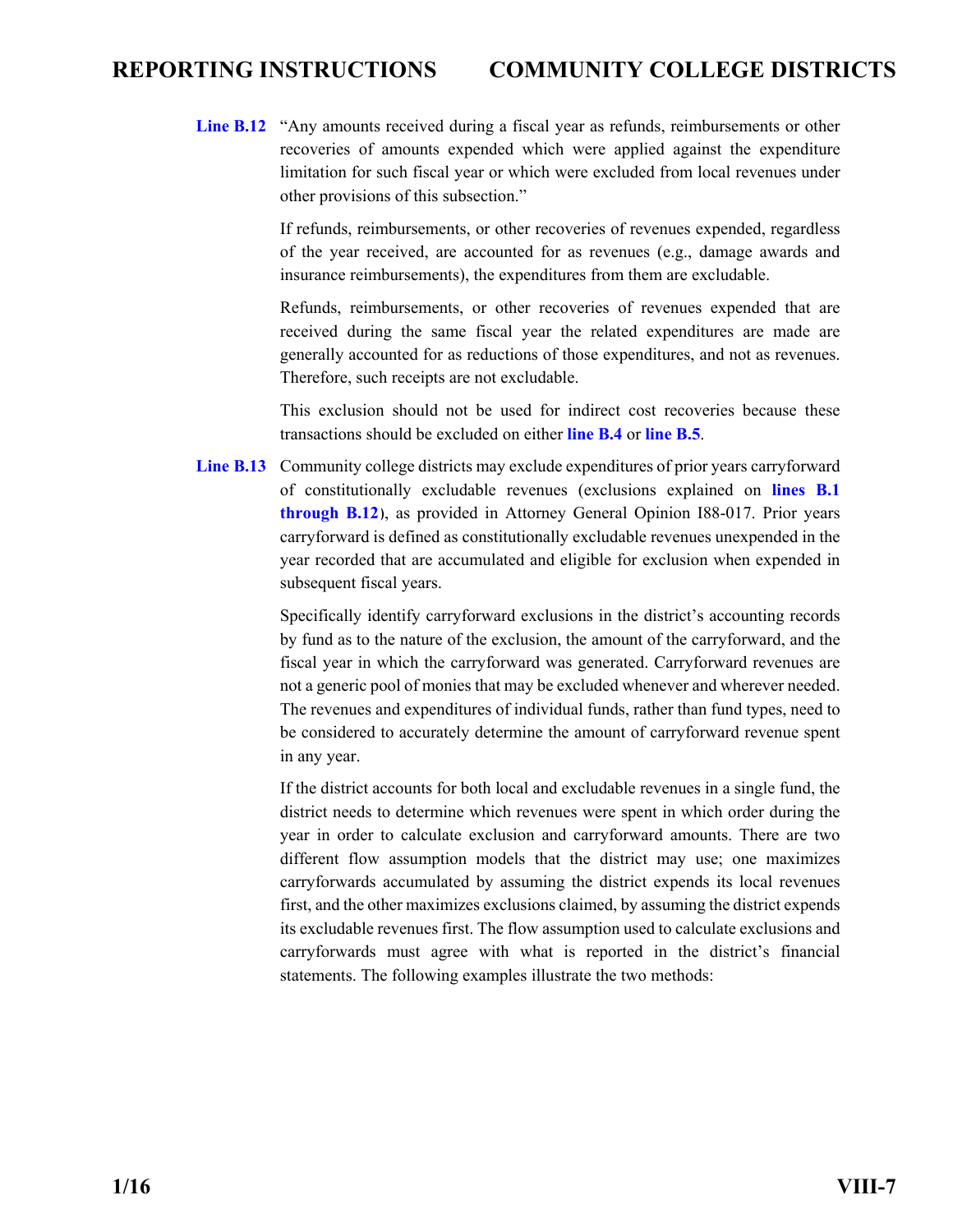<span id="page-60-0"></span>

| <b>Example 1</b>                                                         |                          |
|--------------------------------------------------------------------------|--------------------------|
| If carryforwards are maximized:                                          |                          |
| Total revenues received in the current fiscal year                       | \$500,000                |
| Local revenues received in the current fiscal year                       | (200,000)                |
| Revenues available for exclusion in the current fiscal year              | \$300,000                |
| Actual fund expenditures in the current fiscal year                      | \$450,000                |
| Local revenues expended in the current fiscal year                       | (200,000)                |
| Excludable revenues expended in the current fiscal year                  | \$250,000                |
| Revenues available for exclusion in the current fiscal year              | \$300,000                |
| Revenues expended and claimed as an exclusion in the current fiscal year | (250,000)                |
| Unspent excludable revenue available for carryforward in future years    | \$50,000                 |
| <b>Example 2</b>                                                         |                          |
| If exclusions are maximized:                                             |                          |
| Total revenues received in the current fiscal year                       | \$500,000                |
| Local revenues received in the current fiscal year                       | (200,000)                |
| Revenues available for exclusion in the current fiscal year              | \$300,000                |
| Actual fund expenditures in the current fiscal year                      | \$450,000                |
| Excludable revenues expended in the current fiscal year                  | (300,000)                |
| Local revenues expended in the current fiscal year                       | \$150,000                |
| Revenues available for exclusion in the current fiscal year              | \$300,000                |
| Revenues expended and claimed as an exclusion in the current fiscal year | (300,000)                |
| Unspent excludable revenue available for carryforward in future years    | $\mathbb{S}$<br>$\theta$ |
| Local revenues received in the current fiscal year                       | \$200,000                |
| Local revenues expended in the current fiscal year                       | (150,000)                |
| Unspent revenues in the fund not excludable in future years              | \$50,000                 |

**[Line B.14](#page-65-0)** Calculate total exclusions claimed by adding **lines B.1 [through B.13](#page-65-0)**. Add fund type totals to calculate total exclusions claimed.

- Step 4. On **[line C](#page-65-0)**, subtract the amount on **[line B.14](#page-65-0)** from the amount recorded on **[line A](#page-65-0)**. If the calculated amount is negative, reduce exclusions so the amount is zero or greater. Then add fund type totals to calculate total budgeted expenditures subject to the expenditure limitation to be reported on **[Part I, line 4](#page-64-0)**.
- Step 5. Include a note to the ABELR for each exclusion amount reported in the Total column of **[Part II](#page-65-0)** that cannot be agreed directly to an amount recorded in the annual financial statements. Each note must be in sufficient detail to enable identification of the exclusion in the financial statements and verification of the total amount excluded. Include reference to the notes in the Description column on **[Part II](#page-65-0)**. Examples of several frequently used notes are provided in the **[community college reporting guidelines](http://www.azauditor.gov/reporting-guidelines)** on the Auditor General's Web site.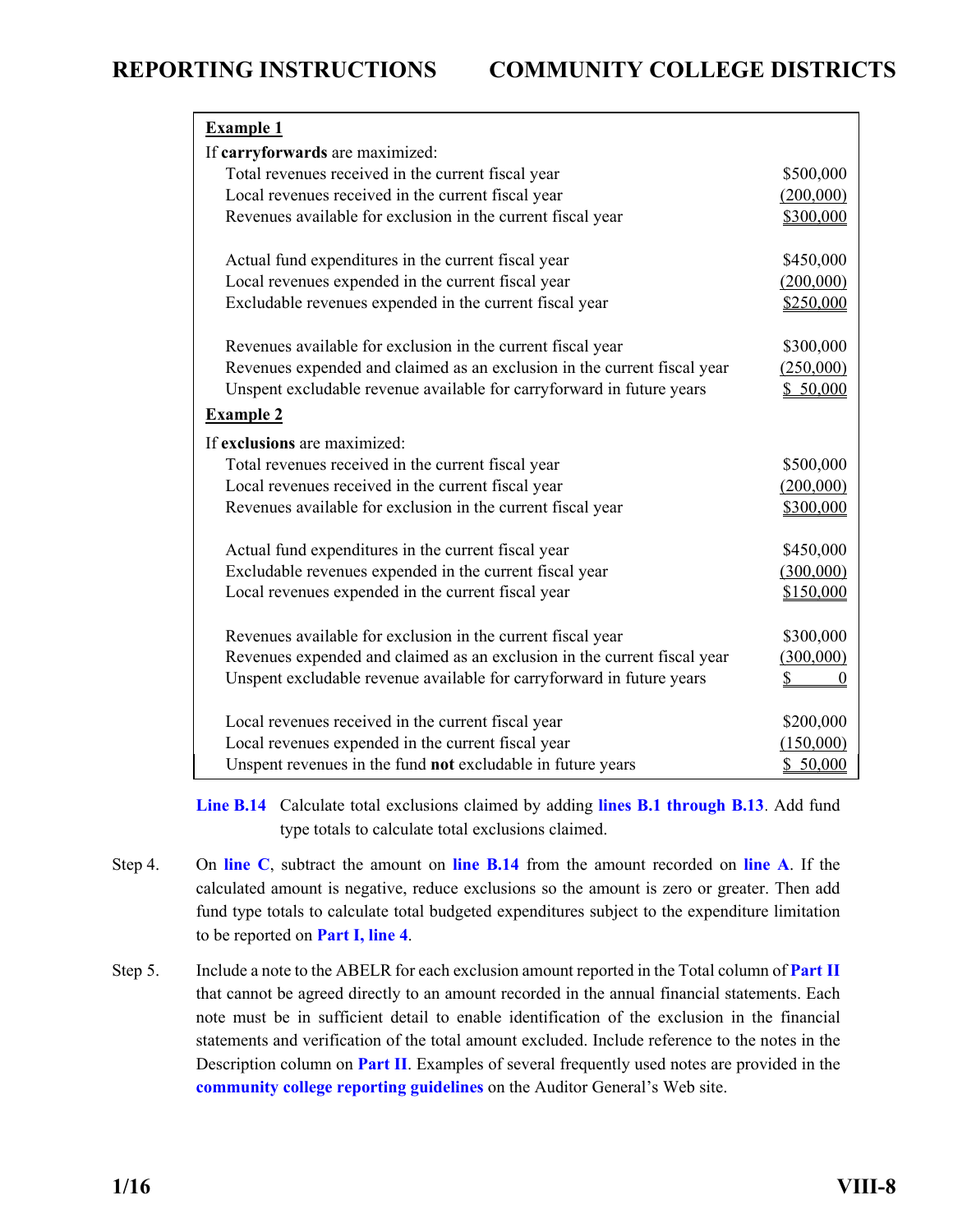### **ABELR—PART I**

<span id="page-61-0"></span>The **[ABELR—Part I](#page-64-0)** compares the expenditure limitation and budgeted expenditures subject to the expenditure limitation to determine whether the district has exceeded the expenditure limitation. A copy of the form is provided on page **[VIII-12](#page-64-0)**.

Detailed instructions for preparing **[Part I](#page-64-0)** are as follows:

- Step 1. Enter the name of the district and the fiscal year of the report.
- Step 2. Enter the amount of the Economic Estimates Commission expenditure limitation on **[line 1](#page-64-0)**.
- Step 3. Enter the voter-approved modified expenditure limitation and the date approved, if applicable, on **[line 2](#page-64-0)**. **(Attach supporting documentation that indicates the amount of the modified expenditure limitation for the reporting fiscal year.)**
- Step 4. On **[line 3](#page-64-0)**, enter the applicable expenditure limitation from **[line 1](#page-64-0)** or **[line 2](#page-64-0)**.
- Step 5. On **[line 4](#page-64-0)**, enter the total budgeted expenditures subject to the expenditure limitation from **[Part II, line C](#page-65-0)**.
- Step 6. Determine the total adjusted amount subject to the expenditure limitation on **[line 7](#page-64-0)** as follows:
	- **[Line 5](#page-64-0)** Enter the actual amount of expenditures made in the reporting fiscal year from monies received by the community college district for its workforce development account pursuant to **[A.R.S. §15-1472](http://www.azleg.gov/FormatDocument.asp?inDoc=/ars/15/01472.htm&Title=15&DocType=ARS)**. These monies are not local revenues, and therefore, expenditures of these monies are not subject to the expenditure limitation. See **[A.R.S. §15-1472\(F\)](http://www.azleg.gov/FormatDocument.asp?inDoc=/ars/15/01472.htm&Title=15&DocType=ARS)** and Attorney General Opinion I01-015 for further information.
	- [Line 6](#page-64-0) Enter the actual amount of expenditures made in the reporting fiscal year from monies received from school districts and charter schools in lieu of operating and capital outlay full-time student equivalency monies for full-time students enrolled at the district through the Grand Canyon Diploma or competency-based collegeready educational pathways programs pursuant to **[A.R.S. §§15-792.03](http://www.azleg.gov/FormatDocument.asp?inDoc=/ars/15/00792-03.htm&Title=15&DocType=ARS)** and **[15-795.01](http://www.azleg.gov/FormatDocument.asp?inDoc=/ars/15/00795-01.htm&Title=15&DocType=ARS)**, respectively. Alternatively, amounts received from school districts may be excluded on **[Part II, line B.9](#page-57-0)**.
	- **[Line 7](#page-64-0)** Subtract **[lines 5](#page-64-0)** and **[6](#page-64-0)** from **[line 4](#page-64-0)**.
- Step 7. Subtract the amount on **[line 7](#page-64-0)** from the amount on **[line 3](#page-64-0)** and record the difference on **[line 8](#page-64-0)**. If the difference is a negative number, the district exceeded the expenditure limitation and should submit a supporting schedule explaining the reason for the excess. If the excess is due to the expenditure of revenues received from retail transactions of a bookstore operated by the district, the explanation should include the actual amount of such expenditures made in the reporting fiscal year. If the difference is a positive number or zero, the district did not exceed the expenditure limitation and a supporting schedule is not necessary.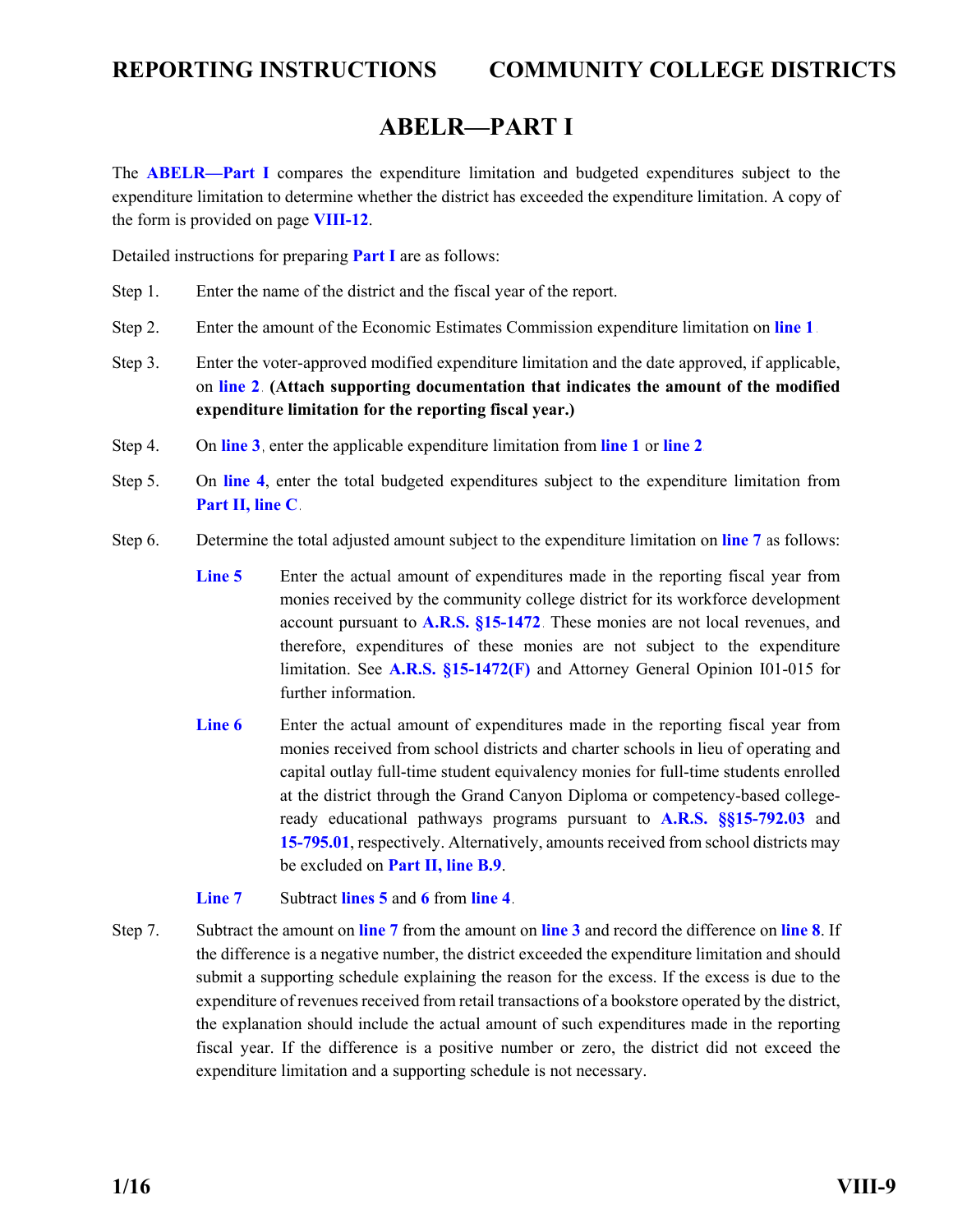Step 8. Enter the chief fiscal officer's name, title, and telephone number. The chief fiscal officer should then sign and date the ABELR to provide written certification that the ABELR is accurate.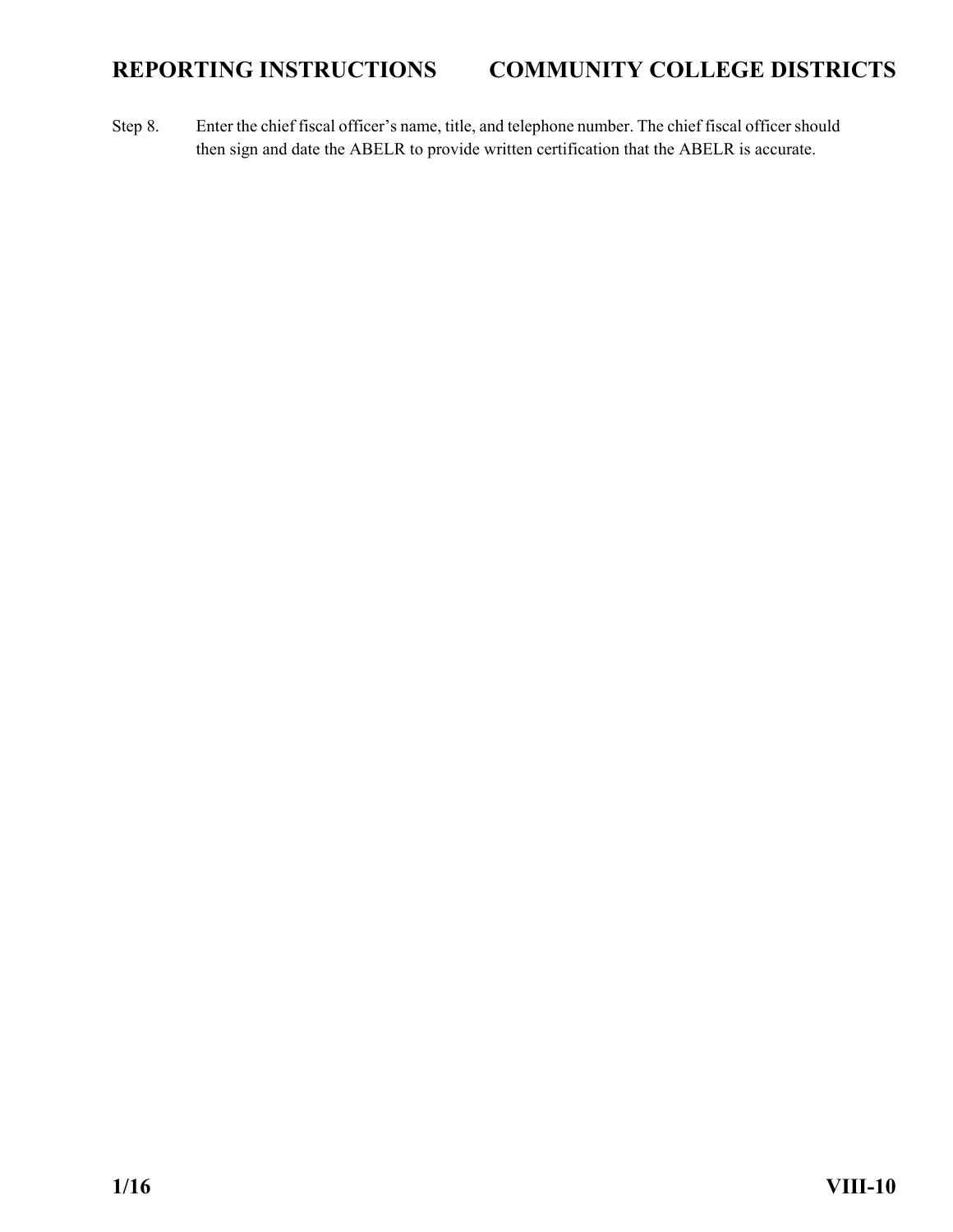<span id="page-63-0"></span>

#### Independent Accountants' Report

The Auditor General of the State of Arizona

The Governing Board

County Community College District

We have examined the accompanying Annual Budgeted Expenditure Limitation Report of County Community College District for the year ended June 30, 20 . The District's management is responsible for this report. Our responsibility is to express an opinion on this report based on our examination.

Our examination was conducted in accordance with attestation standards established by the American Institute of Certified Public Accountants and, accordingly, included examining, on a test basis, evidence supporting the amounts and disclosures in the report and performing such other procedures as we considered necessary in the circumstances. We believe that our examination provides a reasonable basis for our opinion.

In our opinion, the Annual Budgeted Expenditure Limitation Report referred to above presents, in all material respects, the information prescribed by the uniform expenditure reporting system as described in Note 1.

(Signature)

(Date)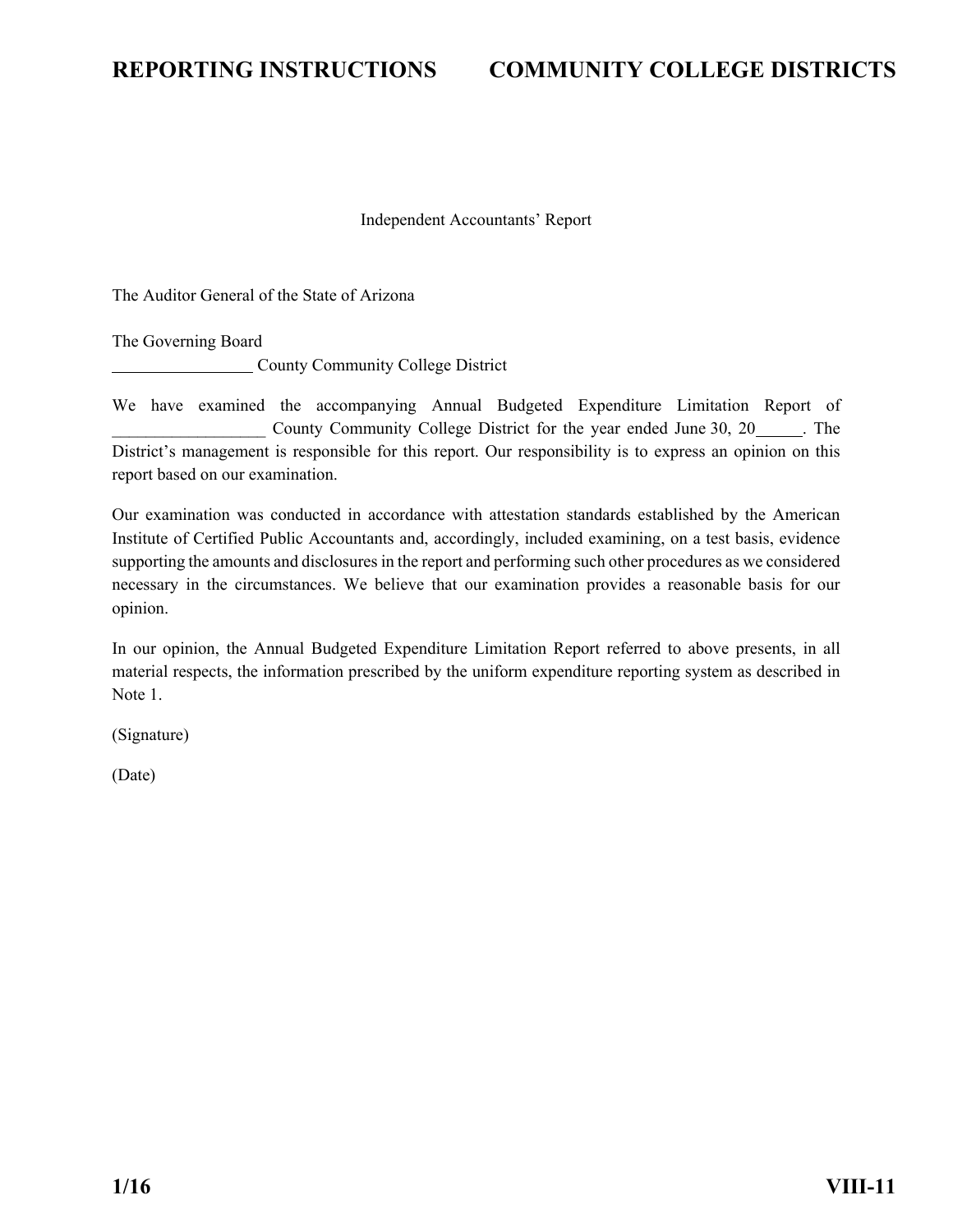<span id="page-64-0"></span>

|    | <b>COUNTY COMMUNITY COLLEGE DISTRICT</b>                                                                                                                                   |                  |   |  |  |  |
|----|----------------------------------------------------------------------------------------------------------------------------------------------------------------------------|------------------|---|--|--|--|
|    |                                                                                                                                                                            | <b>COLLEGE</b> ) |   |  |  |  |
|    | <b>Annual Budgeted Expenditure Limitation Report-Part I</b>                                                                                                                |                  |   |  |  |  |
|    | <b>Year Ended June 30, 20</b>                                                                                                                                              |                  |   |  |  |  |
|    | Economic Estimates Commission expenditure limitation                                                                                                                       |                  |   |  |  |  |
|    | Voter-approved modified expenditure limitation (Approved                                                                                                                   |                  |   |  |  |  |
| 3. | Enter applicable amount from Line 1 or Line 2                                                                                                                              |                  | S |  |  |  |
| 4. | Total amount subject to the expenditure limitation (from Part II,<br>Line $C$ )                                                                                            | \$               |   |  |  |  |
|    | 5. Less expenditures of monies received pursuant to <b>Arizona Revised</b><br><b>Statutes (A.R.S.) §15-1472 (workforce development)</b>                                    |                  |   |  |  |  |
| 6. | Less expenditures of monies received pursuant to <b>A.R.S.</b><br>§§15-792.03 and 15-795.01 (Grand Canyon Diploma/competency-<br>based college-ready educational pathways) |                  |   |  |  |  |
| 7. | Adjusted amount subject to the expenditure limitation                                                                                                                      |                  |   |  |  |  |
| 8. | Amount under (in excess of) the expenditure limitation (If excess<br>expenditures are reported, provide an explanation.)                                                   |                  |   |  |  |  |

I hereby certify, to the best of my knowledge and belief, that the information contained in this report is accurate and in accordance with the requirements of the uniform expenditure reporting system.

| Signature of Chief Fiscal Officer: |       |
|------------------------------------|-------|
| Name and Title:                    |       |
| Telephone Number:                  | Date: |